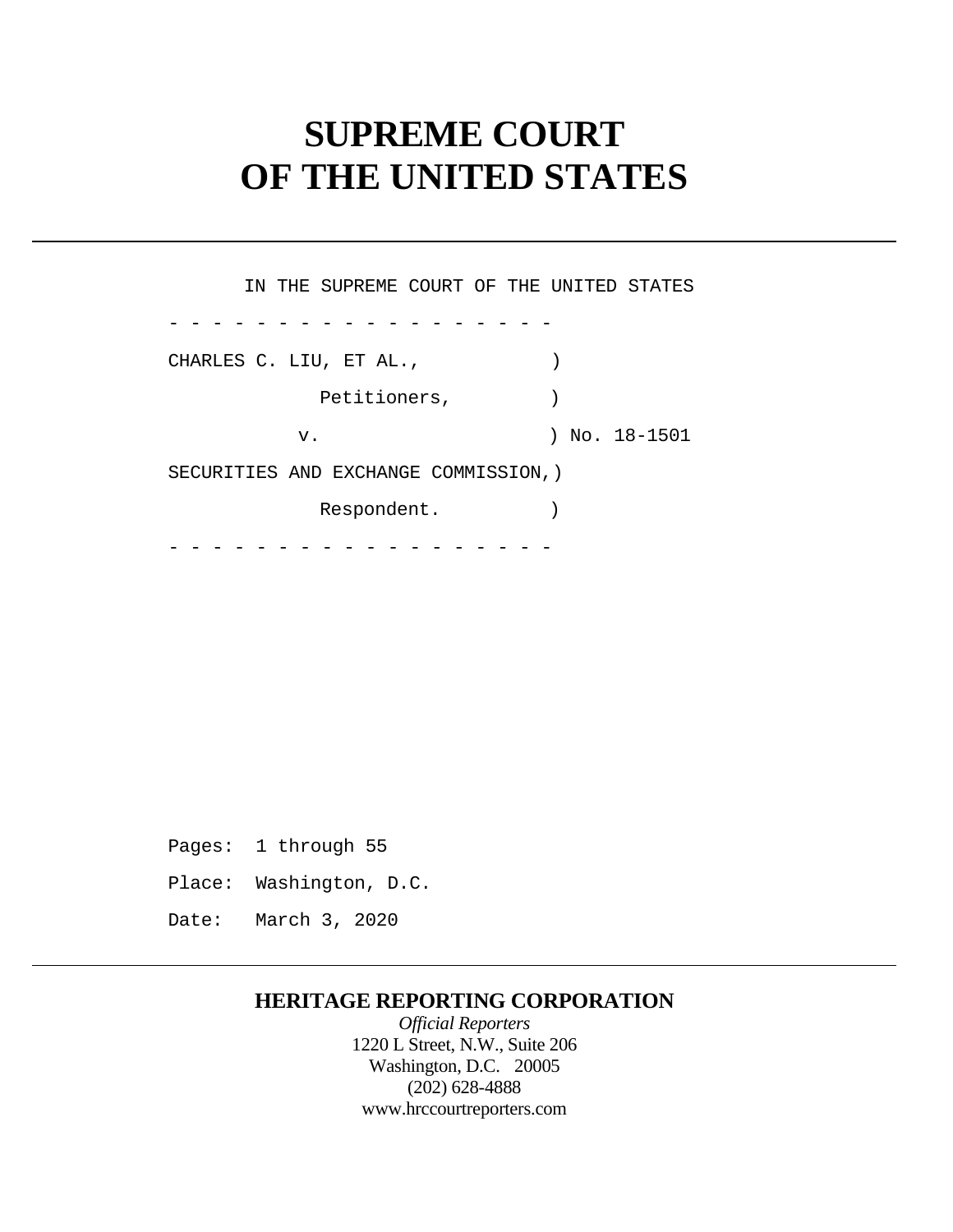1

1 2 3 4 5 6 7 8 9 10 11 12 13 14 15 16 17 18 19 20 21 22 23 24 25 - - - - - - - - - - - - - - - - - - - - - - - - - - - - - - - - - - - - IN THE SUPREME COURT OF THE UNITED STATES CHARLES C. LIU, ET AL., (1998) Petitioners,  $)$  v. ) No. 18-1501 SECURITIES AND EXCHANGE COMMISSION,) Respondent. Washington, D.C. Tuesday, March 3, 2020 The above-entitled matter came on for oral argument before the Supreme Court of the United States at 11:25 a.m. APPEARANCES: GREGORY G. RAPAWY, ESQ., Washington, D.C.; on behalf of the Petitioners. MALCOLM L. STEWART, Deputy Solicitor General, Department of Justice, Washington, D.C.; on behalf of the Respondent.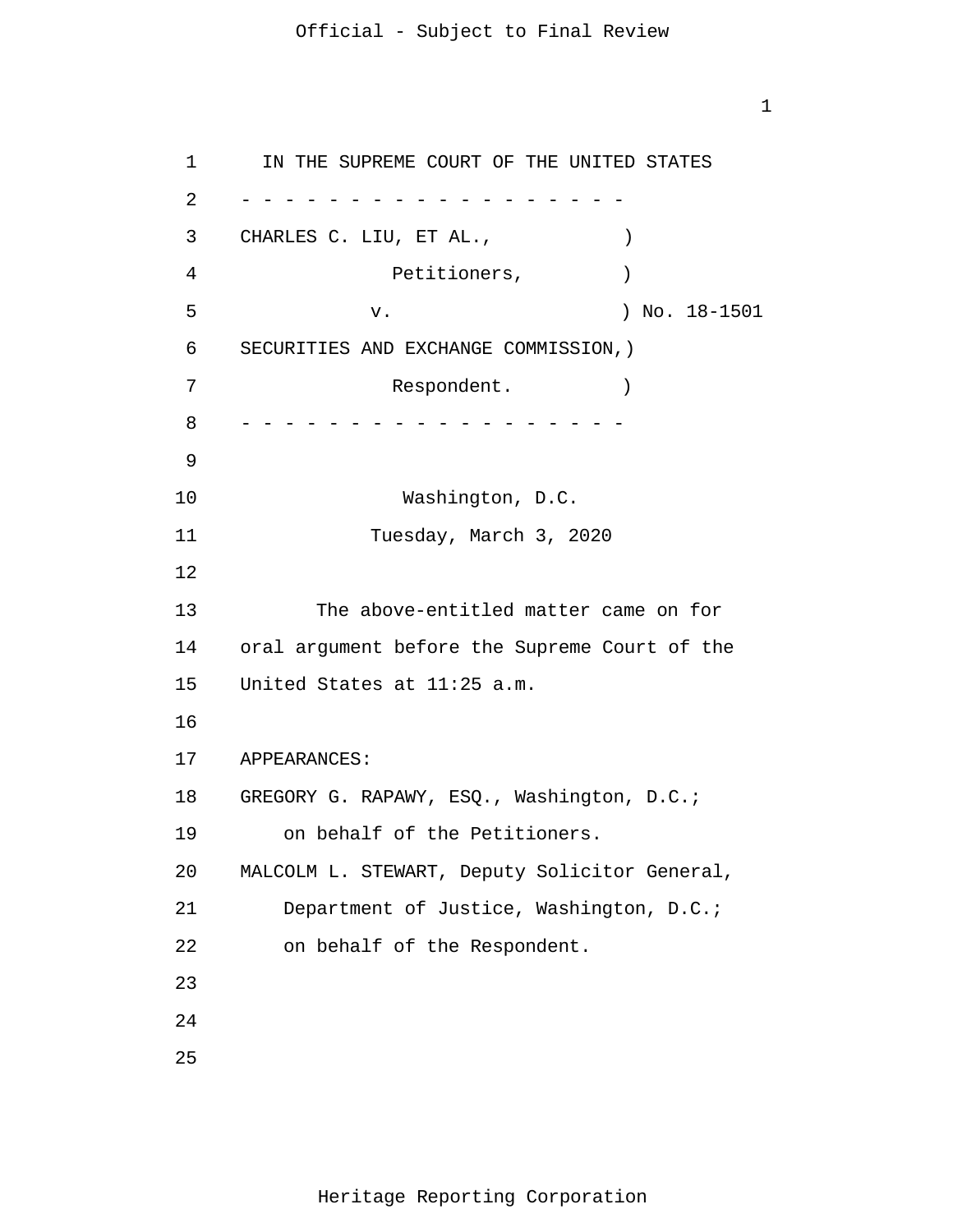| 1              | CONTENTS                     |       |
|----------------|------------------------------|-------|
| 2              | ORAL ARGUMENT OF:            | PAGE: |
| 3              | GREGORY G. RAPAWY, ESQ.      |       |
| $\overline{4}$ | On behalf of the Petitioners | 3     |
| 5              | ORAL ARGUMENT OF:            |       |
| 6              | MALCOLM L. STEWART, ESQ.     |       |
| 7              | On behalf of the Respondent  | 29    |
| 8              | REBUTTAL ARGUMENT OF:        |       |
| 9              | GREGORY G. RAPAWY, ESQ.      |       |
| 10             | On behalf of the Petitioners | 52    |
| 11             |                              |       |
| 12             |                              |       |
| 13             |                              |       |
| 14             |                              |       |
| 15             |                              |       |
| 16             |                              |       |
| 17             |                              |       |
| 18             |                              |       |
| 19             |                              |       |
| 20             |                              |       |
| 21             |                              |       |
| 22             |                              |       |
| 23             |                              |       |
| 24             |                              |       |
| 25             |                              |       |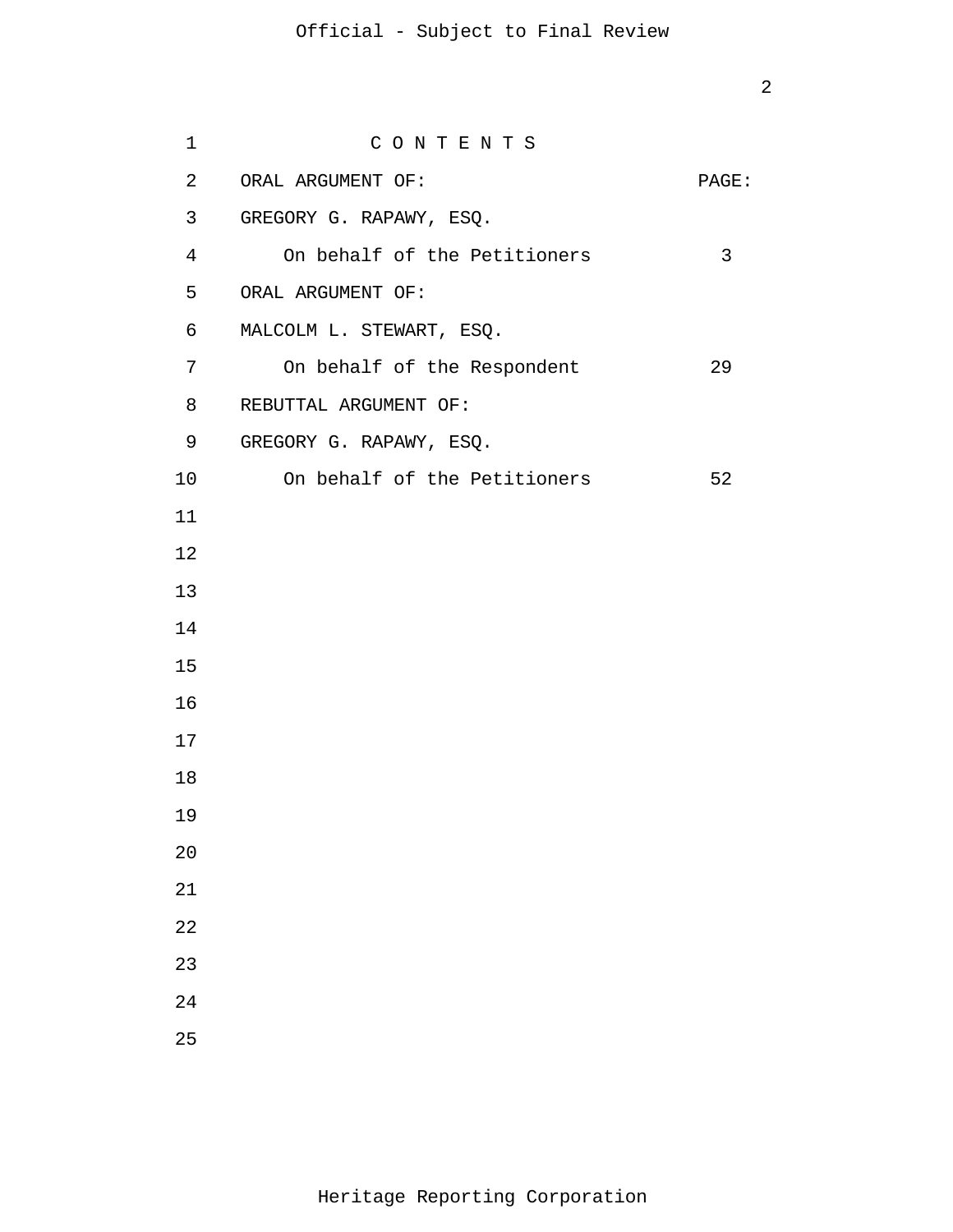1 2 3 4 5 6 7 8 9 10 11 12 13 14 15 16 17 18 19 20 21 22 23 24 25 P R O C E E D I N G S (11:25 a.m.) CHIEF JUSTICE ROBERTS: We'll hear argument next in Case 18-1501, Liu versus the Securities and Exchange Commission. Mr. Rapawy. ORAL ARGUMENT OF GREGORY G. RAPAWY ON BEHALF OF THE PETITIONERS MR. RAPAWY: Mr. Chief Justice, and may it please the Court: SEC disgorgement orders compel a payment to the Treasury as a consequence for violation of a public law. An order like that is a penalty, as this Court's unanimous decision in Kokesh makes clear. A penalty must be authorized by statute. So must any action by an administrative agency. There is no statutory authority for the SEC to seek disgorgement orders from a federal court and, therefore, it cannot. I have three main points to make this morning. First, the text, structure, and context of the securities laws offer a straightforward route to reversal. Congress has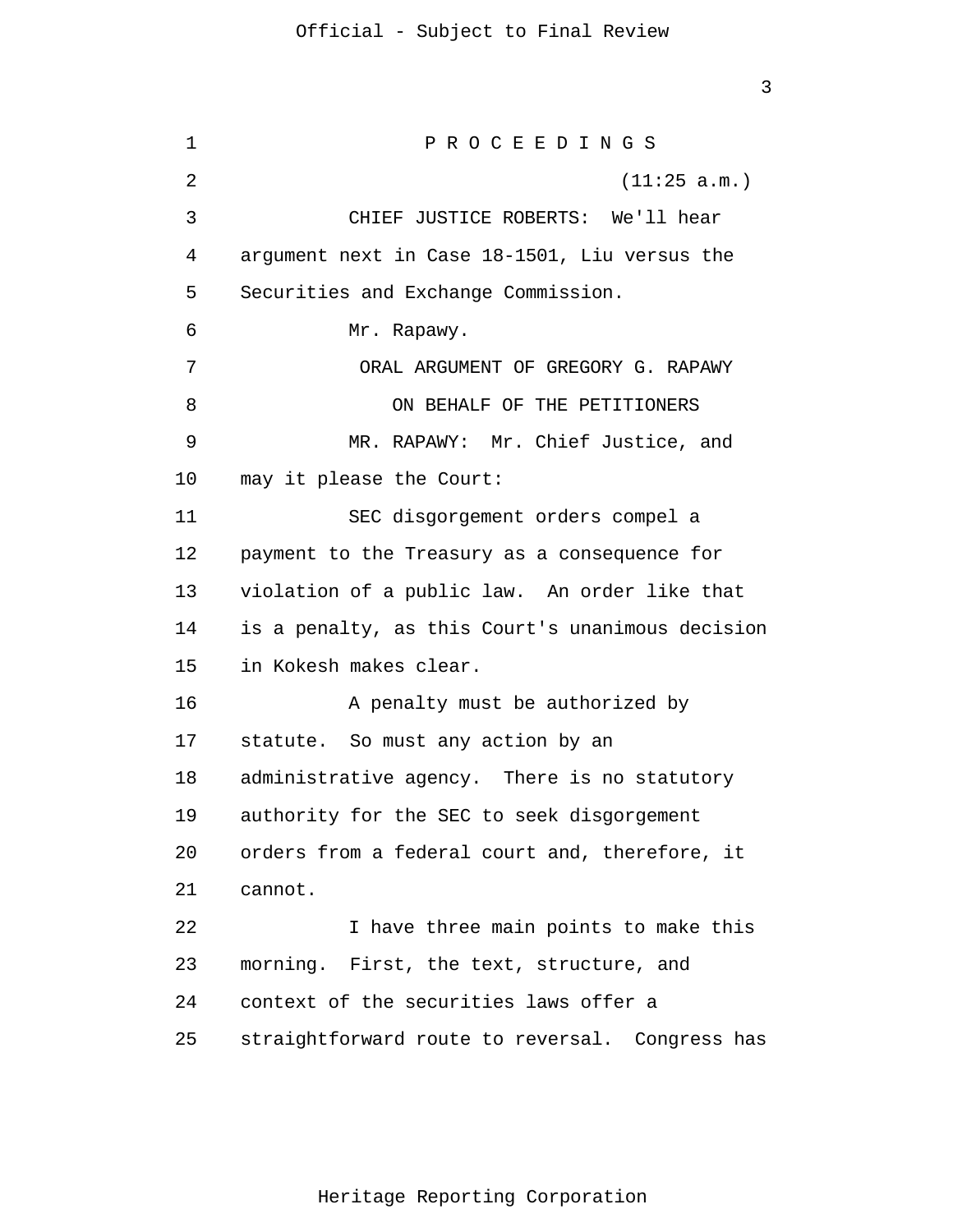1 2 3 created for SEC court actions a tiered system of civil money penalties that does not include disgorgement.

4 5 6 7 8 Congress has also given the SEC authority for an order requiring accounting and disgorgement, using those very words, in an - in an administered proceeding but no similar authority for court actions.

9 10 11 12 13 14 And Congress has given other agencies clear textual authority for judicial disgorgement orders. Using traditional tools of statutory construction, the result is clear: The SEC can seek the authorized penalties but no others.

15 16 17 18 Second, the statute's allowance for equitable relief does not help the SEC because penalties are not equitable relief. That has been the law for centuries.

19 20 21 22 23 24 25 There is no principal distinction between the characteristics that make SEC disgorgement a penalty under Kokesh and those that make it a penalty under the old equity rule. Its purpose is to punish disobedience of a public law. Any return of money or property to those injured by the violation is

4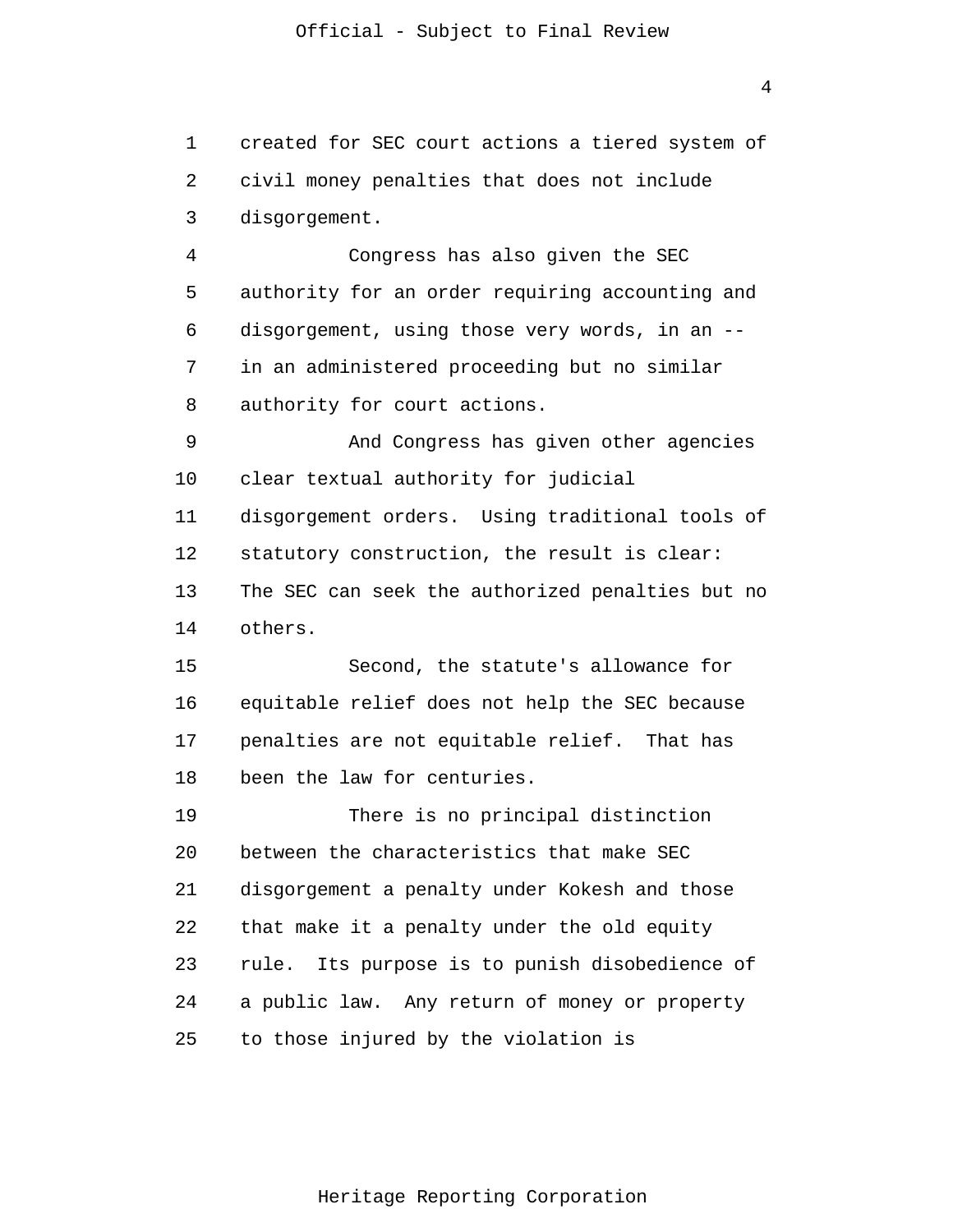| $\mathbf 1$ | discretionary at best and often never happens.   |
|-------------|--------------------------------------------------|
| 2           | Third, the phrase "equitable relief,"            |
| 3           | enacted as part of Sarbanes-Oxley in 2002, did   |
| 4           | not ratify circuit court cases that had approved |
| 5           | SEC disgorgement. Those cases, beginning with    |
| 6           | Texas Gulf Sulphur, did not look to statutory    |
| 7           | text. They certainly did not settle the meaning  |
| 8           | of text that did not even exist yet.             |
| 9           | Instead, we have here only                       |
| 10          | congressional silence, and silence does not give |
| 11          | an agency any authority to act, much less the    |
| 12          | authority to punish.                             |
| 13          | JUSTICE GINSBURG: Mr. Rapawy, you                |
| 14          | started out by saying Kokesh labeled this a      |
| 15          | penalty and equity doesn't enforce penalties and |
| 16          | that's it.                                       |
| 17          | But Kokesh was in a specific context.            |
| 18          | It said, for statute of limitations purposes, it |
| 19          | is a penalty. For a different purpose, it need   |
| 20          | not be characterized as -- as a penalty for      |
| 21          | determining whether the fraudster can retain the |
| 22          | profits of the fraud. That's something           |
| 23          | different.                                       |
| 24          | But the notion that because we                   |
| 25          | categorize it in one context, disgorgement, as a |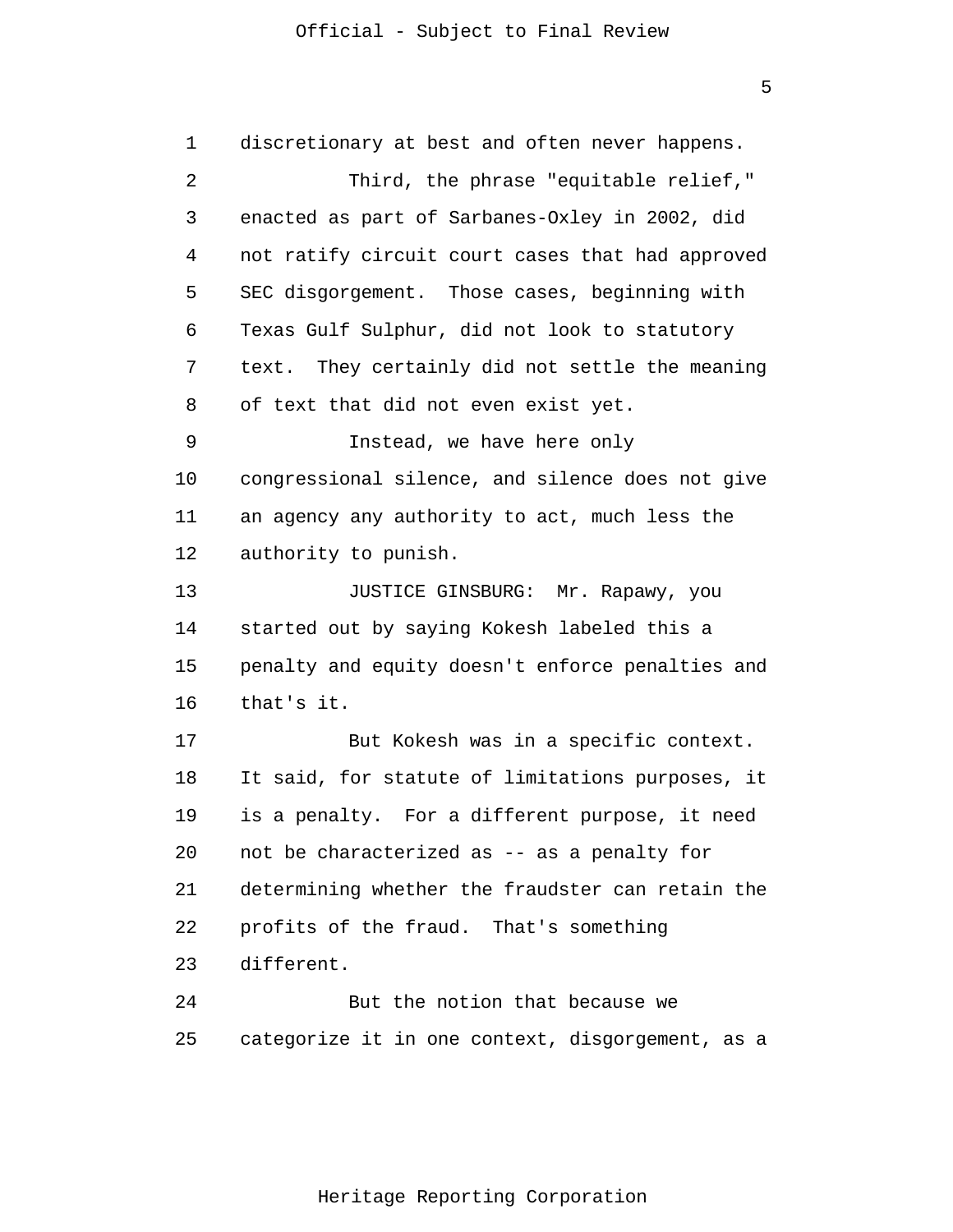6

1 2 3 4 5 6 7 8 9 10 11 12 13 14 15 16 17 18 19 20 21 22 23 24 25 penalty, does not necessarily carry over to another. There was a great legal scholar who has been often quoted by this Court, Walter Wheeler Cook, who said the tendency to assume that a word appearing in two or more legal contexts and so in connection with more than one purpose -- one purpose is statute of limitations, another is depriving the fraudster of the profits of the fraud -- to assume that characterization in one context carries over to another is a notion that has all the tenacity of original sin and must constantly be guarded against. So all Kokesh did was say, for statute of limitations purposes, this is a penalty. It did not say -- in fact, it was specific in footnoting that it was not saying that in every context it is a penalty. MR. RAPAWY: Justice Ginsburg, I certainly agree that this Court reserved this question in Kokesh in Footnote 3. And my argument is not that the holding of that case resolves this case but that the reasoning of that case can't effectively been -- be distinguished from this case.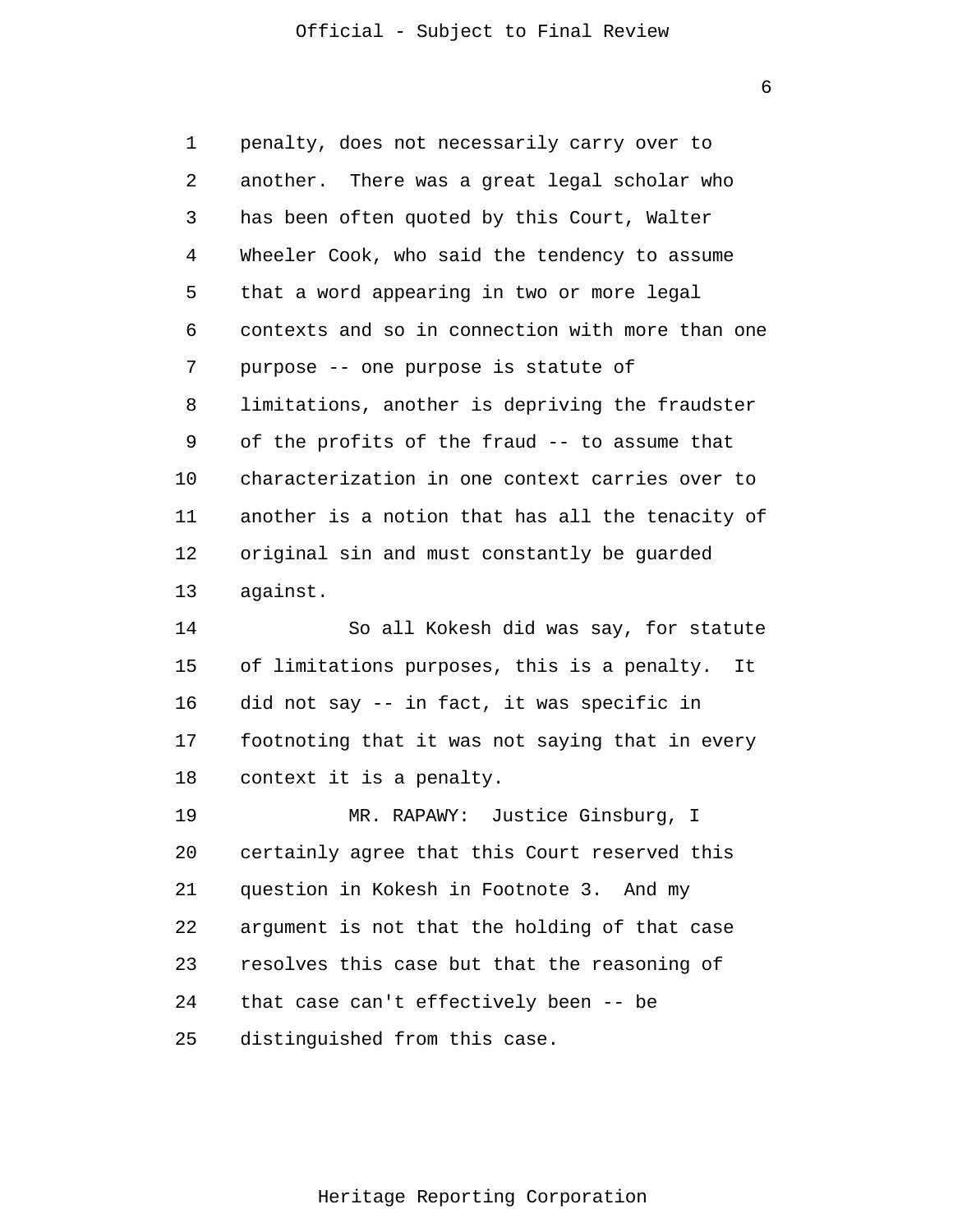1 2 3 4 5 6 7 8 9 10 11 12 13 14 15 16 17 18 19 20 21 22 23 24 25 And my reasons for saying that, the issues to which this Court looked in Kokesh in determining whether SEC disgorgement is a penalty track the reason or the -- the justifications or the -- the cases in which equity said it would not enforce penalties. The -- the most important of those is Kokesh's second reason, which is the -- that - it found that SEC disgorgement has primarily a punitive purpose, and that goes directly to the core of the equity distinction. JUSTICE GINSBURG: Why is it -- is that so? Is it not an equitable principle that no one should be allowed to profit from his own wrong? That's not an equitable principle? MR. RAPAWY: That is certainly an equitable principle, Your Honor. However, it is -- it is also an equitable principle that - that a court of equity will not inflict a penalty; it will make the person no worse off than they were had they not committed the wrong. And SEC disgorgement is a penalty within the meaning of that rule because, as the Court stated in Kokesh, it does, in fact, it frequently does, did in this case, leave the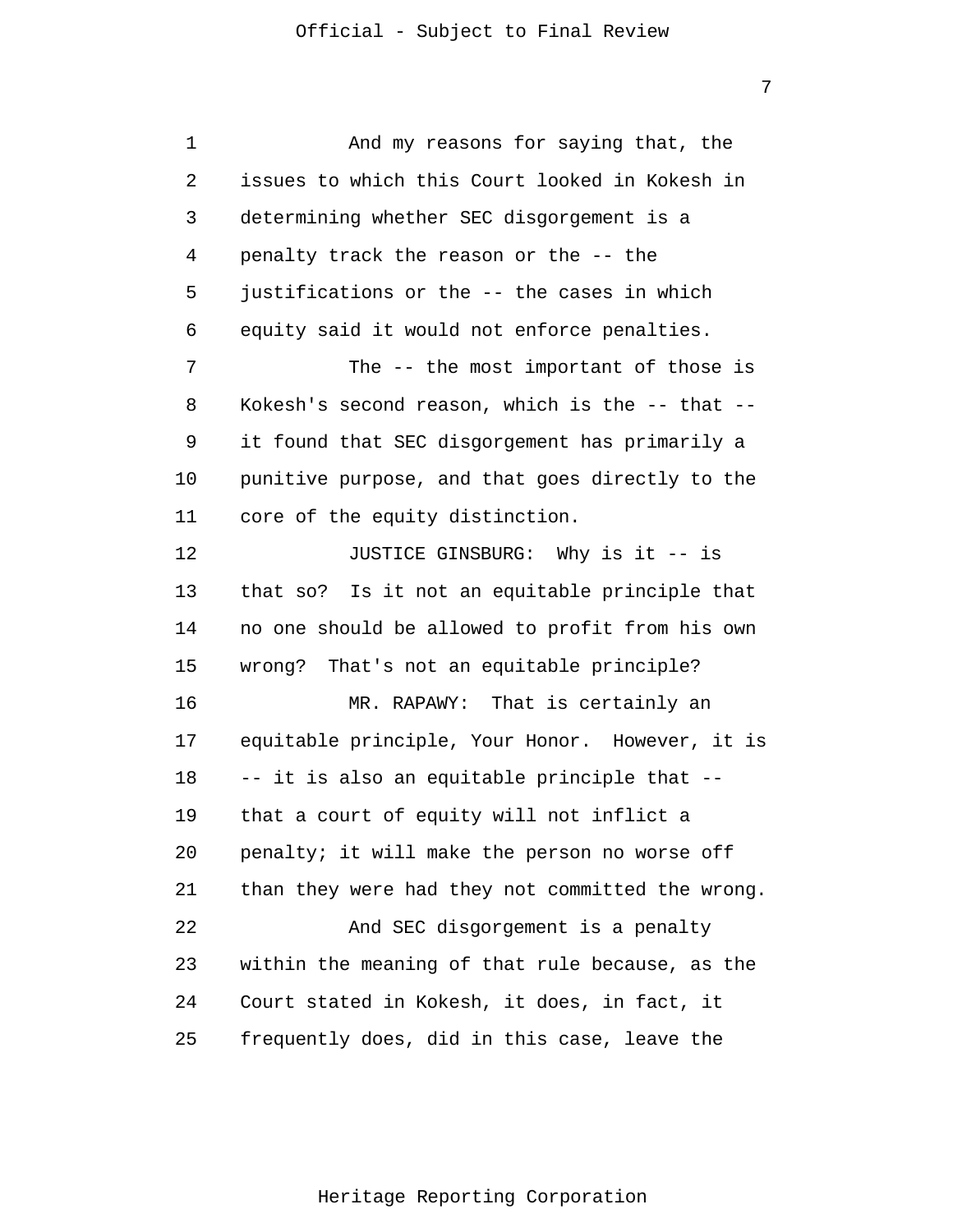wrongdoer worse off than if the wrong had never

8

2 3 4 5 6 been committed. JUSTICE ALITO: But is your argument that disgorgement is never possible or that disgorgement has been interpreted too broadly by the courts?

1

7 8 9 10 11 Suppose it were limited to net profits and suppose every effort was made to return the money to the victims of the fraud. Would that not fall within a traditional form of equitable relief?

12 13 14 15 16 17 MR. RAPAWY: I think it still would not, Your Honor, and the reason is that the - the traditional form of equitable relief to which the government has drawn an analogy is the accounting, and an accounting did have those characteristics that Your Honor has stated.

18 19 20 21 22 23 24 25 But it also had the characteristic that it was typically available only in cases involving a breach of fiduciary duty. Now there are instances in which it was applied outside breaches of fiduciary duty, but I believe that in those cases it would be properly characterized as part of the equity court's ancillary jurisdiction. And a remedy that was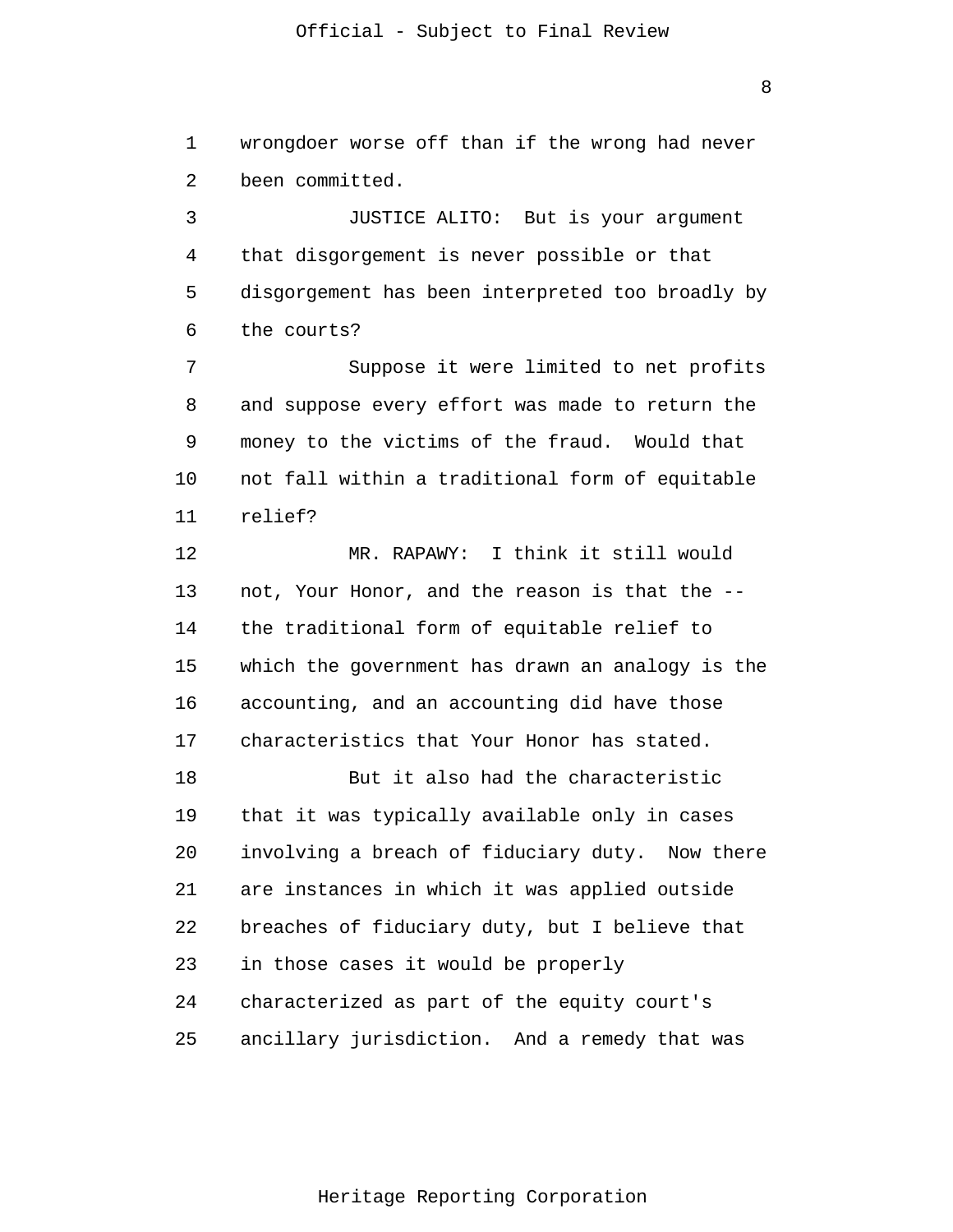9

1 2 3 4 5 6 7 8 9 10 11 12 13 14 15 16 17 18 19 20 21 22 23 24 25 only within the ancillary jurisdiction of a court of equity would not be a remedy that was typically available in equity, as this Court has interpreted that phrase. JUSTICE GINSBURG: What -- what do you mean by "ancillary"? MR. RAPAWY: Ancillary jurisdiction meaning that once a court had some other independent ground of equitable jurisdiction over the case, and this is true of the old patent and copyright cases, it might then to go on -- go on to award an accounting in order to afford complete relief. JUSTICE SOTOMAYOR: How about the fraud cases in which it was granted? MR. RAPAWY: So I believe that the fraud cases -- and we do address this in our - in our reply, Your Honor -- I believe the fraud cases all -- that the professors -- I assume you're referring to the fraud cases cited in Professor Laycock's brief, and I think those all involve fiduciary relationships. JUSTICE SOTOMAYOR: But let me -- let me go back to that answer you gave. There is a statute here that entitles the court to give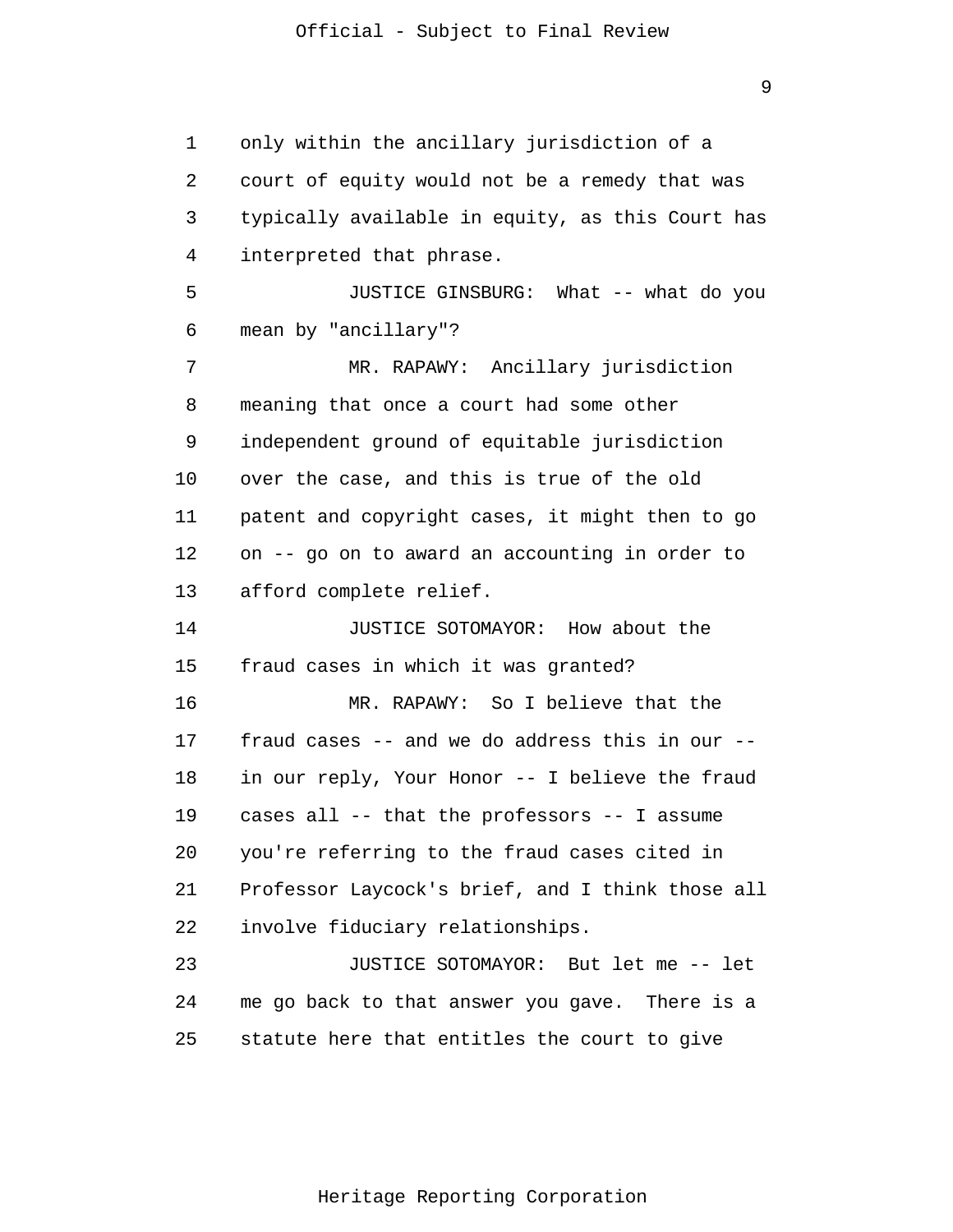1 2 3 4 5 6 7 8 9 10 11 12 13 14 15 16 17 18 19 20 21 22 23 24 25 equitable relief that may be appropriate or necessary for the benefit of investors. I'm not sure why this doesn't provide ancillary jurisdiction in the manner that you've spoken about, assuming, as Justice Alito has just stated, that the accounting is only for net profits that are given to the actual people injured. We  $--$  we have other  $--$  I recognize the multitude of questions, joint and several liability, recovery for net profits of people, tippees and things like that. Putting all of that aside, just a simple straightforward case of net profits from investors who are actually injured. MR. RAPAWY: So I have -- I have two answers to that, Justice Sotomayor, if I may. And one -- the first answer is that precisely because of the complexities that your question recognizes, the better course would be to say this remedy that the SEC has sought here, SEC disgorgement, which does not have a historical parallel, does not exist. And if the S -- JUSTICE SOTOMAYOR: So why is it okay in the administrative process and in all the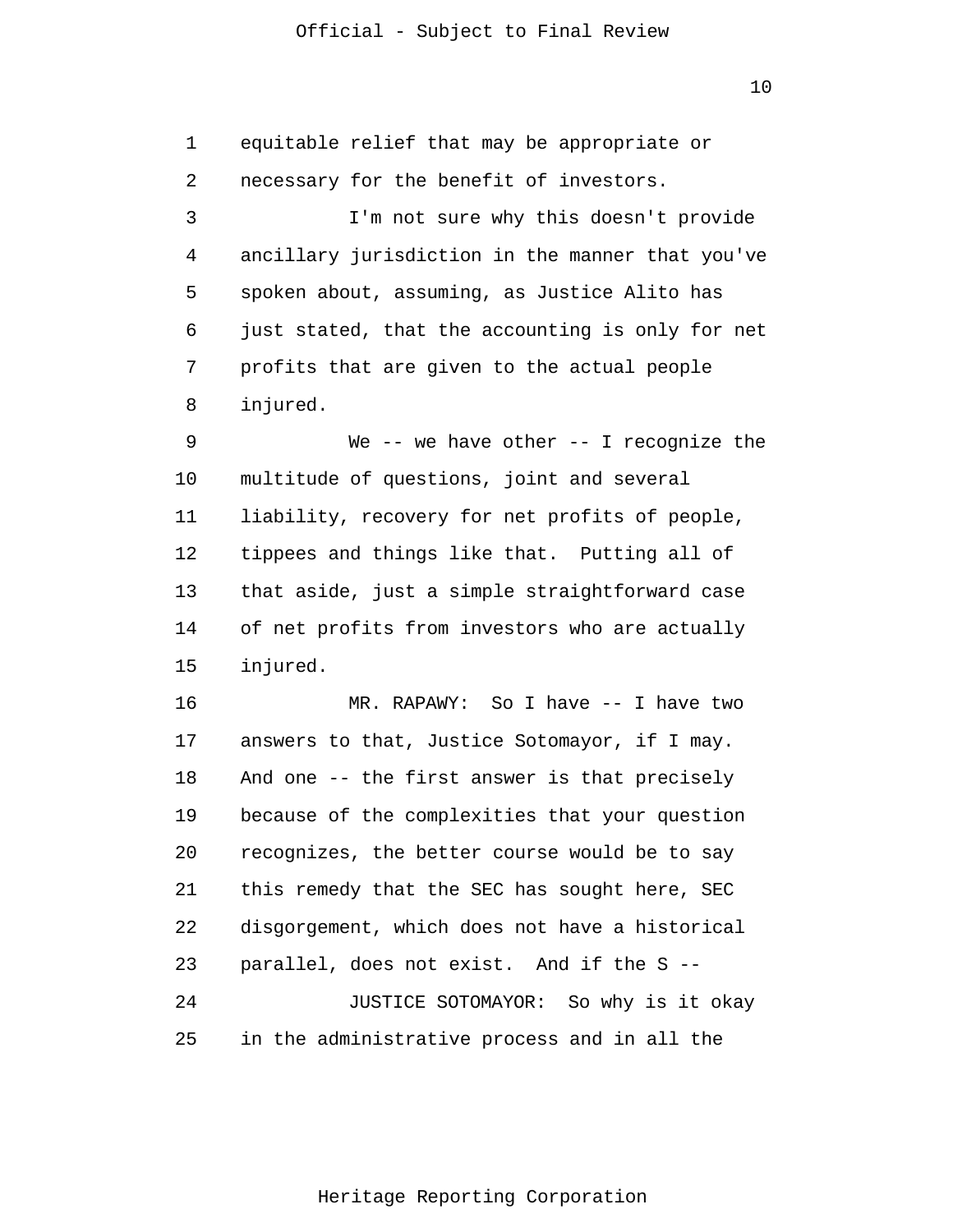11

1 2 3 4 5 6 7 8 9 10 11 12 13 14 15 16 17 18 19 20 21 22 23 24 25 other laws where you say disgorgement is referenced? You're making an argument that there should never, ever be disgorgement -- MR. RAPAWY: Not at all, Your Honor. JUSTICE SOTOMAYOR: -- in any statute, because it's undefined in some way outside the common law? MR. RAPAWY: Not at all, Your Honor. I am saying that in those con -- when Congress says disgorgement, then it is the Court's task to figure out what does disgorgement mean. And perhaps in doing so, it would look at that history and say, well, it would -- you know, the money has to go back to the individuals and it can be no more than -- than the amount of the gains and so forth. But, in the case where Congress has not said disgorgement, and they did not say so here, I think the Court should hesitate to read it into a general provision for equitable relief. JUSTICE KAVANAUGH: If we -- MR. RAPAWY: And my -- JUSTICE KAVANAUGH: Keep going, sorry. MR. RAPAWY: And my second point in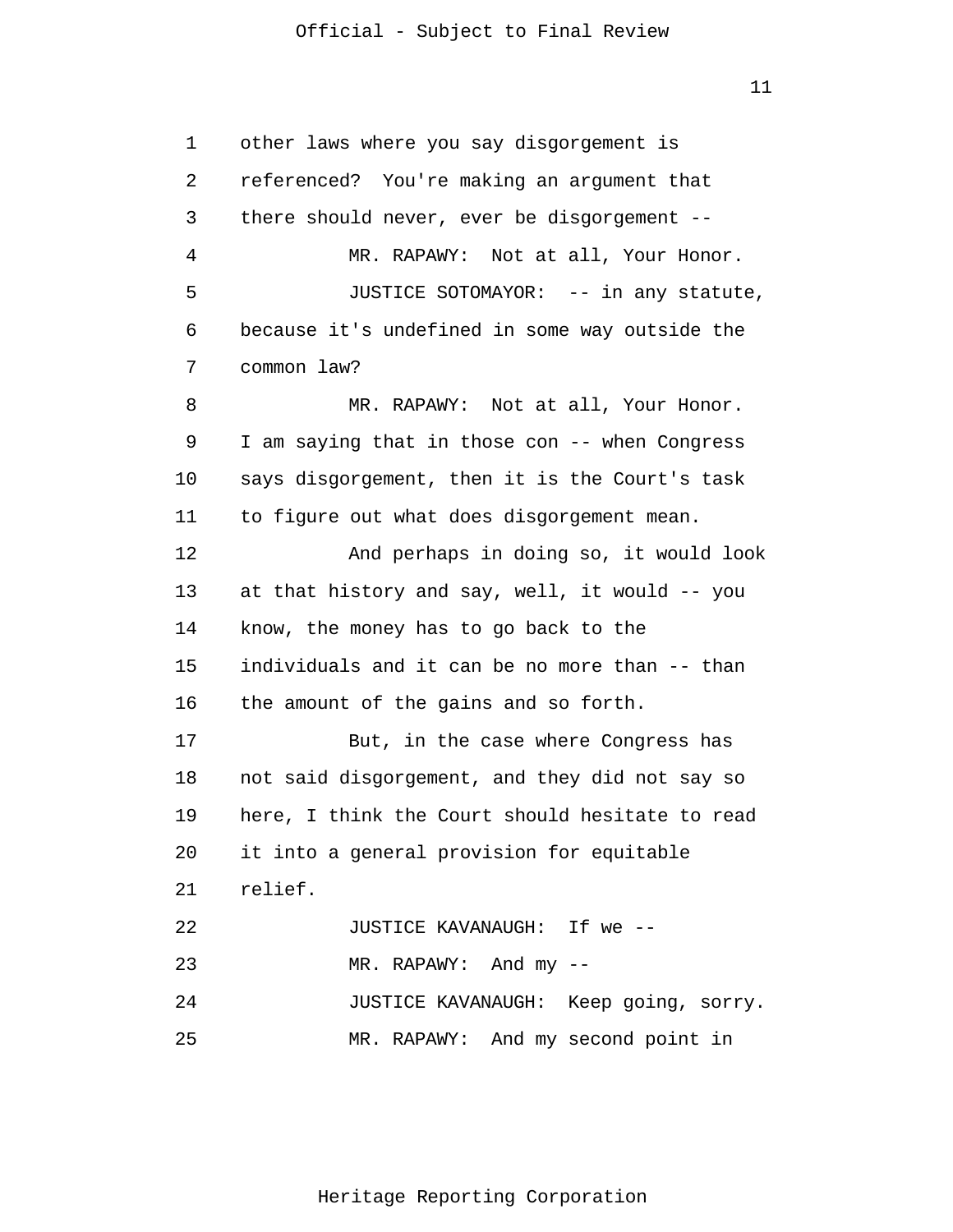1 2 3 4 5 6 7 8 9 10 11 12 13 14 15 16 17 18 19 20 21 22 23 24 25 connection with that is that the reason not to read equitable relief to encompass ancillary jurisdiction is the same one this Court gave in Great-West. And that is that if you -- because, if an equity court having jurisdiction of the case could award any kind of relief using its ancillary jurisdiction, including even compensatory or punitive damages, if you were to read the term that broadly, it would be no limitation at all. JUSTICE KAVANAUGH: If we were not to agree with you on this last point, what do you then say to Justice Alito's two conditions, net profits, returned to victims? MR. RAPAWY: If you were not to agree with me on that point, then those are the -- the primary inconsistencies that we've identified, we've established with regard to historical remedy. I do think that the remedy that was applied here, that the SEC sought here, was - was clearly a penalty and clearly inconsistent with Kokesh and that the -- there -- there is an important background principle that --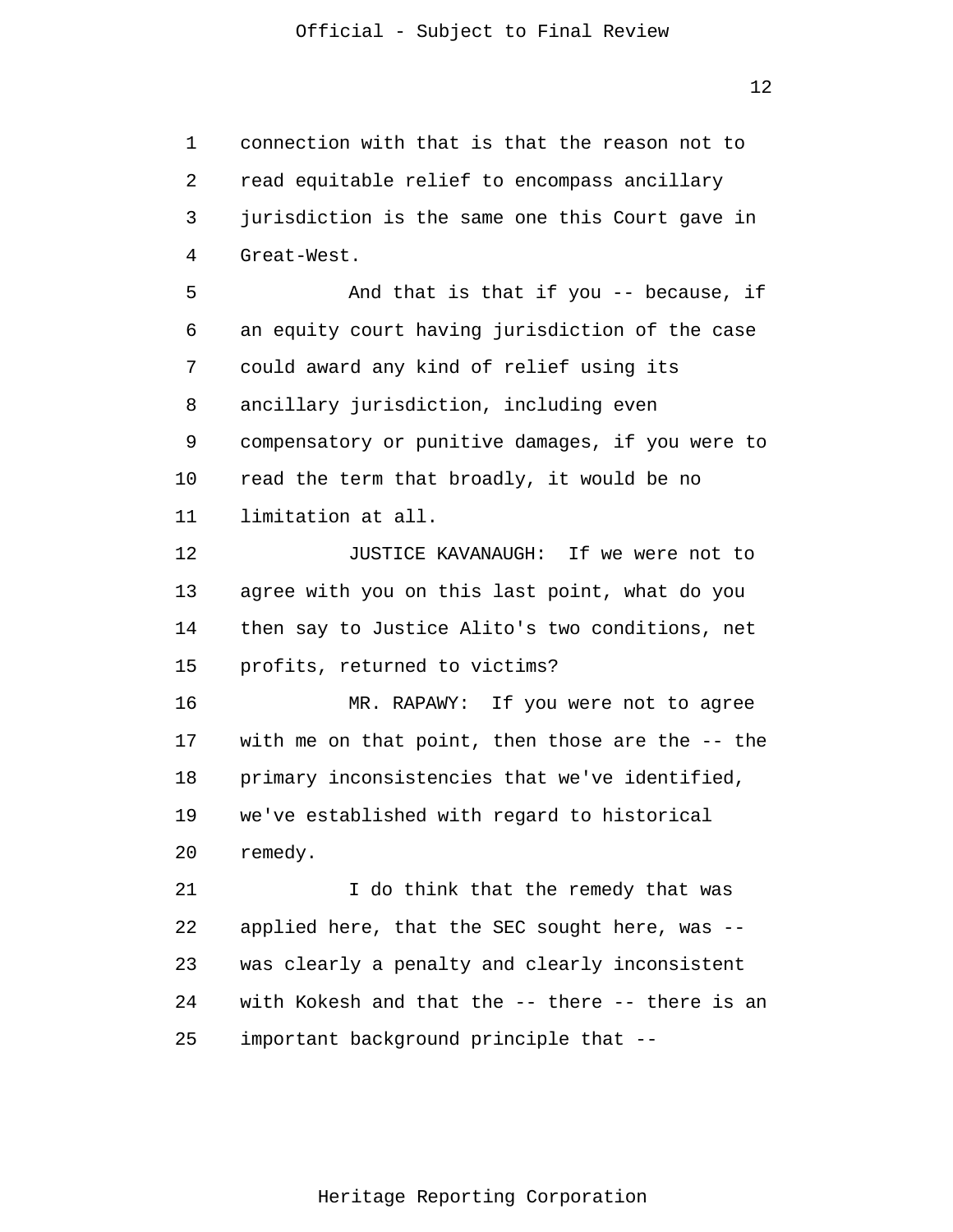1 2 3 4 5 6 7 8 9 10 11 12 13 14 15 16 17 18 19 20 21 22 23 24 25  $-$ JUSTICE KAVANAUGH: And that's because it was not limited to net profits and was not returned to the victims, at least not necessarily? MR. RAPAWY: Yes. And I would also say because it -- it doesn't have the historical parallel because there was no fiduciary duty pleaded or proved, but -- JUSTICE KAVANAUGH: Right. That's the MR. RAPAWY: -- Your Honor has questioned that point. JUSTICE KAVANAUGH: Yeah. MR. RAPAWY: And --JUSTICE KAVANAUGH: You may be right or wrong on that point. I just wanted to isolate your answer just to be -- MR. RAPAWY: Okay. So -- JUSTICE KAVANAUGH: -- just to be clear. MR. RAPAWY: -- analytically, Your Honor, the point is -- the point is separate. I do think that there are substantive reasons for limiting the remedy to the fiduciary duty as well, and that goes -- and this is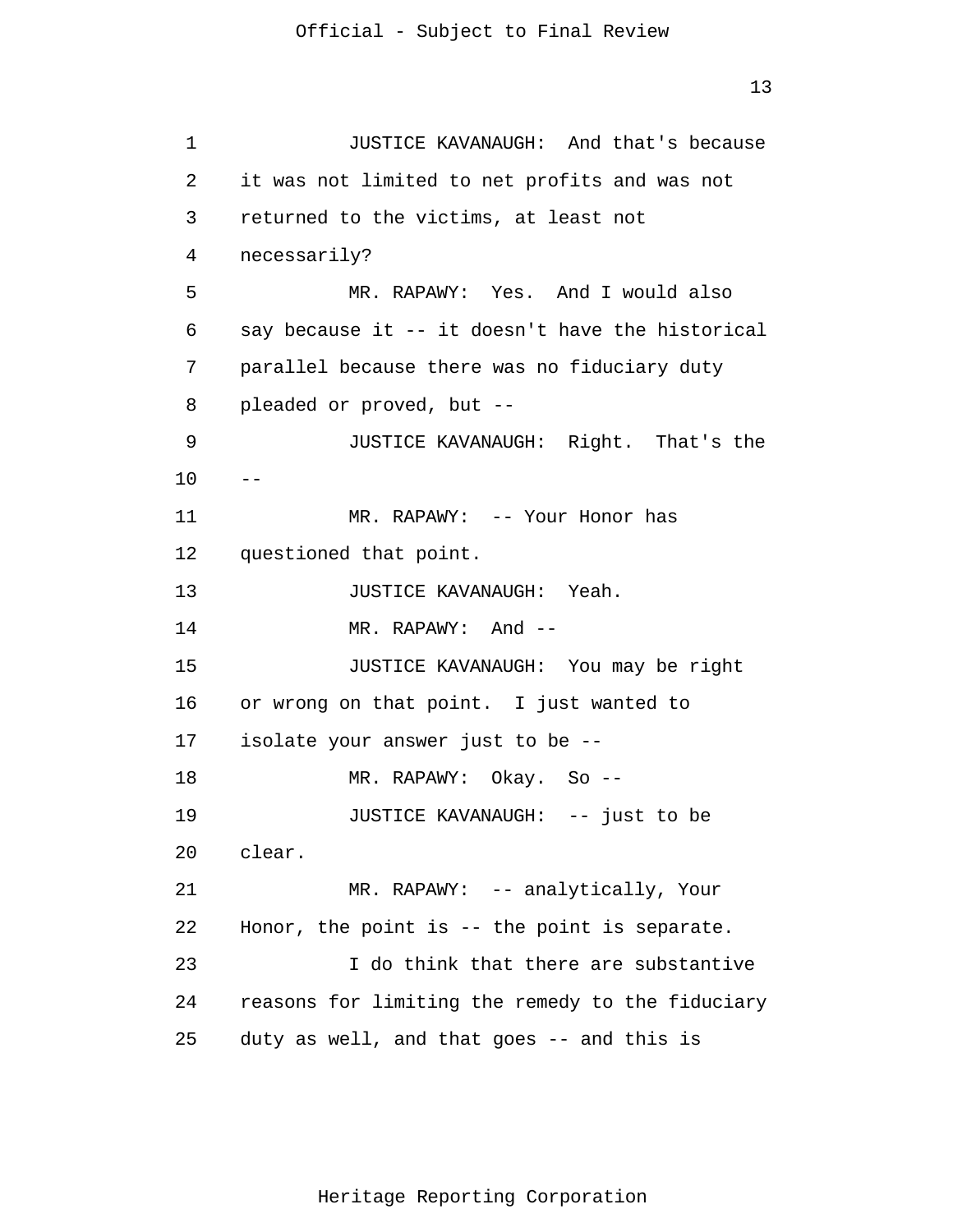| $\mathbf 1$ | discussed in the amicus brief by Professors Bray |
|-------------|--------------------------------------------------|
| 2           | and Smith that talk about the origins of the     |
| 3           | fiduciary or, rather, the accounting remedy, and |
| 4           | -- and explain that it is -- it is in some       |
| 5           | respect equity forcing the fiduciary to do what  |
| 6           | the fiduciary should have been doing in the      |
| 7           | first place, which is to keep -- keep track of   |
| 8           | the property that person is holding for someone  |
| 9           | else, to make no profits on it, and to remit to  |
| 10          | that person any -- any profits they had gained.  |
| 11          | Those are substantive duties that do             |
| 12          | not apply to everyone who is subject to the      |
| 13          | securities law.                                  |
| 14          | JUSTICE ALITO: But how -- how                    |
| 15          | realistic do you think it is to assume that when |
| 16          | Congress used this term equitable relief,        |
| 17          | Congress meant to incorporate every curlicue of  |
| 18          | old equity jurisprudence?                        |
| 19          | MR. RAPAWY: My best answer to that,              |
| 20          | Your Honor, is that this Court had given the     |
| 21          | phrase equitable relief in ERISA that meaning    |
| 22          | six months before Congress passed this statute.  |
| 23          | So, if Congress had wanted to know               |
|             |                                                  |
| 24          | exactly what equitable relief meant in the most  |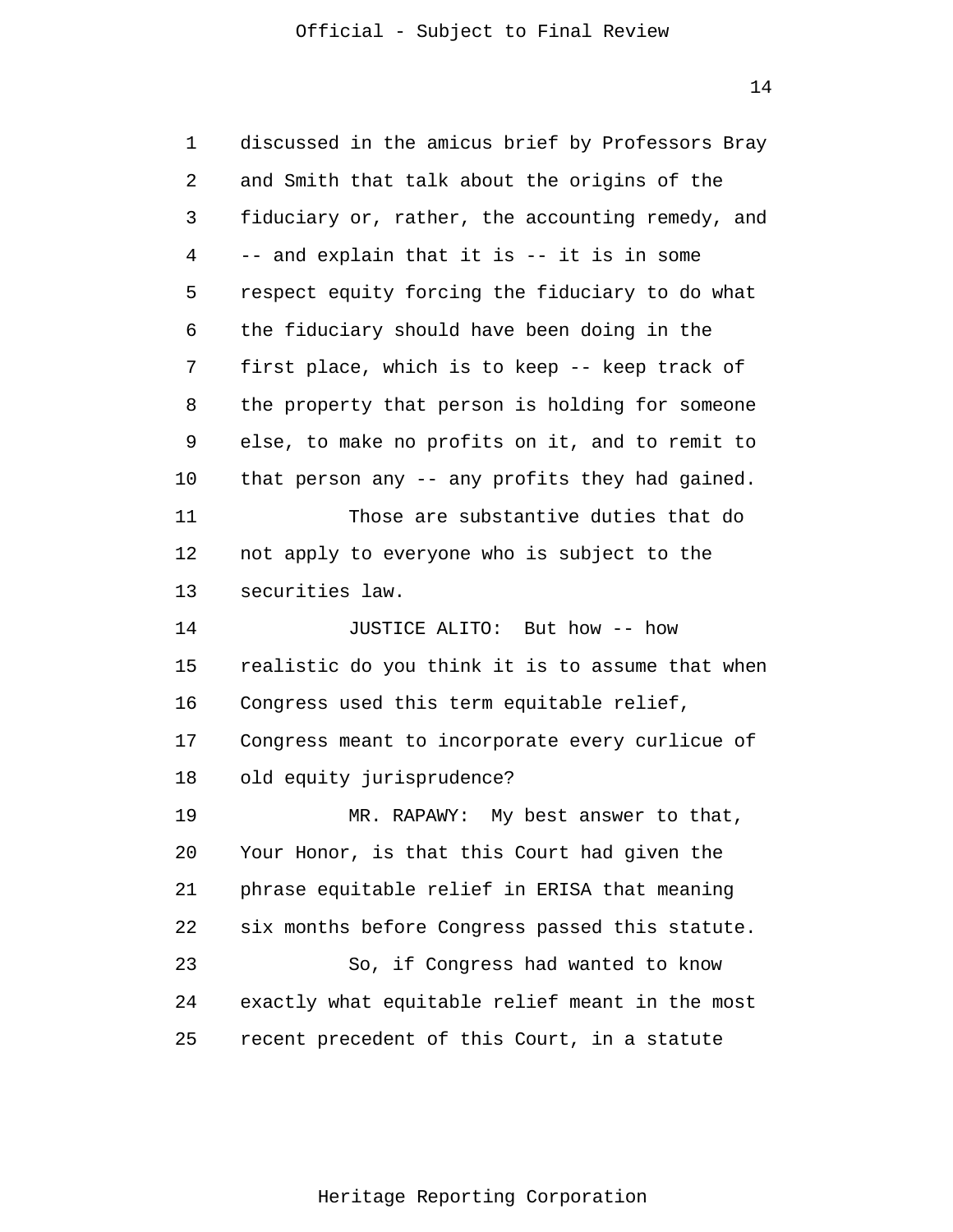15

| 1  | that I think has some similar structure --       |
|----|--------------------------------------------------|
| 2  | structural issues to this one, and I'd like to   |
| 3  | get to those, they would have gone to Great-West |
| 4  | and they would have said, huh, okay, this --     |
| 5  | they will look to history if we use these words. |
| 6  | If we don't want them to look to                 |
| 7  | history, we should use other words. We should    |
| 8  | use words, for example, such as they later used  |
| 9  | for the -- for the CFTC where they said          |
| 10 | equitable remedies and disgorgement and          |
| 11 | restitution count as equitable remedies. They    |
| 12 | would have enlarged it if they wanted to go      |
| 13 | beyond historical remedies, given the -- the     |
| 14 | interpretation that this Court had -- has -- had |
| 15 | given those words so recently.                   |
| 16 | JUSTICE KAGAN: But, Mr. Rapawy,                  |
| 17 | Congress acted against a backdrop in which the   |
| 18 | SEC was routinely seeking disgorgement, didn't   |
| 19 | it?                                              |
| 20 | MR. RAPAWY: It did, Your Honor.                  |
| 21 | However, I do not think that that supports the   |
| 22 | government's position here for two reasons.      |
| 23 | The first is that those cases, the               |
| 24 | cases that form that backdrop were not           |
| 25 | interpreting the text, not interpreting the      |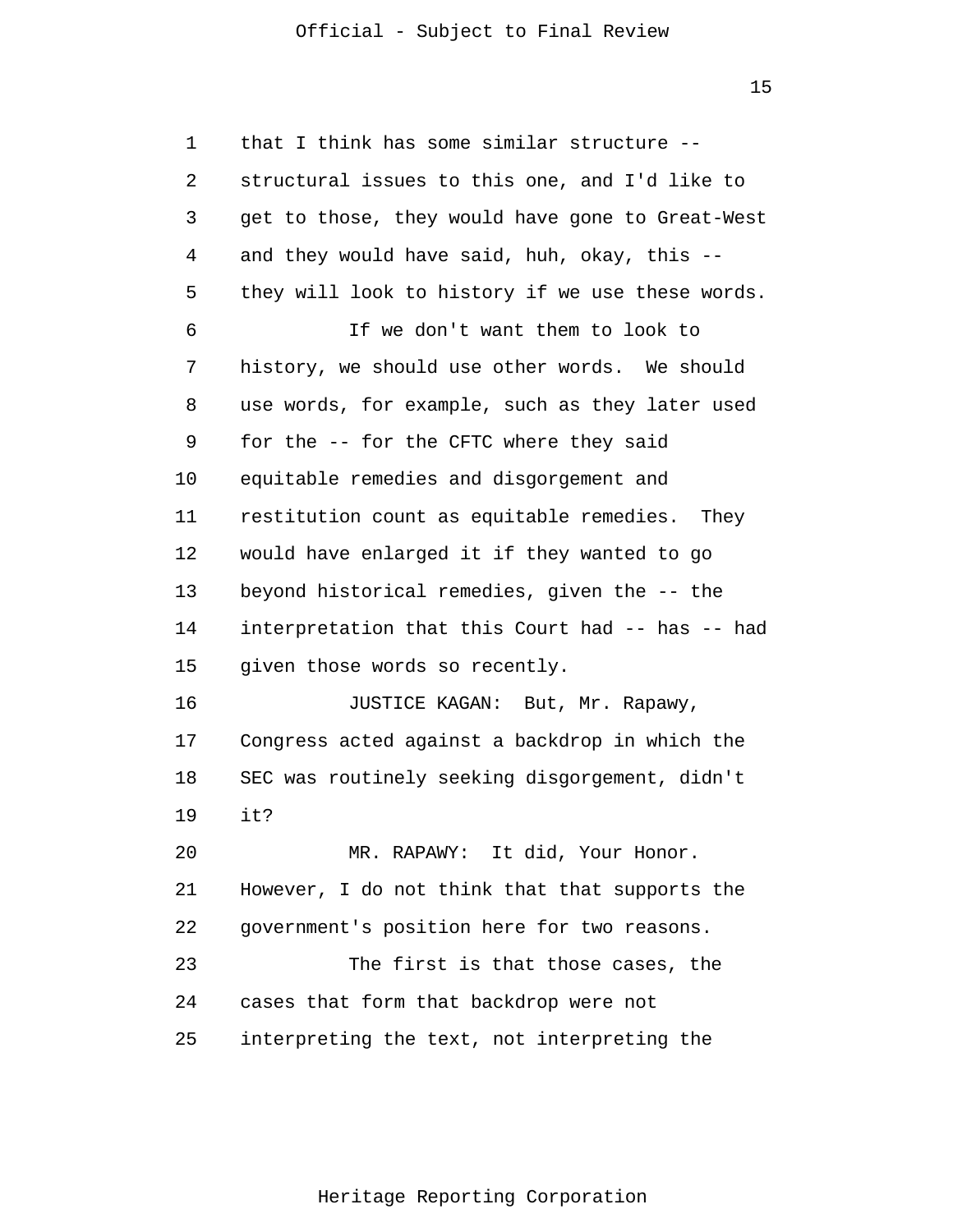16

1 2 3 4 5 6 7 8 9 10 11 12 13 14 15 16 17 18 19 20 21 22 23 24 25 words, and so the prior construction canon by its terms does not apply. The second and perhaps more substantive reason is that the decisions in the court -- in the circuit courts were not, although there was -- there was a consensus that the SEC could get something accounted as disgorgement, there was not a consensus as to what the -- what that disgorgement was. And I would point to two specific examples. One is the Lipson case, which the government cites in its brief as one of its consensus cases. That's a Seventh Circuit decision by Judge Posner. It's earlier the same year that Sarbanes-Oxley was enacted. And that decision says that the relief in that case, the disgorgement in that case, counted as equitable relief under Section 21(d) only because it was relief against a fiduciary. So, if you think that Congress meant to adopt the circuits, you would then have to decide did it mean to adopt Judge Posner's view, in which case we would be correct that only fiduciaries are covered. The second example that I would give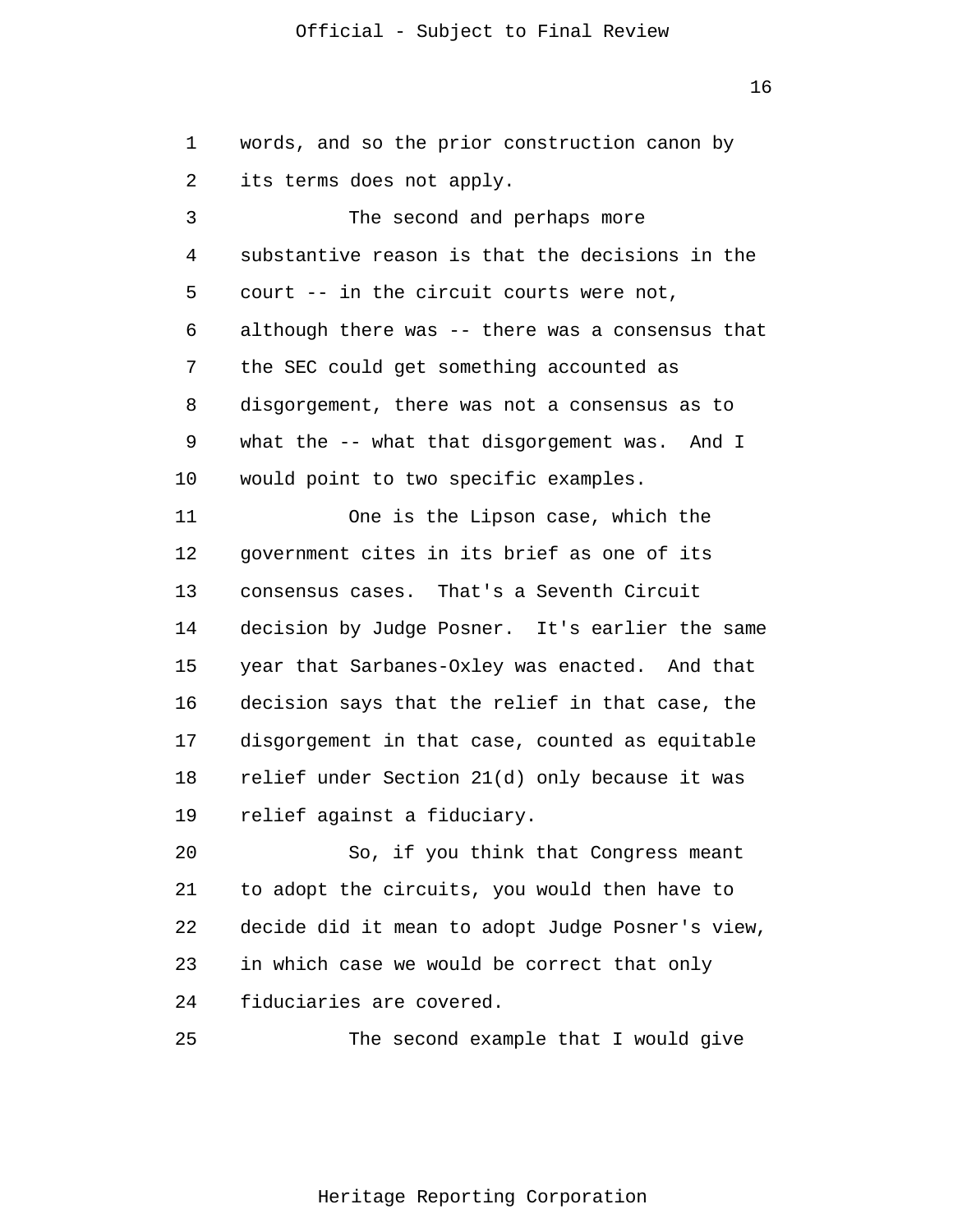1 2 3 4 you is the Fifth Circuit's decision in SEC versus Blatt, and that was a decision in which explicitly seeded money was going back to the investors.

5 6 7 8 9 10 11 And so, to the extent that what the government has sought to assert here is the authority to send the money to the Treasury, well, would Congress have looked to the decision in Blatt and said: Well, no, actually, the money, it looks like it would go back to the investors and not to the Treasury.

12 13 14 15 16 17 18 19 20 21 22 23 24 25 JUSTICE KAGAN: Well, that may raise the qualifications that Justice Alito was talking about on what the disgorgement remedy would entail. But the basic understanding that there was something that counted as  $-$  as  $-$  as that, that was in line with equitable powers, isn't that a reasonable way to read the statute? MR. RAPAWY: I don't think it is, Your Honor, because I think it would leave too many -- it would essentially leave this Court in the position of deciding how the traditional remedy, which would not by its terms apply here, the government agrees in its brief that SEC disgorgement is a substantial departure from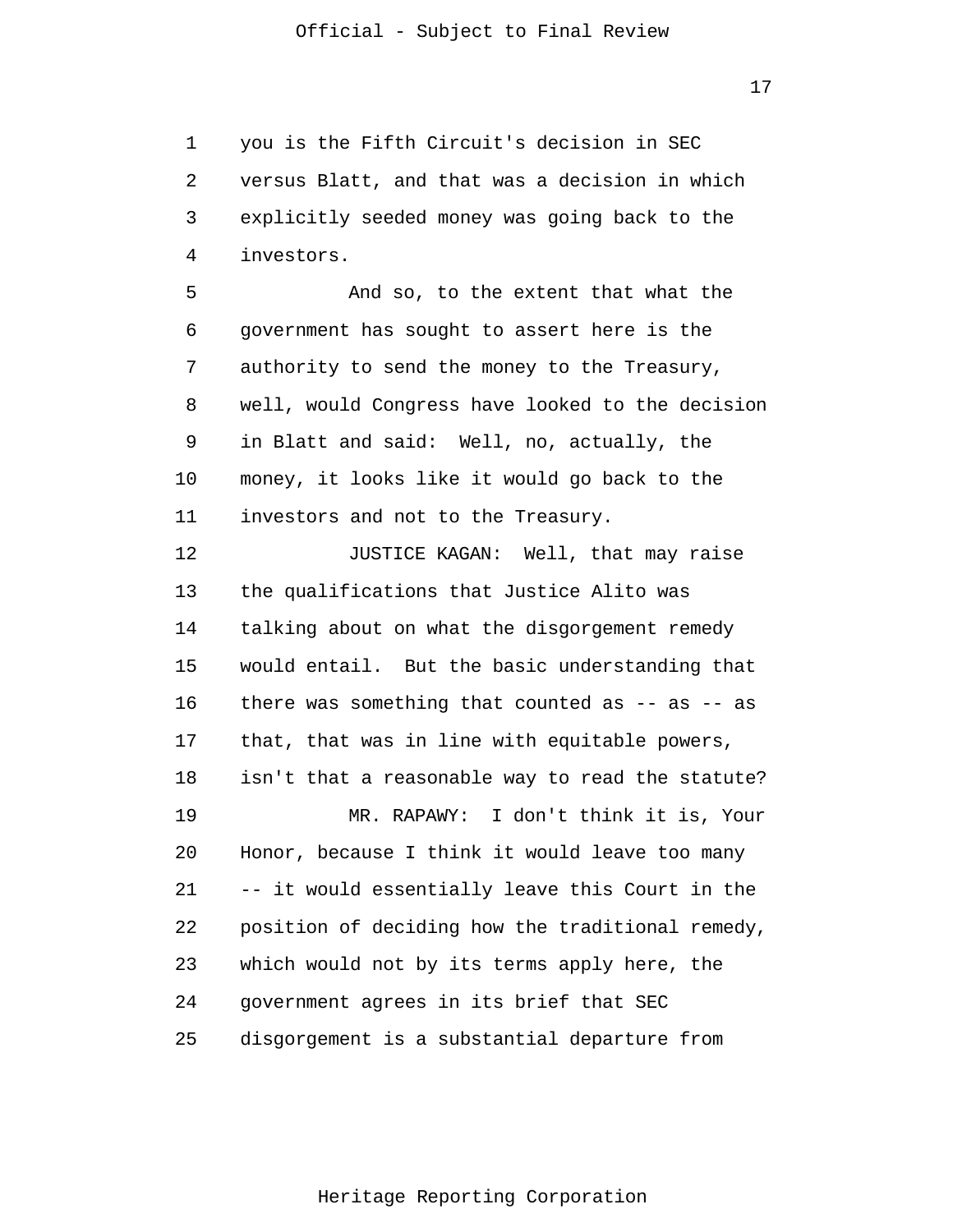1 historical norms.

| $\overline{a}$                   | How do you craft that historical                 |
|----------------------------------|--------------------------------------------------|
| 3                                | remedy in light of all the policies under the    |
| 4                                | securities acts to -- to make sense here and     |
| 5                                | apply here? And I think that should be done by   |
| 6                                | the legislature in the first instance.           |
| 7                                | JUSTICE SOTOMAYOR: I'm sorry, but                |
| 8                                | they don't do it when they gave the SEC          |
| 9                                | administrative authority for disgorgement. And   |
| 10                               | if we have an administrative order by the SEC,   |
| 11                               | we have to do exactly what you're telling us not |
| 12                               | to do. We would have to define what they meant   |
| 13                               | by that.                                         |
|                                  |                                                  |
|                                  | And -- and so what's the difference              |
|                                  | between doing it in that context where Congress  |
|                                  | has used the word disgorgement and this context  |
|                                  | where we can presume or would presume that there |
|                                  | was something called disgorgement that could     |
| 14<br>15<br>16<br>17<br>18<br>19 | have been restitution on -- or unjust enrichment |
| 20                               | or something else of that ilk?                   |
| 21                               | MR. RAPAWY: Well, Your Honor, with               |
| 22                               | respect, I think in -- in the -- in the          |
| 23                               | administrative context, they did. They gave the  |
| 24                               | SEC regulatory -- rule-making authority          |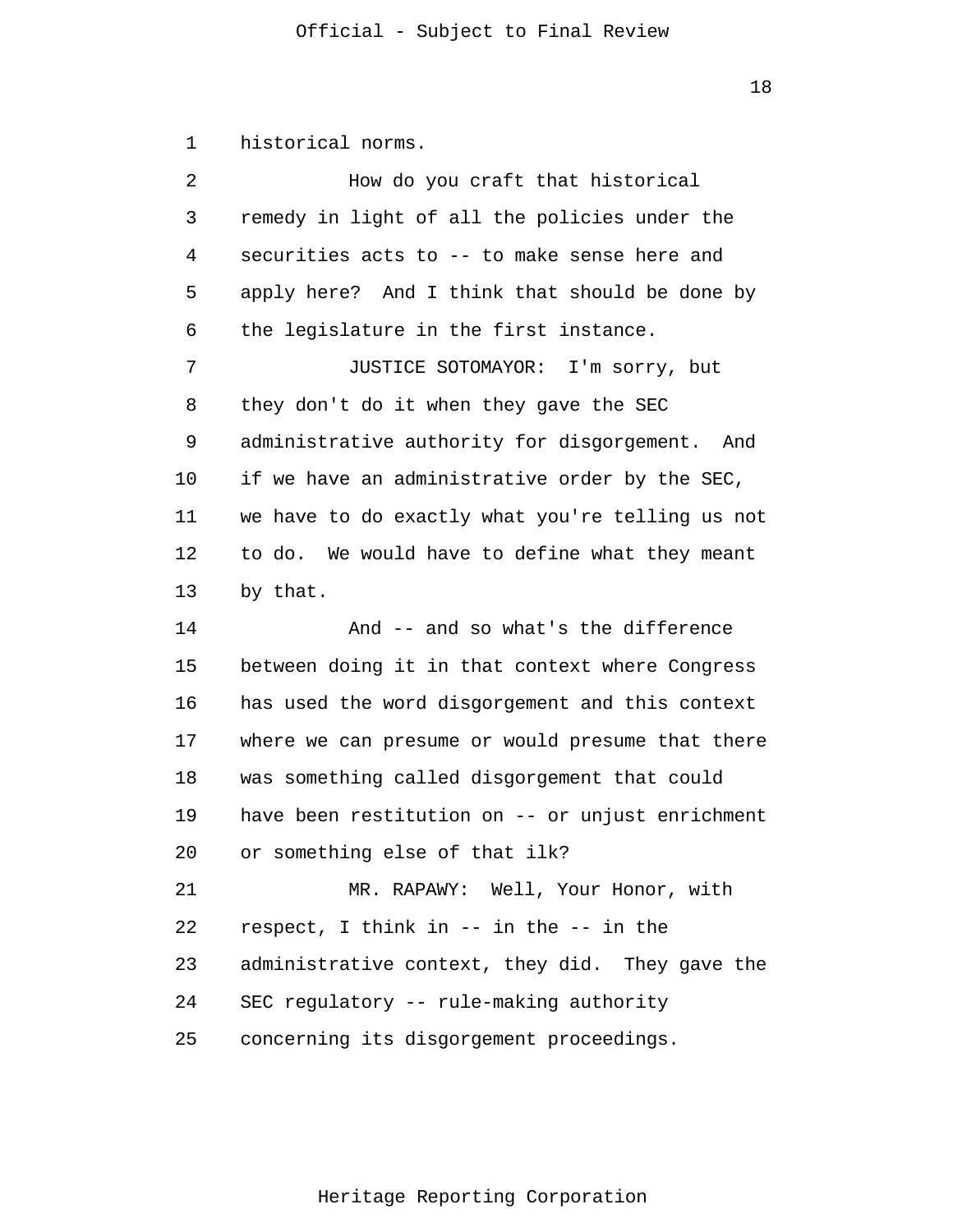1 2 3 4 5 6 7 8 9 10 11 12 13 14 15 16 17 18 19 20 21 22 23 24 25 So that question is not going to go to the courts in the first instance. It's going to go to the agency in the first instance, and then the agency will balance all the policy considerations that I'm talking about. But at least Congress has clearly said you, agency, may do this, and you, agency, may do this even if it's a punishment, I would -- I would submit. And there are important background principles that this Court should not and -- and the courts in general should not say an agency may do this where Congress has not said so. And equally to the court -- the -- the -- that the court should not say this person may be punished where Congress has not said so. And I would refer back in that context to this Court's decision in Wallace versus Cutten, one of the early administrative law decisions, the Court's opinion through Justice Brandeis where the -- the agency in that case had the authority to bar people from trading in grain futures. But the language of the statute permitted them to do it only for -- in cases of ongoing violations. And they wanted to do it in cases of past violations, effectively to serve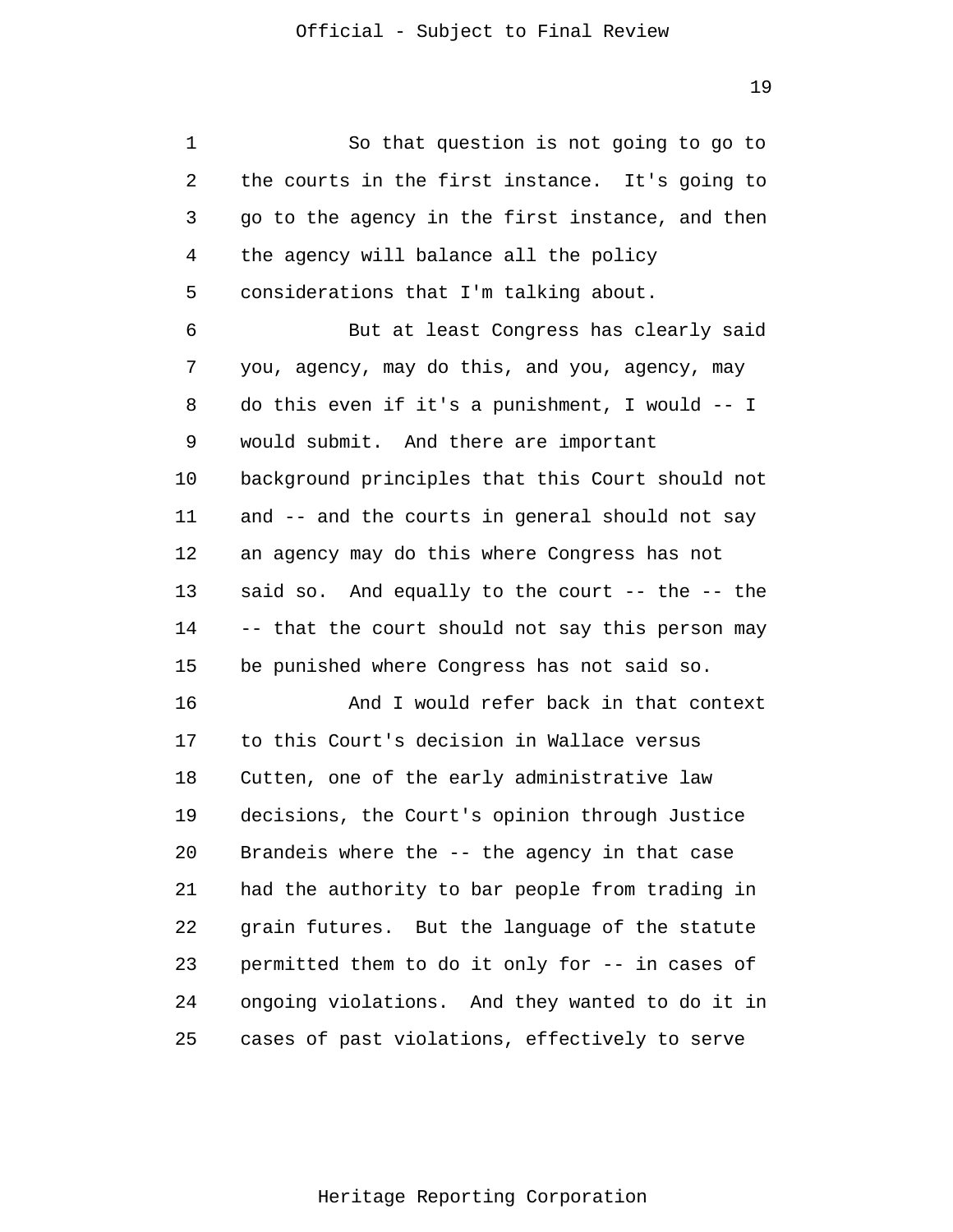1 2 3 4 5 6 7 8 9 10 11 12 13 14 15 16 17 18 19 20 21 22 23 24 25 as a punishment for those past violations. And the Court said we will not -- Justice Brandeis for the Court said: We will not enlarge the statute. We will not put something in that Congress has -- has not put there to make punishable what the stat -- what -- what -- by the terms of the statute, I'm not quoting exactly now but paraphrasing, what by the terms of the statute was only to be prevented. And I think that that is a principle that ought to, you know, have some weight here as the Court considers what to do. This authority is being used by the agency to punish, that their justification for it is punitive. The Court's decision in Kokesh said that it is punitive. JUSTICE GINSBURG: But I believe you agreed with me that it's an equitable principle, that no one should profit from his or her own wrong. And I already suggested to you that it can be punishment in one context and it can be an equitable remedy in another context. MR. RAPAWY: Yes, Justice Ginsburg, but I would say that in -- I would refer back to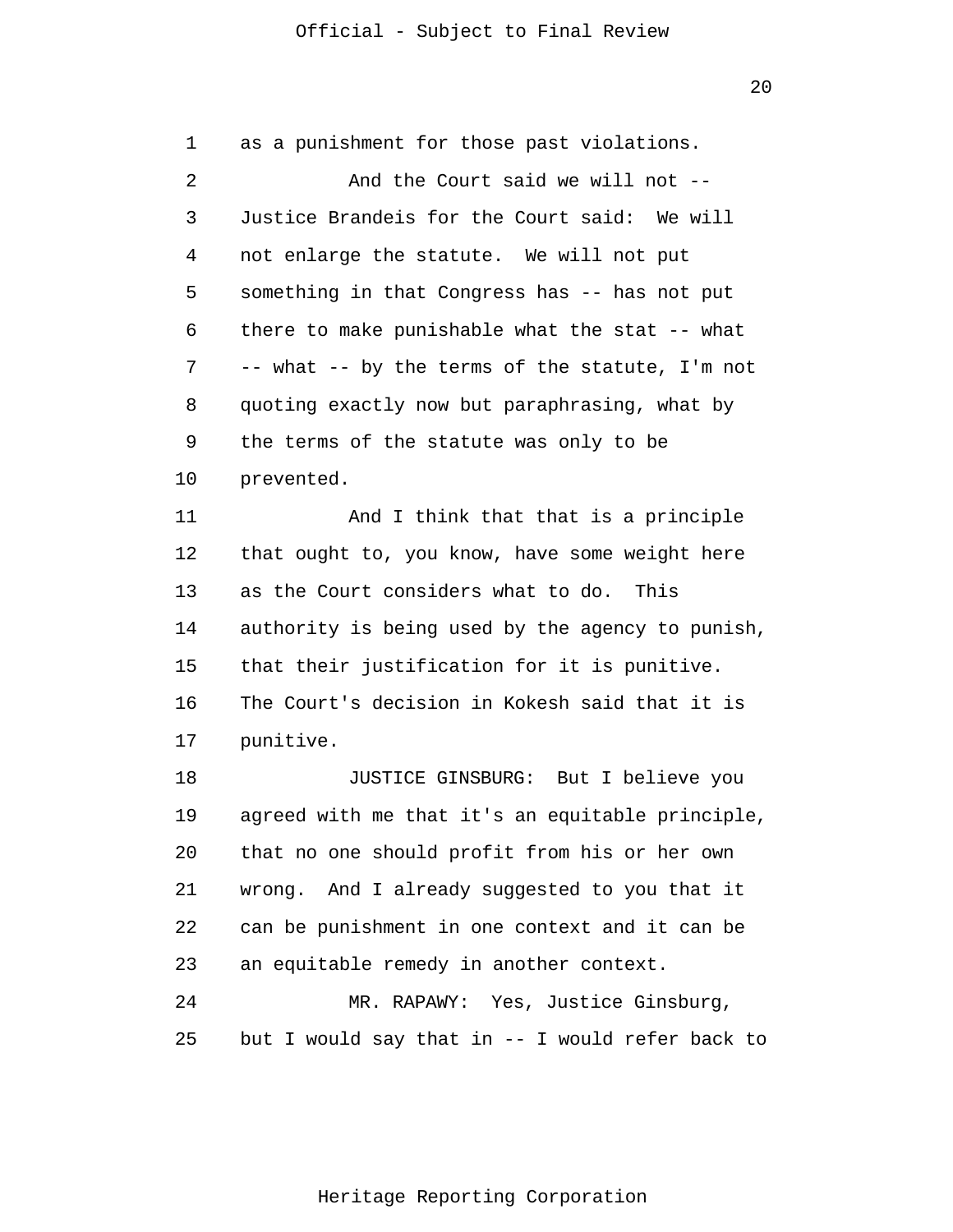21

1 2 3 4 5 6 7 8 9 10 11 12 13 14 15 16 17 18 19 20 21 22 23 24 25 this Court's decision in Livingston, which talked specifically about what counts as punishment in terms of the equitable rule. And in that case, it's -- it's one of the older patent cases, the special master had imposed a remedy, a -- that -- that effectively was what we probably would call a damages remedy now. He allowed the -- the -- the patent owner to recover from the infringer not what the infringer actually did gain but what the infringer might have gained. And he said the measure is going to be -- because this person is a trespasser and a wrongdoer, the -- the measure of recovery is going to be what the -- the patent owner lost, not what the infringer gained. And this Court said no, that is a penalty that goes beyond the practices of equity. We are aware of no rule that converts a court of equity into an institute for the punishment of simple torts. And I think with all -- with the greatest respect, when you take the principle that no one can punish by their own -- no one can benefit from their own wrong, excuse me, and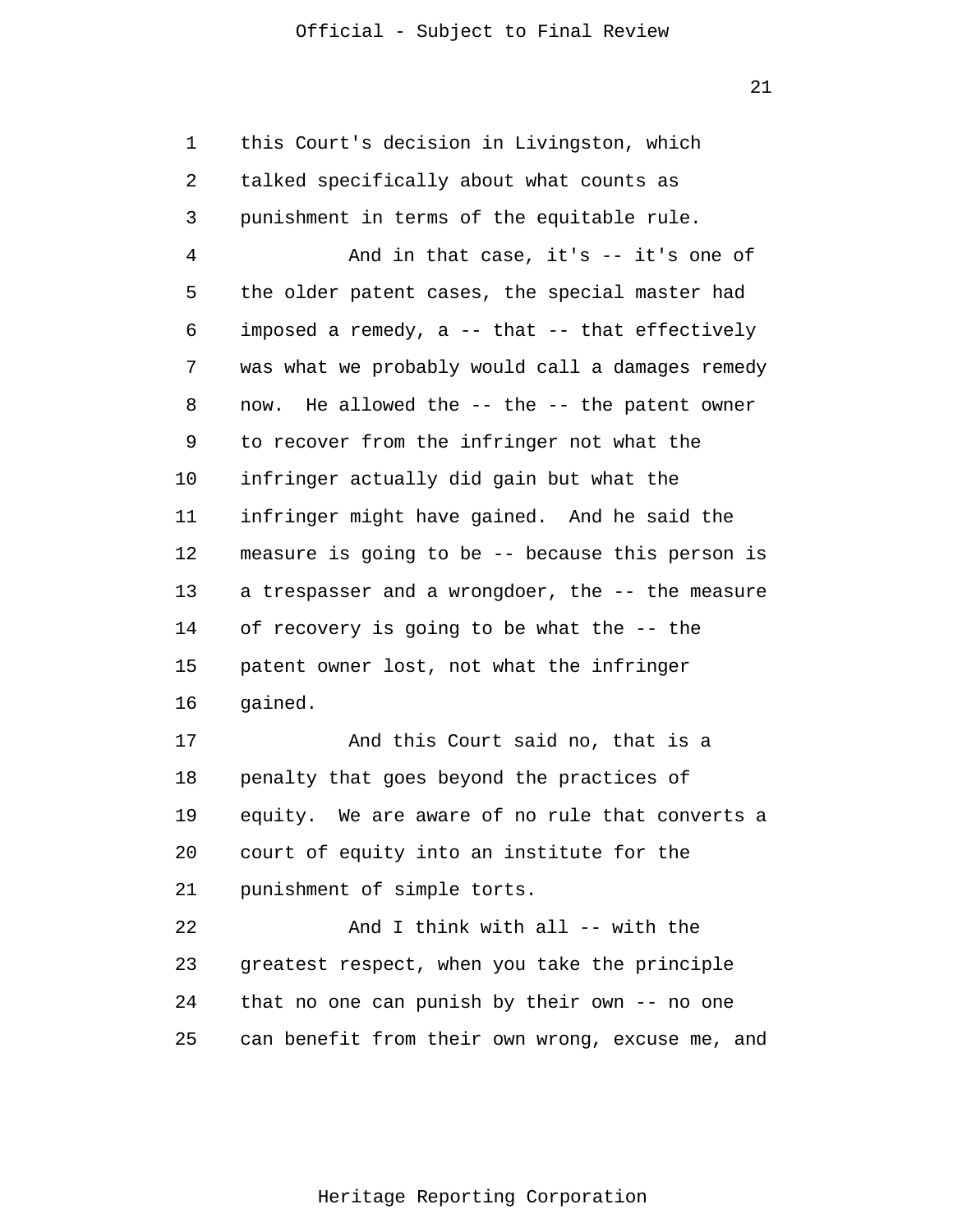1 2 3 4 5 6 7 8 9 10 11 12 13 14 15 16 17 18 19 20 21 22 23 24 25 you decouple that from the historical context and the historical remedies in which those rules would apply, and you turn it into something, as was done here, where it exceeds what the district court found to be the gross pecuniary gain and where it requires a payment to the Treasury, it has gone beyond the realm of -- of what equity would have recognized. JUSTICE GINSBURG: Would it be -- I thought there were efforts to get the money to the investors. It doesn't require the money to be paid into the Treasury. If the SEC can locate the investors and get the money back to them, the SEC says that's what it would do. MR. RAPAWY: They -- they do that in some cases, Your Honor. They do not do it in all cases. It is difficult from the public materials to determine how often they do it and how much money they do give back to investors. JUSTICE KAGAN: Well, suppose we were to reject your broad argument and focus the question on -- on this issue and also on the net profits issue. What constraints do you think the SEC is under?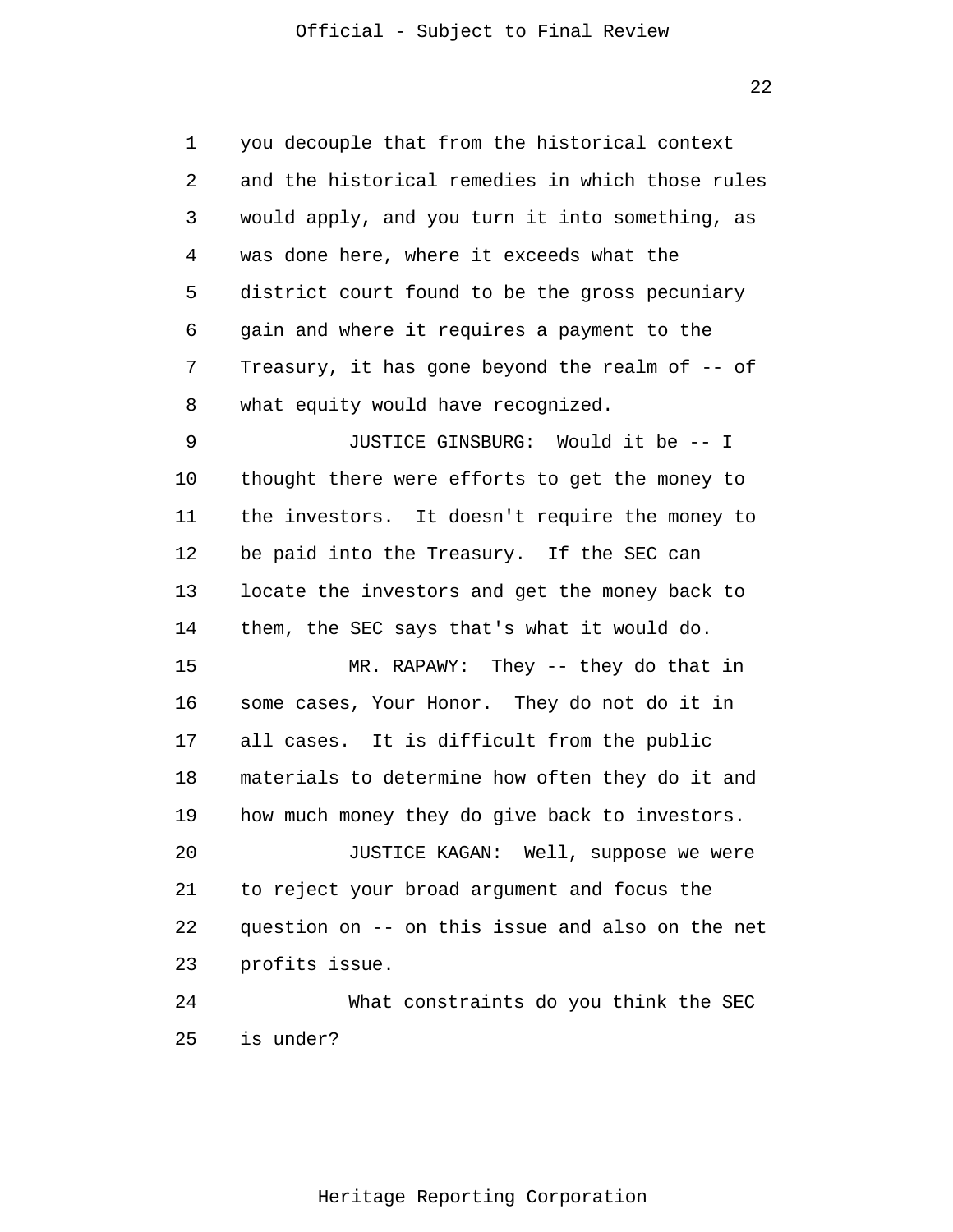1 2 3 4 5 6 7 8 9 10 11 12 13 14 15 16 17 18 19 20 21 22 23 24 25 MR. RAPAWY: I'm sorry, Your Honor. Constraints -- JUSTICE KAGAN: On the -- on the question of giving money back to the investors, I think Justice Ginsburg raised the issue about maybe you can't find them, they're not identifiable, there are too many of them. How  $--$  what  $--$  what do you think that if -- if we -- if we said, you know, it's an equitable principle that the money should go back to the investors if possible, what does that mean exactly that the SEC has to do? MR. RAPAWY: I would say that if you were to take that position and disagree with my primary argument, it would -- then the -- the rule should be, if you're giving the money back to the investors, then you can take it and not otherwise, because if you're not giving it back to the investors, then it's just a punishment. JUSTICE KAGAN: So not otherwise, even if like you -- you've tried to find the investors and you can't? MR. RAPAWY: Well, I mean, I don't know that there's any way in which the Court could workably police how hard they're trying,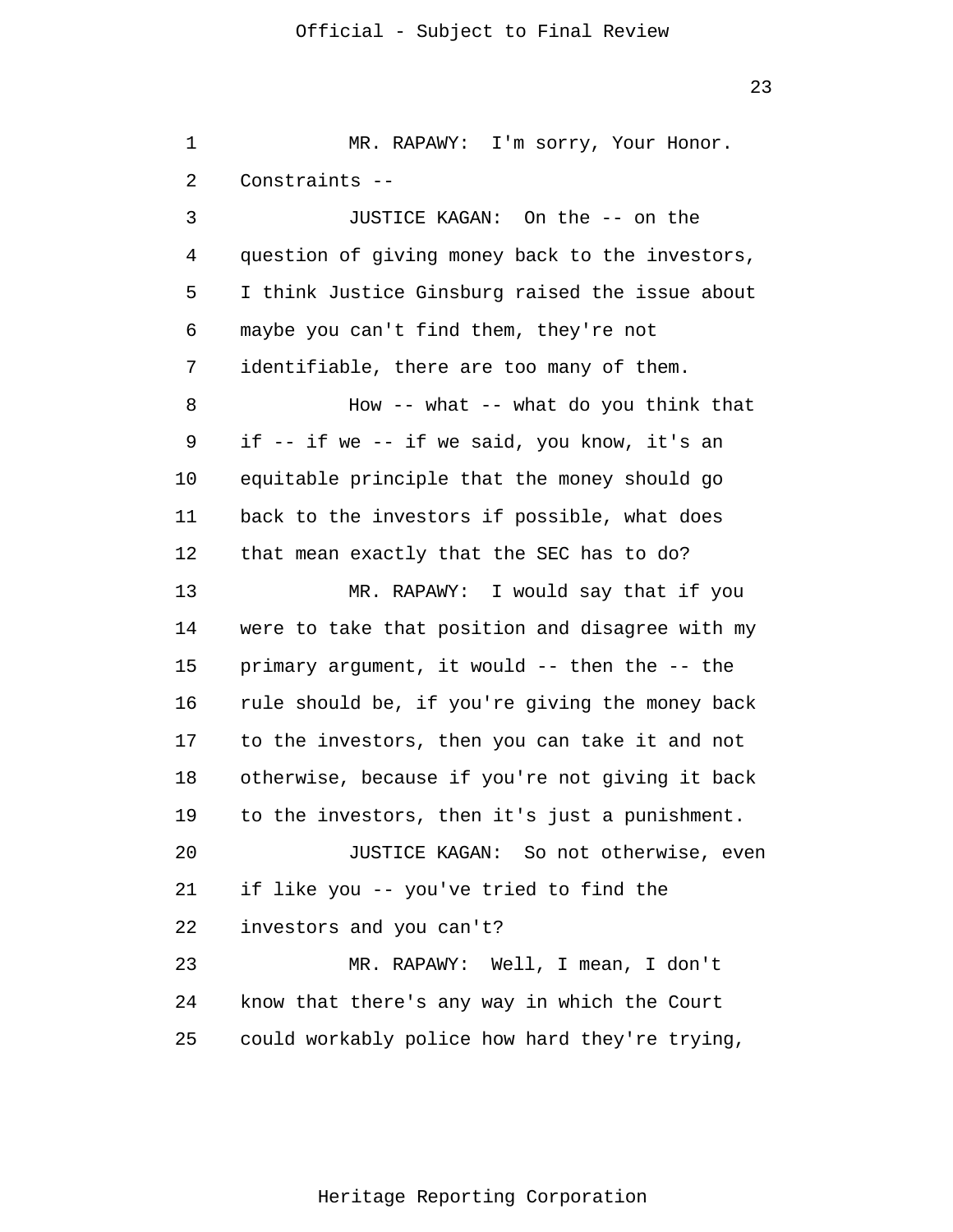1 2 3 4 5 6 7 8 9 10 11 12 13 14 15 16 17 18 19 20 21 22 23 24 25 Your Honor. And their -- JUSTICE KAGAN: Well, you know, make -- make good-faith efforts; make, you know, diligent efforts. What -- whatever words you want to use. MR. RAPAWY: I -- I mean, Your Honor could certainly write that a decision -- in a decision. I don't think it would be sufficient guidance or sufficient compulsion to the agency to ensure that this was used for compensatory purposes and not for punitory -- JUSTICE GORSUCH: Counsel -- CHIEF JUSTICE ROBERTS: How -- JUSTICE GORSUCH: -- why -- why -- oh, I'm sorry, Chief. CHIEF JUSTICE ROBERTS: Excuse me. How hard is that? Presumably, the investors would want money, and  $I$  -- I suppose these things could be done, you know, secretly or - but, if -- if the SEC is engaged in a proceeding like this with respect to investments, I would assume that investors should be pretty easy to find if there's money available. MR. RAPAWY: I -- I quess what I would say, Your Honor, is that the -- the -- in many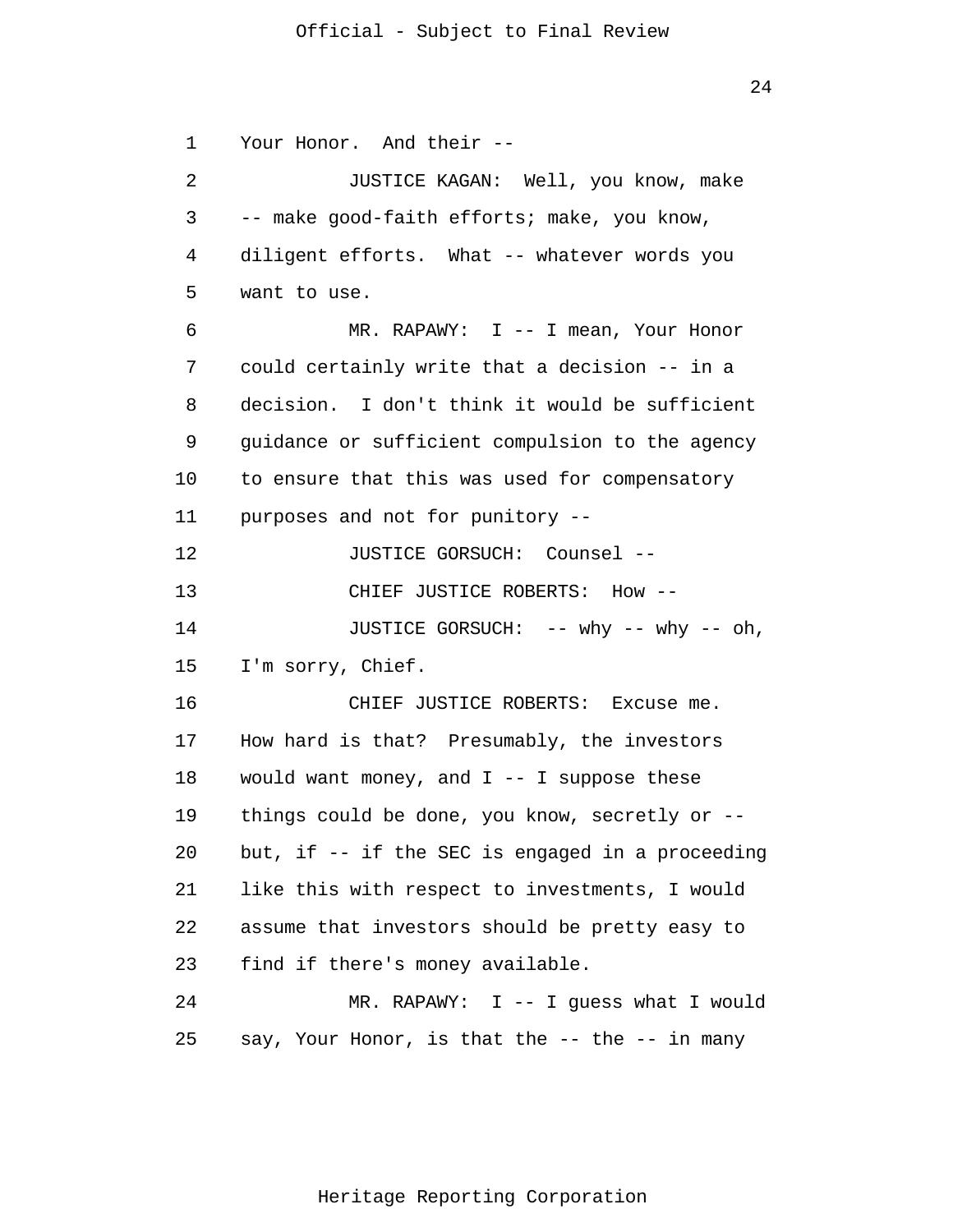1 2 3 4 5 cases that they currently use the power, they don't even believe that it's appropriate to return the money to investors. And I would point to the Foreign Corrupt Practices Act cases as the biggest example of that.

6 7 8 9 10 11 12 13 14 15 16 17 18 19 In theory, you know, could they find them? They apparently do find it difficult in many cases because, in many cases, the money goes to the Treasury, but there are many cases in which it is currently applied under which none of this rationale would -- would apply at all, including nine- and ten-figure recoveries against private companies that are basically just money taken from the investors and put to the Treasury because they -- because that's how they -- because they -- they want to use it as a deterrent. They want to use it as a deterrent and a punishment and to make an example out of the violators of the securities laws.

20 21 22 23 24 25 JUSTICE GORSUCH: Counsel, in -- in - in equity and kind of paralleled in our class action practice today, we do police the efforts of the defendant to find and return money to the investors that he or she's defrauded. Sometimes there's some left over and -- and -- because

25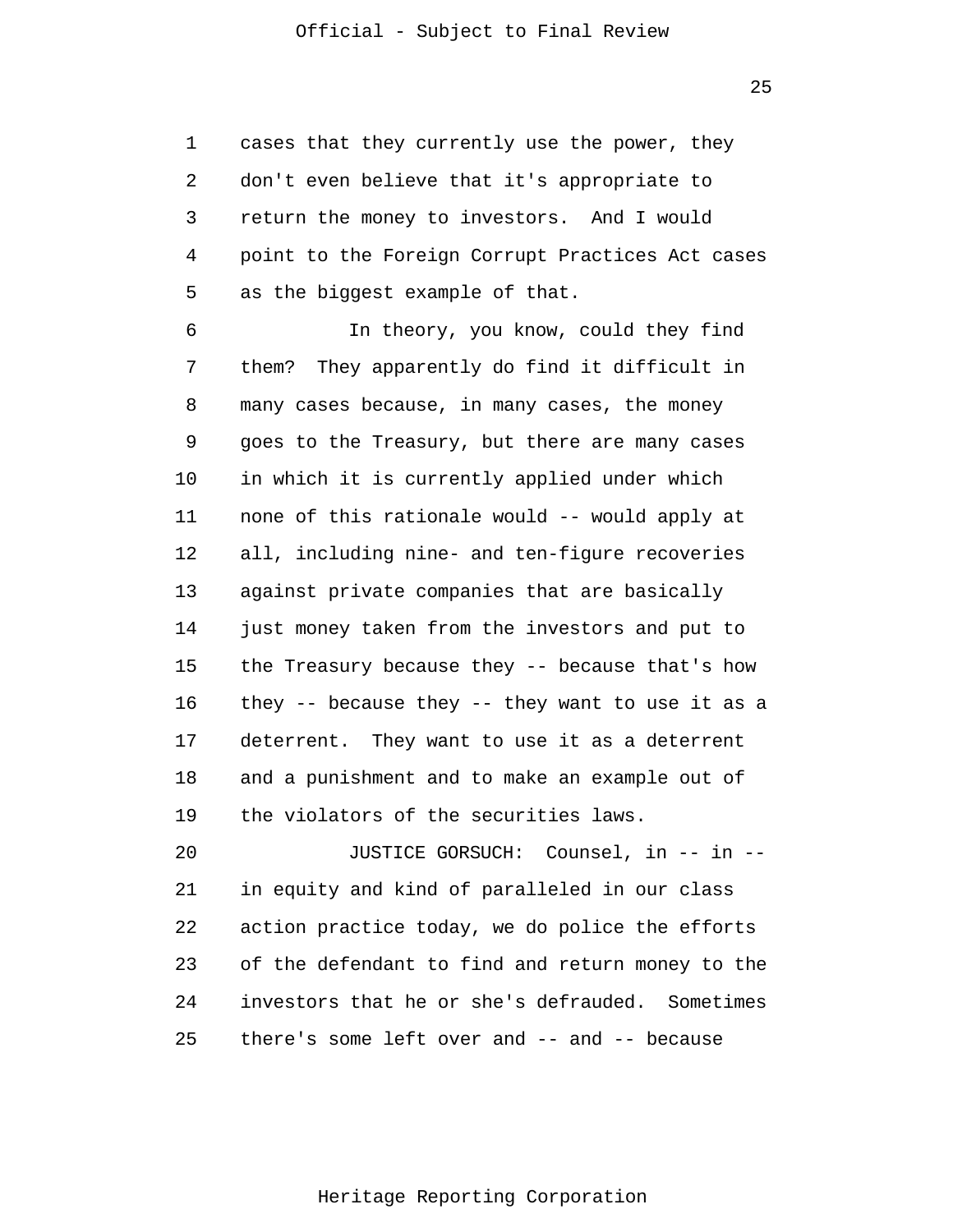26

1 2 3 4 5 6 7 8 9 10 11 12 13 14 15 16 17 18 19 20 21 22 23 24 25 people can't be found and we've had cases about what to do with that money as well. But why doesn't that supply at least a ready guide and maybe make it impermissible for the government to not make any effort at all or -- but why can't we police it, assuming we reject your primary argument? MR. RAPAWY: I guess that would go -- I would -- I'm not saying you couldn't draw an analogy to the class action cases, Justice Gorsuch. Clearly you could. I think at that point -- JUSTICE GORSUCH: And they come from equity and traditional principles of equity, right? I mean, they're drawn from that? MR. RAPAWY: Under traditional principles of equity, they couldn't recover because there's no fiduciary here, Your Honor, but  $--$ JUSTICE GORSUCH: I understand your argument. MR. RAPAWY: But -- but in the class action context as a workable matter, you could, but I really think that is getting to the Court is creating a new regulatory scheme where one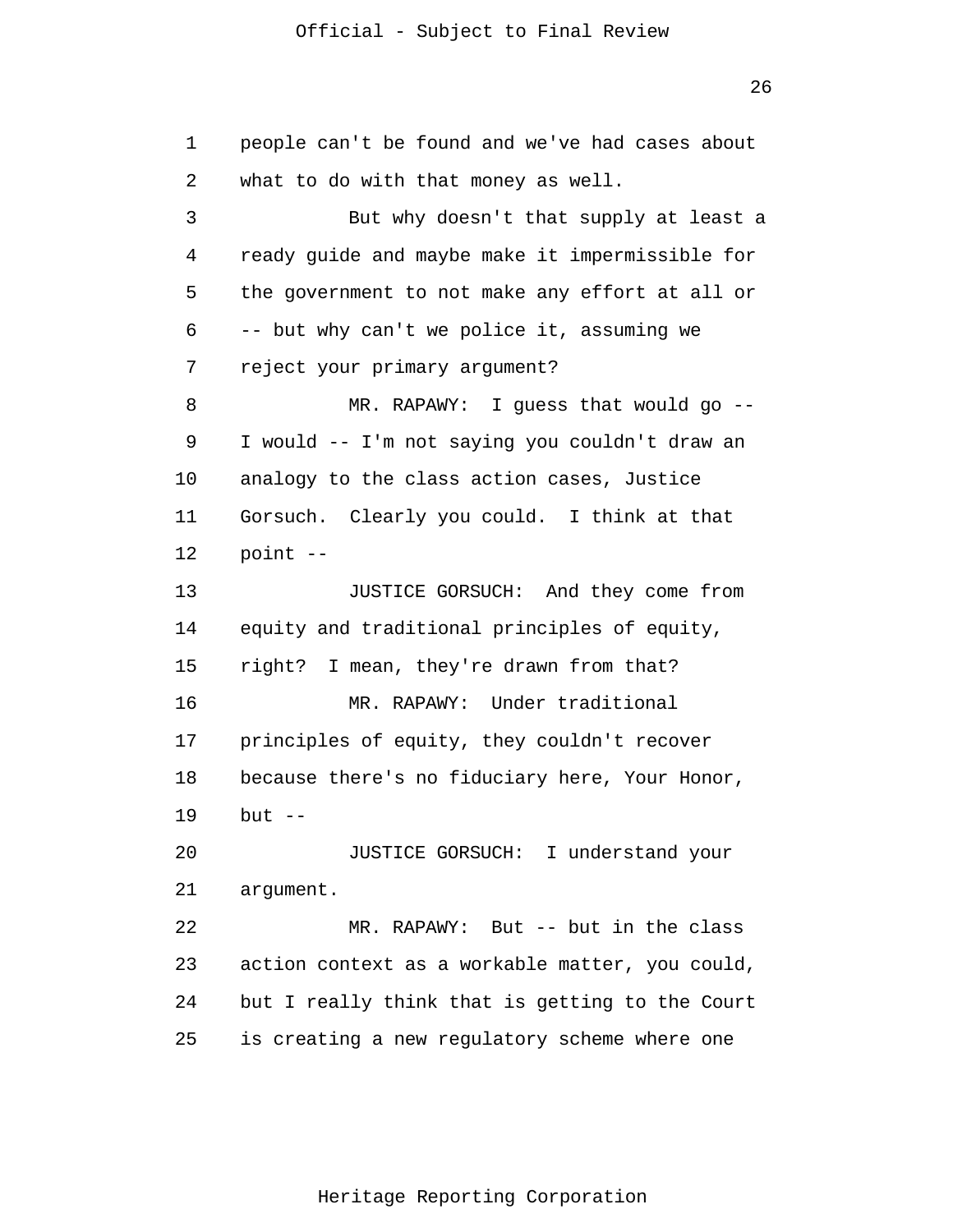1 2 3 4 5 6 7 8 9 10 11 12 13 14 15 16 17 18 19 20 21 22 23 24 25 doesn't currently exist to save a remedy that was originally created on the basis of circuit court decisions that the government doesn't really defend anymore and that the best course would be to say: This remedy that the agency sought here does not exist, and if -- if they think that they need this remedy, they should go to Congress for it. JUSTICE KAGAN: And may I ask you about your net profits rule, similar kind of question? I mean, what does the SEC, in your view, have to deduct? MR. RAPAWY: So, at a minimum, they have to start from the right place, which is they have to start from the gains to the individual defendant rather than what they did in this case, which is starting from the losses to investors. And then I believe the standard that this Court -- if you're -- if you're going to go by the accounting standard that's applied in - in the old patent cases, you would say it's you calculate the profits as a manufacturer calculates the profits of his -- of their own business.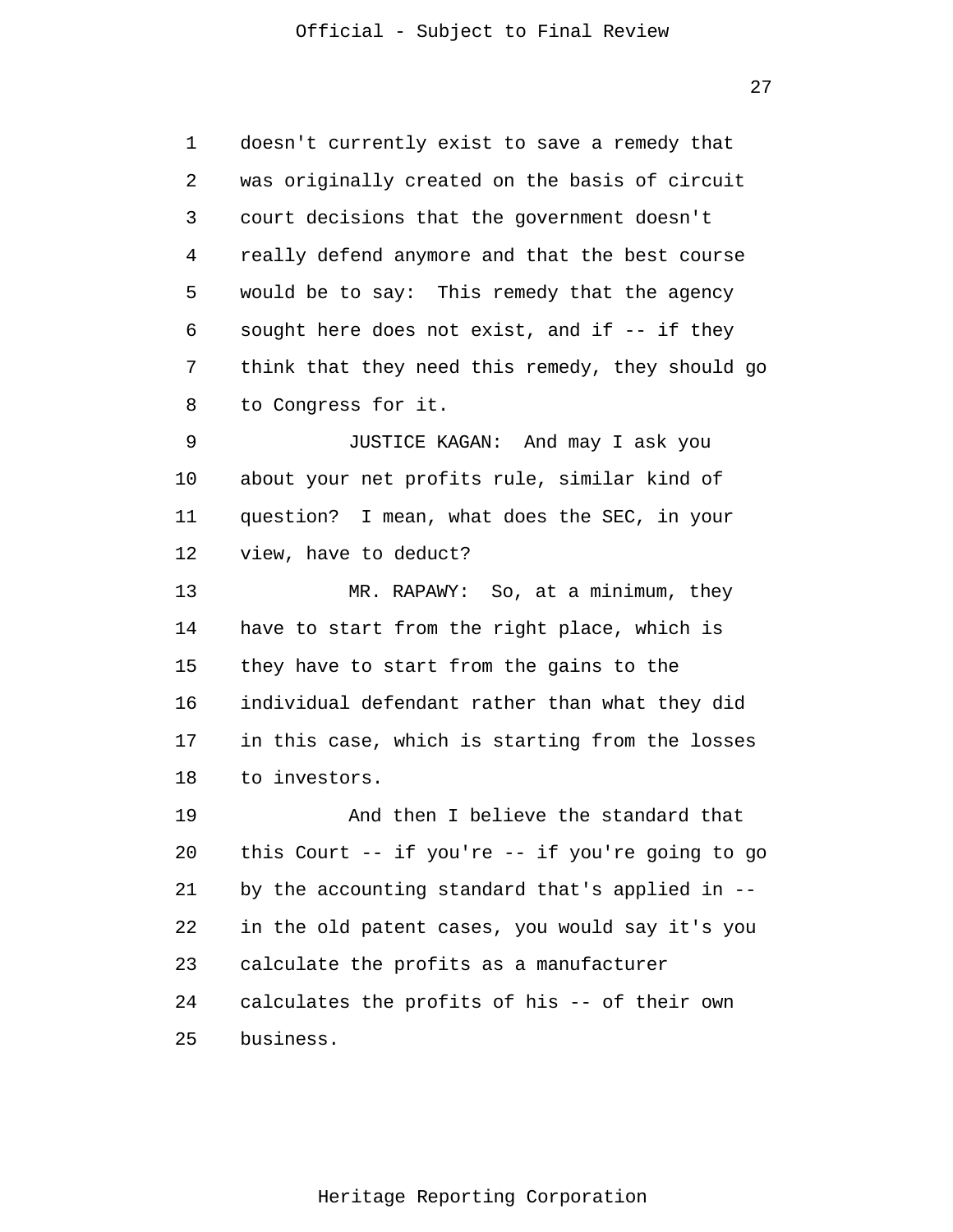| 1  | So it would be certainly legitimate              |
|----|--------------------------------------------------|
| 2  | expenses. Here, we had lease payments that       |
| 3  | weren't disputed -- there were actual lease      |
| 4  | payments -- and equipment payments that -- it    |
| 5  | wasn't disputed it was actual equipment payment. |
| 6  | And the district court said: I'm not going to    |
| 7  | count any of that essentially for punitive       |
| 8  | reasons. I think you're bad guys. You had        |
| 9  | fraudulent intent from the start and so none of  |
| 10 | it counts.                                       |
| 11 | JUSTICE BREYER: If the leases in the             |
| 12 | machinery was just a printout, only used for     |
| 13 | more fraudulent stuff, would you deduct it then? |
| 14 | I mean, what they did is they had fliers going   |
| 15 | around saying invest in my fraudulent gold       |
| 16 | company, the equivalent thereof.                 |
| 17 | MR. RAPAWY: Well, I suppose that --              |
| 18 | JUSTICE BREYER: Then you'd deduct it?            |
| 19 | MR. RAPAWY: I'm sorry.                           |
| 20 | JUSTICE BREYER: Is that legitimate?              |
| 21 | MR. RAPAWY: I think there may be a               |
| 22 | certain point at which you could say -- I mean,  |
| 23 | there's -- you could imagine a Ponzi scheme,     |
| 24 | Your Honor, and in the case of the Ponzi scheme, |
| 25 | okay, it's all tainted.                          |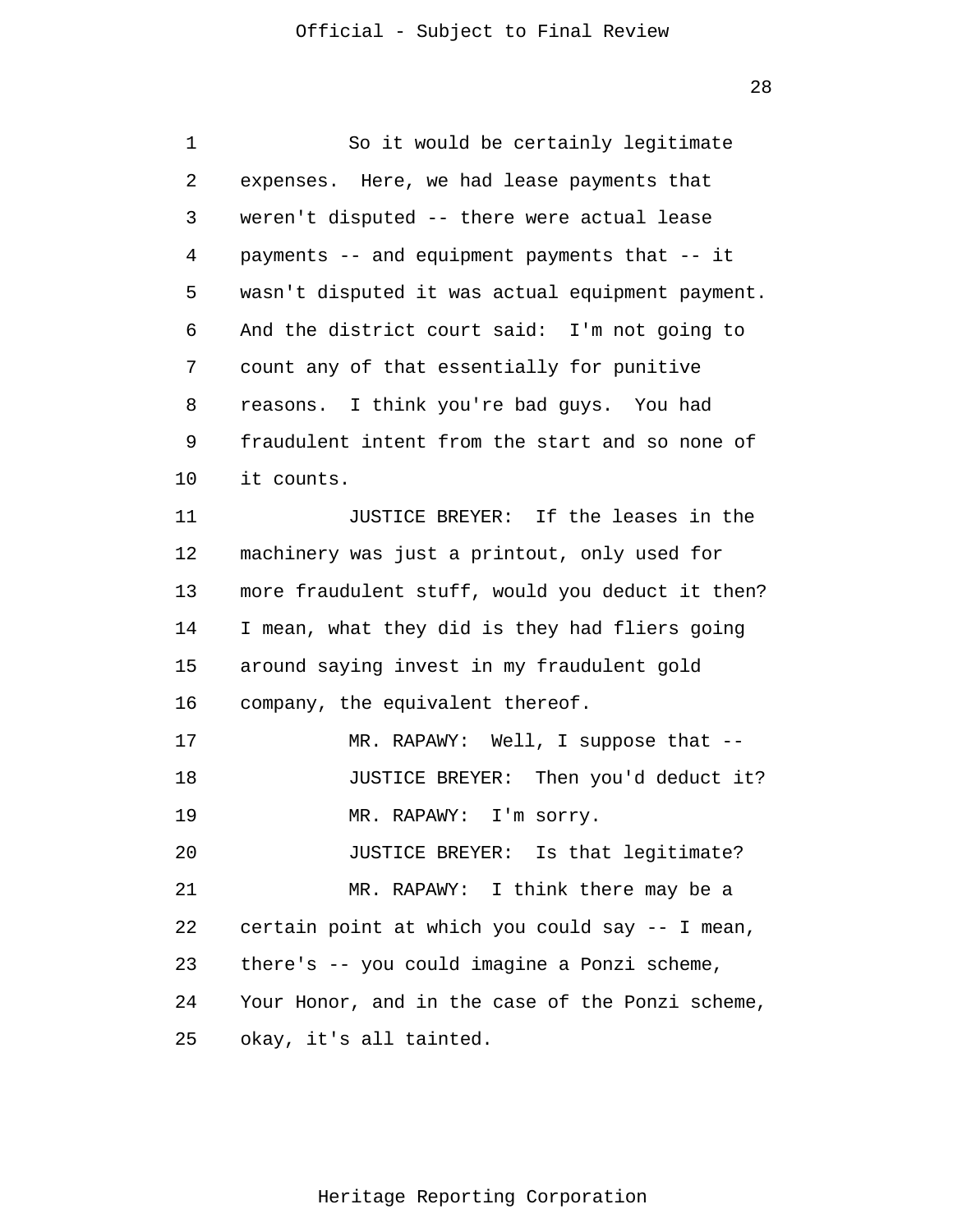1 2 3 4 5 6 7 8 9 10 11 12 13 14 15 16 17 18 19 20 21 22 23 24 25 But I think that the decision below did not give the kind of consideration you would need to give before reaching that kind of conclusion about these defendants, where -- CHIEF JUSTICE ROBERTS: You -- finish that sentence. MR. RAPAWY: I'll wrap it up there, Your Honor. CHIEF JUSTICE ROBERTS: You may not want to -- okay. Thank -- thank you, counsel. Mr. Stewart. ORAL ARGUMENT OF MALCOLM L. STEWART ON BEHALF OF THE RESPONDENT MR. STEWART: Thank you, Mr. Chief Justice, and may it please the Court: I'd like to begin by discussing the significance of Kokesh, and, as some of the questions have illuminated, the Court in Kokesh said that SE -- disgorgement in SEC cases was a penalty for purposes of a statute of limitations provision. There's no reason to read the decision more broadly. And, in particular, the three reasons that the Court gave for concluding that it was a penalty for these purposes don't -- they can't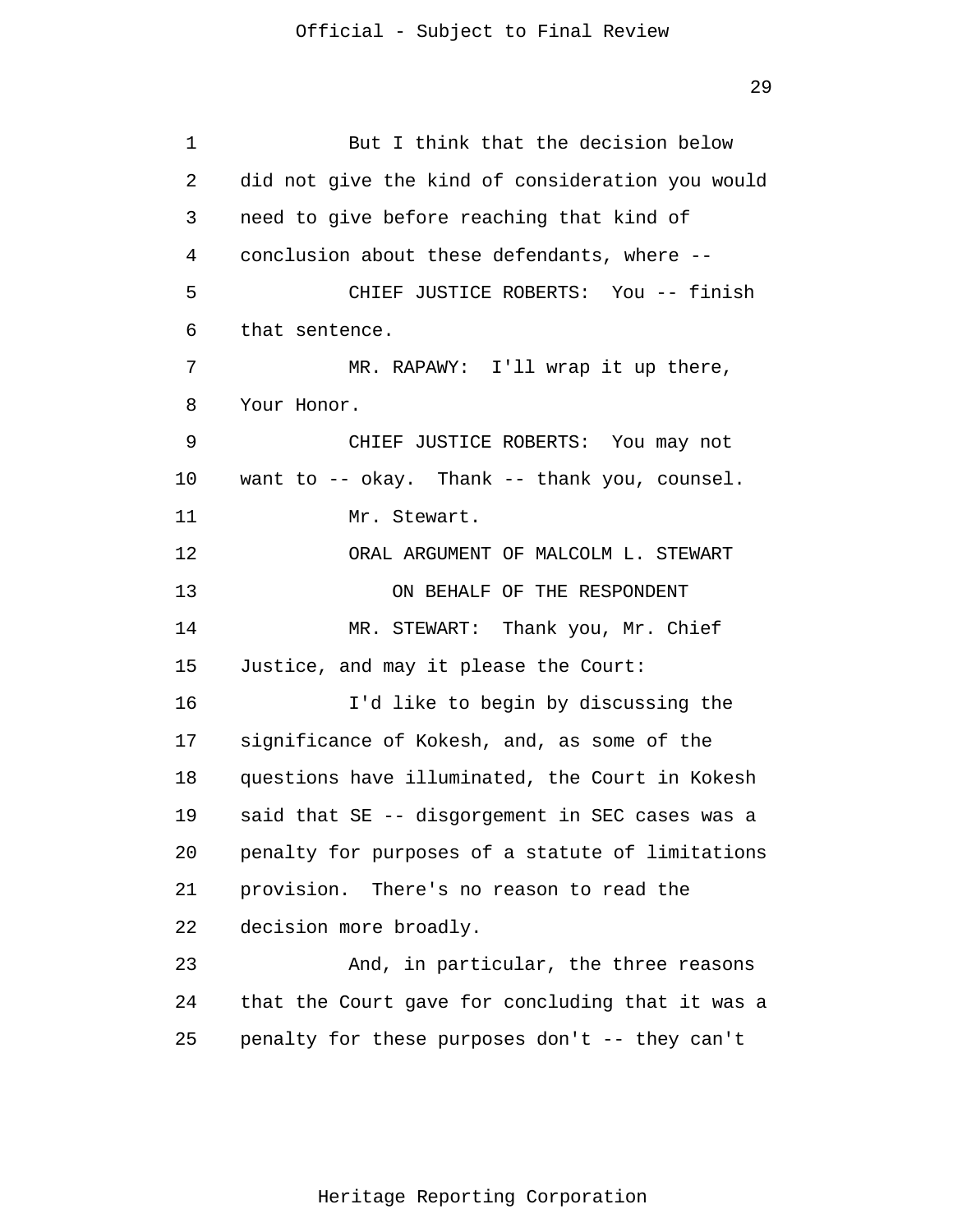1 2 3 4 5 6 map onto the criteria for determining whether something is equitable relief. The three characteristics that the Court identified were it's imposed as a consequence of violating a public law, it serves a deterrent purpose, and it's not compensatory.

7 8 9 10 11 12 13 14 15 16 17 And I'd say first that all three of those characteristics were present in Kansas versus Nebraska, in which this Court, sitting as a court of original jurisdiction, ordered disgorgement in an interstate compact case. And in that case, the Court emphasized that when the interstate compact was ratified by Congress, it took on the character of a public law. And the Court said the equitable power of a court of equity is all the greater when the public interest is concerned.

18 19 20 21 22 23 24 25 Second, the disgorgement remedy in that case was intended only to serve deterrent purposes. That was the whole justification for the remedy, because, due to the fairly idiosyncratic economic circumstances of the parties, the special master concluded and the Court agreed that a compensatory damages remedy would not be sufficient to deter future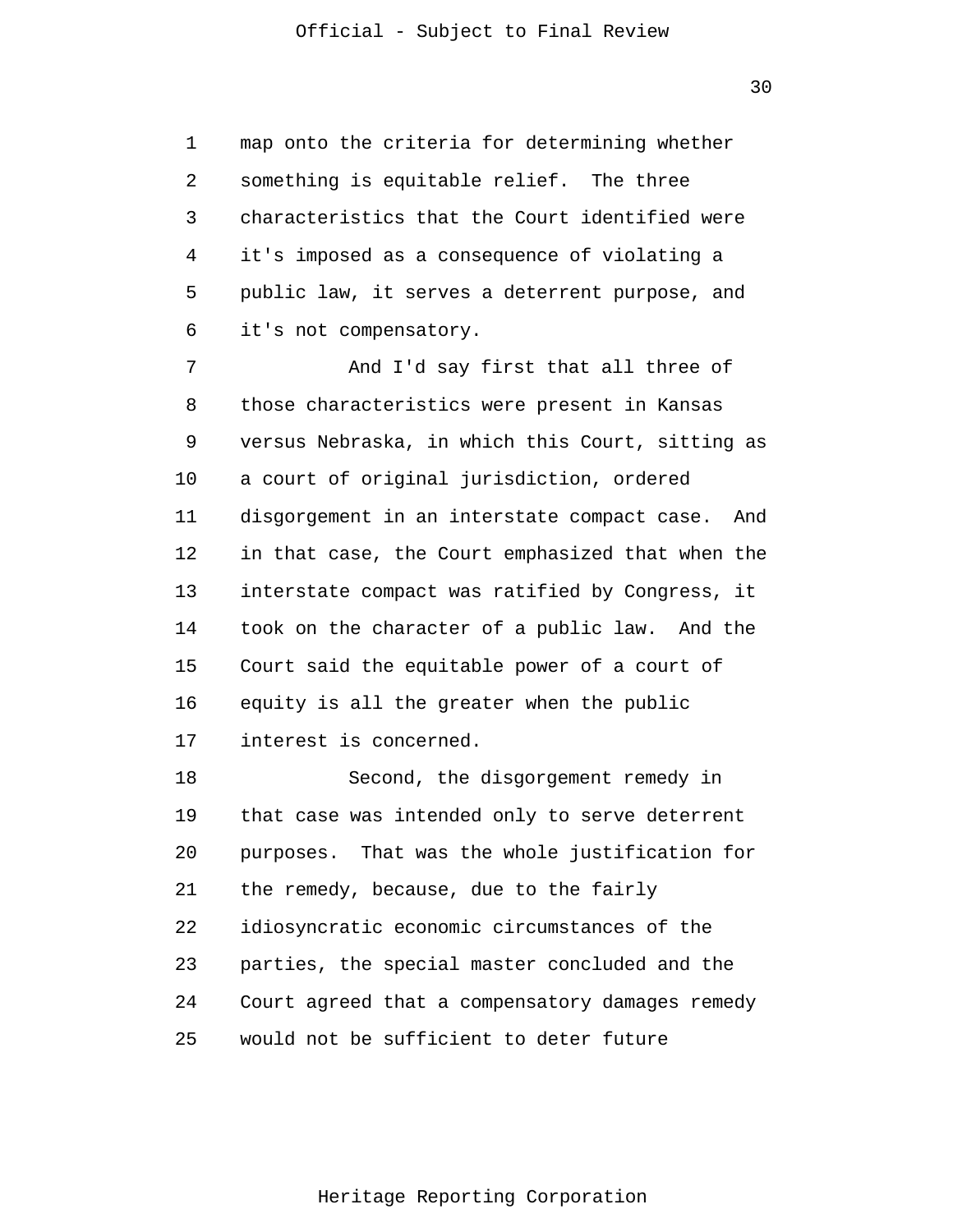1 2 3 4 5 violations. And so compensatory damages were awarded, but the Court ordered disgorge - partial disgorgement on top of that in order to ensure that there would be an adequate deterrent.

6 7 8 9 10 11 12 13 And for the same reason, the third characteristic that the Court identified in Kokesh, namely, that disgorgement in SEC cases is not compensatory, was true in Kansas versus Nebraska as well. The disgorgement remedy was ordered on top of the compensatory damages award. That was deemed adequate to compensate Kansas for its losses.

14 15 16 17 18 19 I'd like to turn next to the issue that was taking up the discussion towards the end of Mr. Rapawy's argument, which is the formula by which the SEC urges that disgorgement be calculated and courts ordinarily calculate disgorgement in -- in fraud cases.

20 21 22 23 24 25 The Court in Kokesh cited the third restatement of restitution and unjust enrichment for the general rule that net profits are the measure of disgorgement and that the defendant is entitled to deduct its marginal costs. Now the term "general rule" implies

31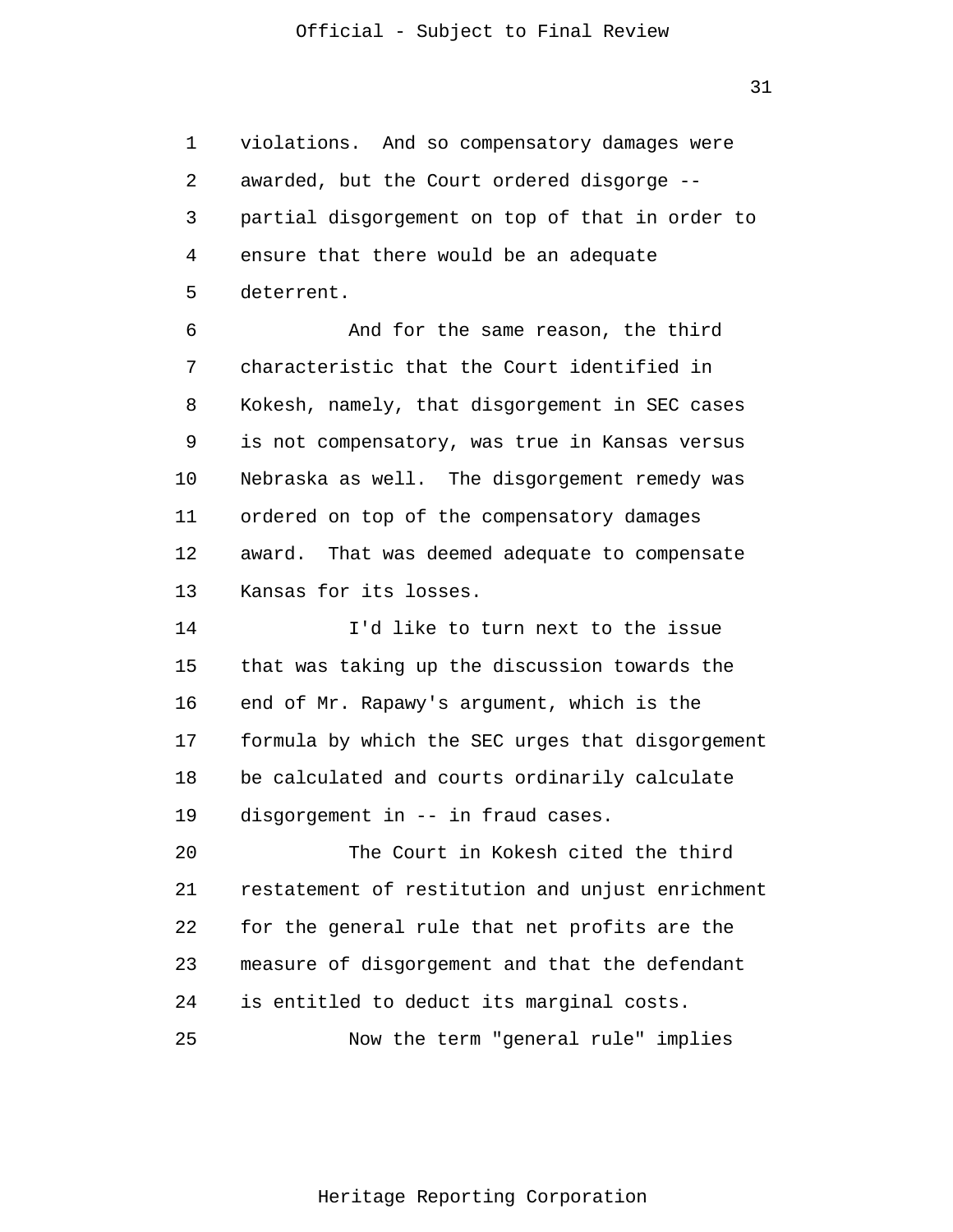1 2 3 4 5 6 7 8 9 10 11 12 13 14 15 16 17 18 19 20 21 22 23 24 that there will be exceptions. And if you look at literally the next page of the restatement from the one that the Court cited, the restatement says the defendant will not be allowed a deduction for the direct expenses of an attempt to defraud the claimant. And so, for example, if part of your expenditures are, as Justice Breyer was hypothesizing, if part of your expenditures are sending out fraudulent communications, false sales pitches that are intended to deceive consumers in to -- to buying securities, that would be the kind of expense that under traditional equitable expenses -- under traditional equitable principles would not be allowed. A second example. In Foreign Corrupt Practices cases -- Act cases, the wrong is that the defendant company has obtained a contract by paying a bribe to the public official, and the SEC would say, in those cases, the proper measure of disgorgement is net profits earned on the contract. And so the defendant wouldn't be

25 charged gross receipts. The defendant would be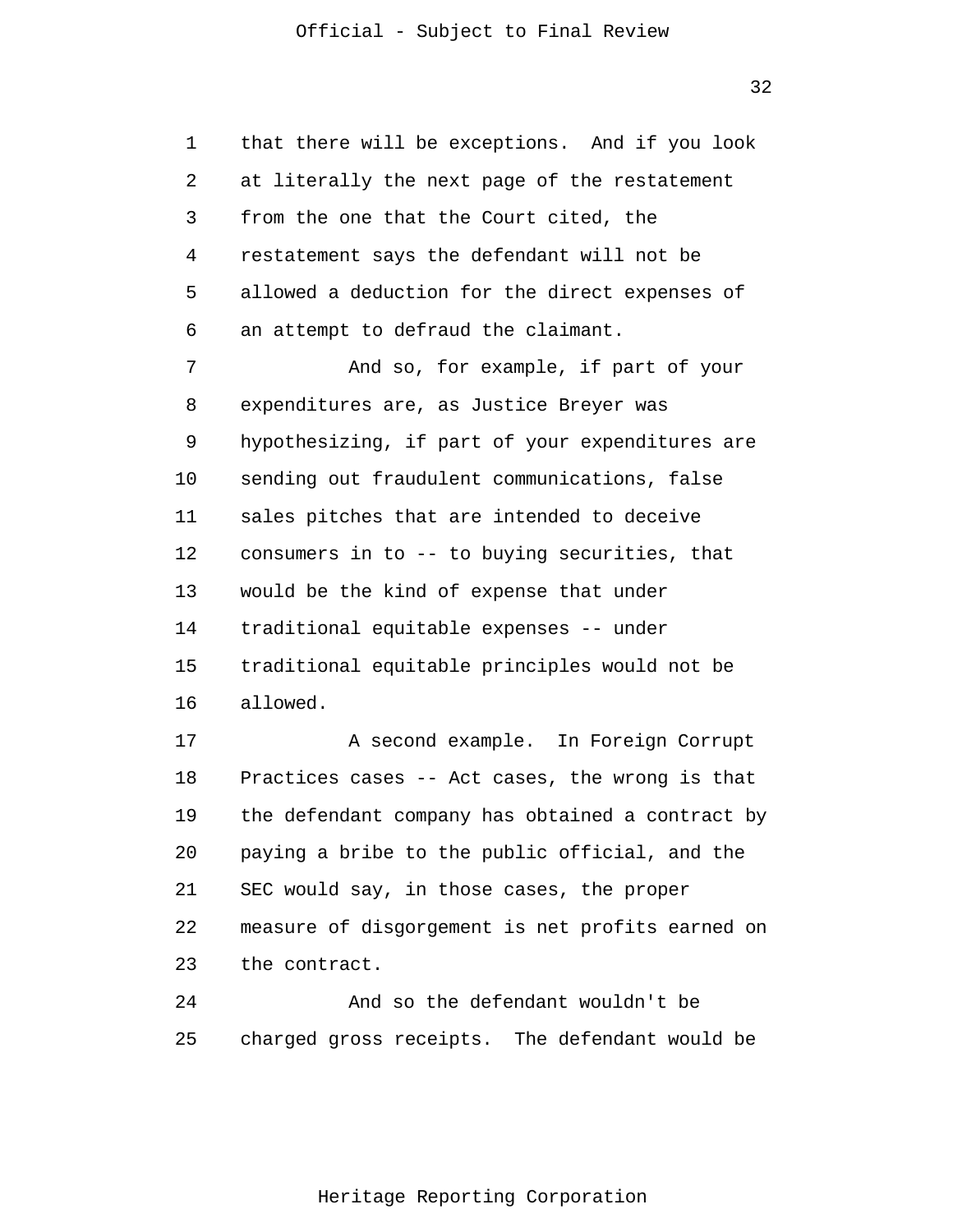1 2 3 4 5 6 allowed to deduct its operating expenses, but we wouldn't allow the defendant to count the bribe itself as a cost of doing business, as a deductible expense. That, in our view, wouldn't be allowed in computing the amount of disgorgement that would be ordered.

7 8 9 10 11 12 13 14 15 16 So the one thing that I would emphasize most strongly is we are not, as to measure of disgorgement, we are not asking for an SEC-specific rule. We believe that the arguments we've made in prior cases have been consistent with traditional equitable principles because, even though the general rule is that you use net profits as the measure, that is subject to exceptions. And we rely on the exceptions in a variety of circumstances.

17 18 19 20 21 22 23 24 25 The second point I would make is, if we're wrong, if in some instance or instances or in some category of cases courts have been awarding disgorgement in an amount that exceeds what traditional equitable principles would produce, then the correct answer is not to give us everything and it's not to give us nothing. It's that courts should continue to order disgorgement but compute it in accordance with

33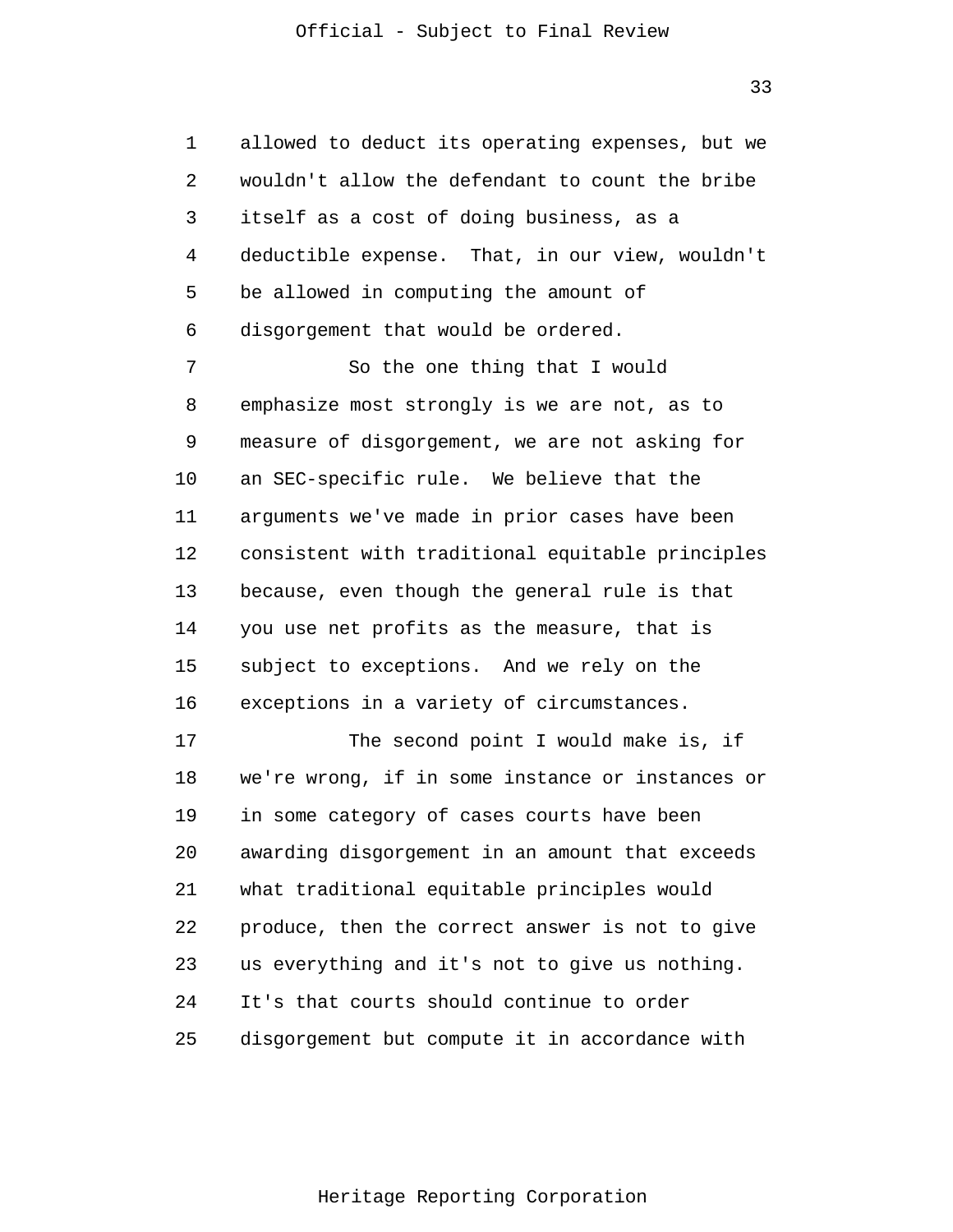34

1 2 3 4 5 6 7 8 9 10 11 12 13 14 15 16 17 18 19 20 21 22 23 24 25 traditional general equitable rules, not in accordance with any SEC-specific formula. JUSTICE SOTOMAYOR: But your -- your position is, if I understand it correctly, follow whatever the common law rule was with respect to calculating net profits, return it to investors, but that you're also a victim and so that you -- you could take the money ahead of investors, that you can keep the leftover amounts? What -- what is your position with respect to that broader question of who gets the money? Why is it the Treasury? It's not the SEC getting the money. And one could see if -- potentially an argument that if the SEC got the money, it could then spend it on protecting investors, but if the Treasury's getting it -- and I know you're going to say money is fungible -- but, if the Treasury is getting it, we don't really know if it's being used to help investors. MR. STEWART: Let me say three or four things in -- in response to that. The first is that, as an empirical matter, the SEC tries to return the money to investors when it can, and we're largely successful in doing that.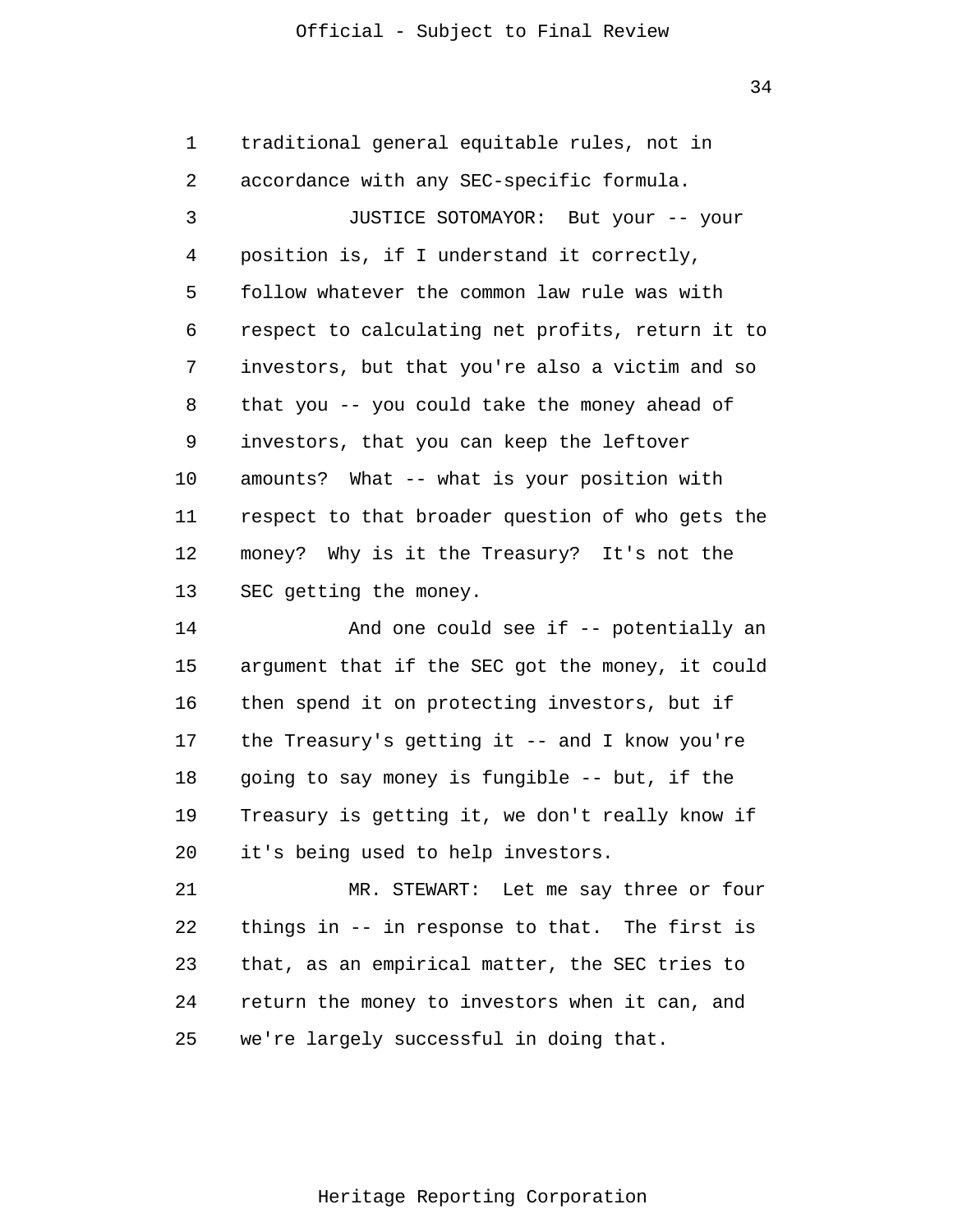| 1  | Now there is a category of cases like            |
|----|--------------------------------------------------|
| 2  | the FCPA cases, the Foreign Corrupt Practices    |
| 3  | Act cases, where sometimes we do get big         |
| 4  | judgments. They're not returned to investors     |
| 5  | because there really is no obvious universe of   |
| 6  | individual victims from an FCPA violation -- an  |
| 7  | FCPA violation. But, in cases where individual   |
| 8  | victims can be located and the money can be      |
| 9  | distributed, it's our general practice to do so. |
| 10 | The second thing is that --                      |
| 11 | JUSTICE GORSUCH: Before you -- before            |
| 12 | you leave that, I'm sorry to interrupt, but I -- |
| 13 | I thought last time around in Kokesh that the    |
| 14 | representation from the government was different |
| 15 | on that score and that sometimes you do and      |
| 16 | sometimes you don't.                             |
| 17 | MR. STEWART: I mean, sometimes it is             |
| 18 | done and sometimes it is not done. Sometimes     |
| 19 | the reason that it is not done is, as I was      |
| 20 | saying with respect to the FCPA, there just is   |
| 21 | no obvious universe of investors.                |
| 22 | Sometimes it's not done because it's a           |
| 23 | fraud that involves bilking a very large number  |
| 24 | of investors out of a very small amount of money |
| 25 | each, and it's deemed infeasible to go to the    |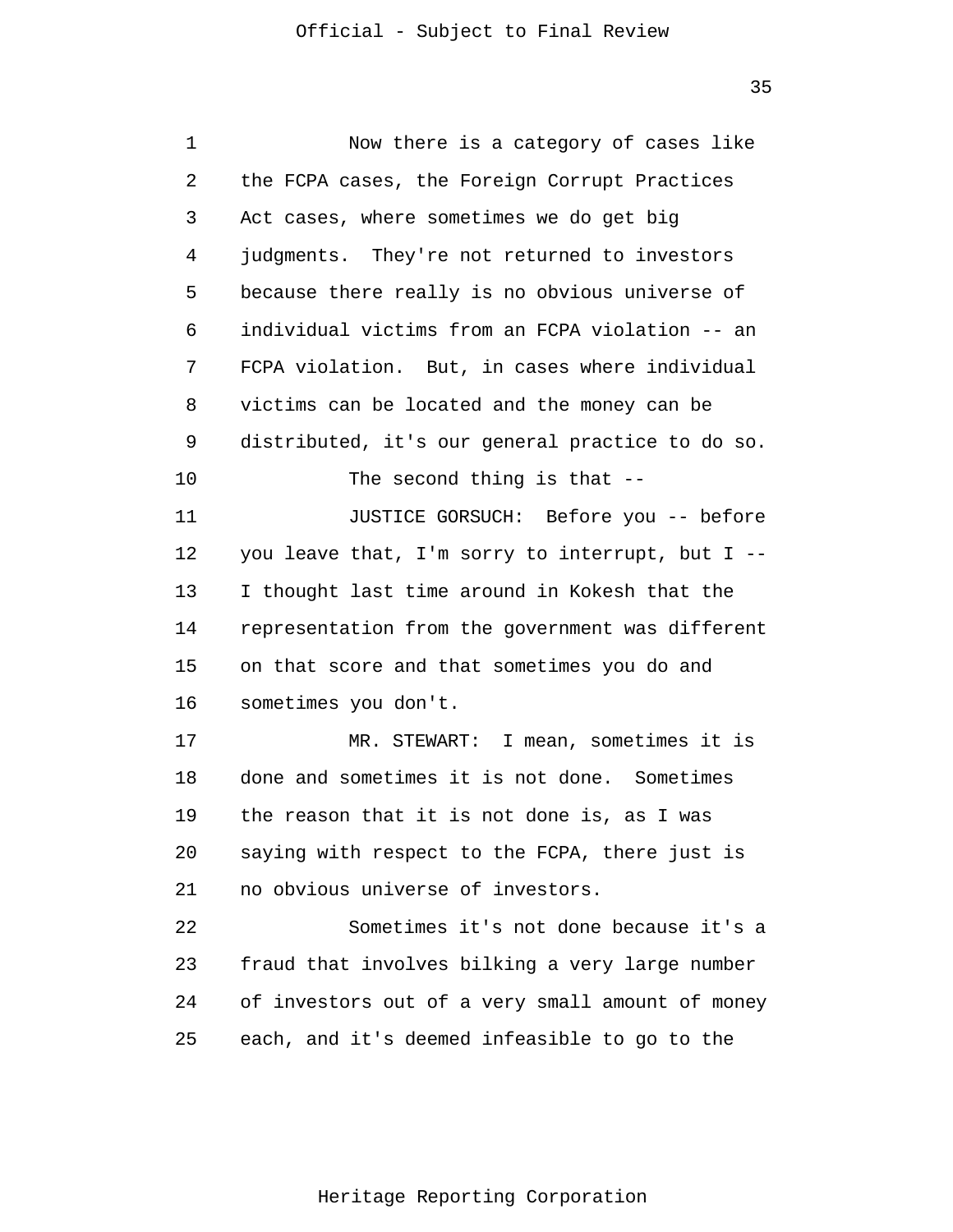36

1 2 3 4 5 6 7 8 9 10 11 12 13 14 15 16 17 18 19 20 21 22 23 24 25 expense of locating the individuals given the small amount that each would receive. JUSTICE GORSUCH: Is it sometimes not done just because it's not done? MR. STEWART: I -- I can't rule out that possibility. I will say that this is at the discretion of the court. Now the statute doesn't require that it be forwarded to investors in any particular category of cases, but this is at the court's discretion. JUSTICE GORSUCH: Would the government have any difficulty with a rule that the money should be returned to investors where feasible? MR. STEWART: I would say if -- if that is couched as a general equitable principle; that is, the court is sitting as a court of equity, there would be nothing wrong with a district judge in an individual case saying unless you can persuade me that it is infeasible to return this money to investors, I am going to order that that be done. I don't think that's typical practice, but -- JUSTICE GORSUCH: I'm sorry, I didn't mean to interrupt from Justice Sotomayor's question. I apologize.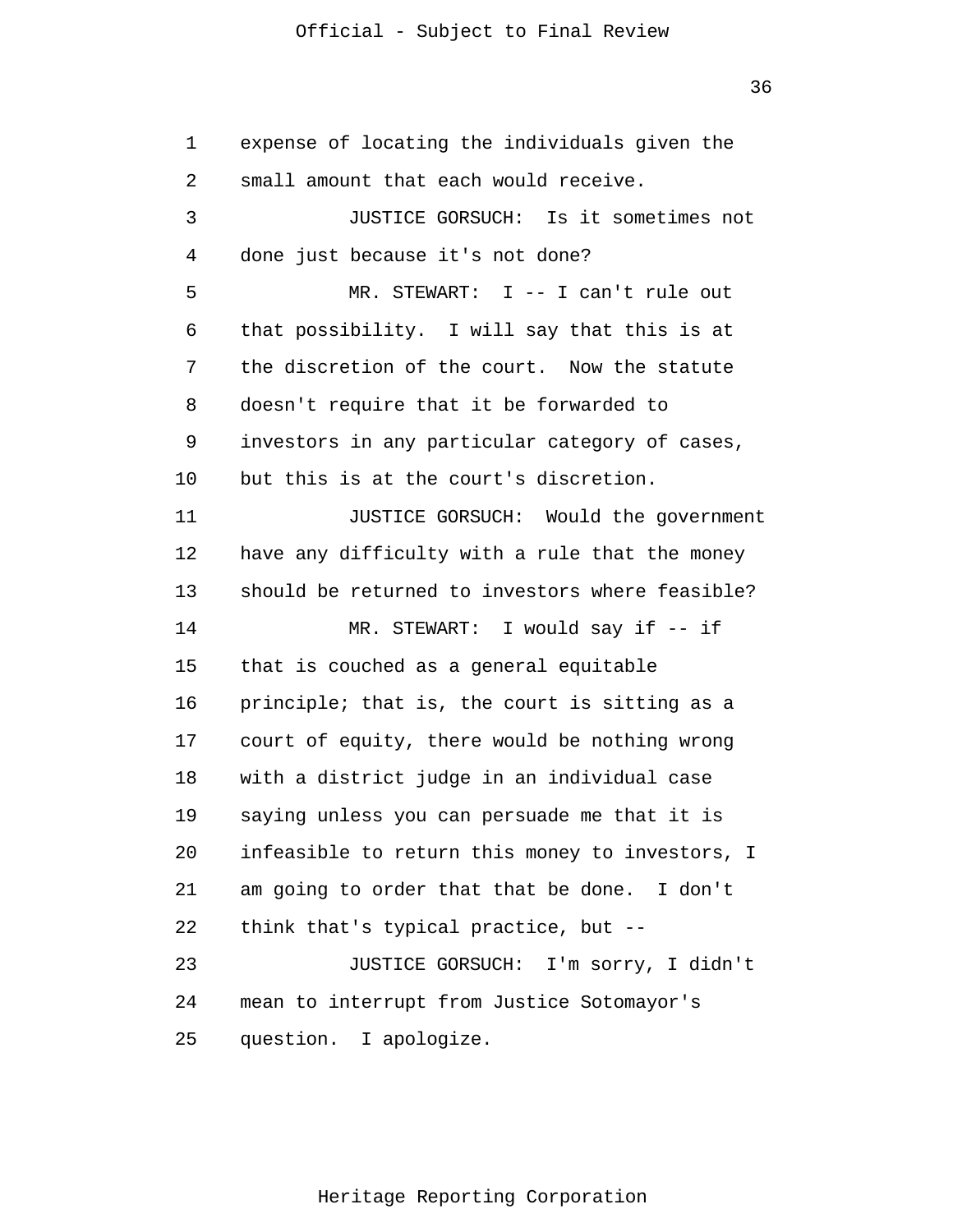1 2 3 4 5 6 7 8 9 10 11 12 13 14 15 16 17 18 19 20 21 22 23 24 25 MR. STEWART: No. And -- and so, yes, there -- there is nothing in the statute that precludes -- in individual cases where it seems to be feasible, there's nothing that would preclude the district court from insisting on that. Now, as we pointed out in the brief, the Dodd-Frank Act does have these -- I'm sorry, the Dodd-Frank Act has these provisions that identify permissible uses of money that is disgorged in a judicial or administrative action but is not ultimately forwarded to investors. It can be used, for instance, to pay whistleblowers. And so the statute specifically contemplates the possibility that disgorged funds sometimes will not be distributed for what -- whatever reason. And it would really undermine the statutory scheme to say that distribution to investors is in all circumstances a prerequisite to disgorgement. JUSTICE SOTOMAYOR: Why? If -- if -if the statute says that equitable relief that may be appropriate or necessary for the benefit of investors, do we have to say here and should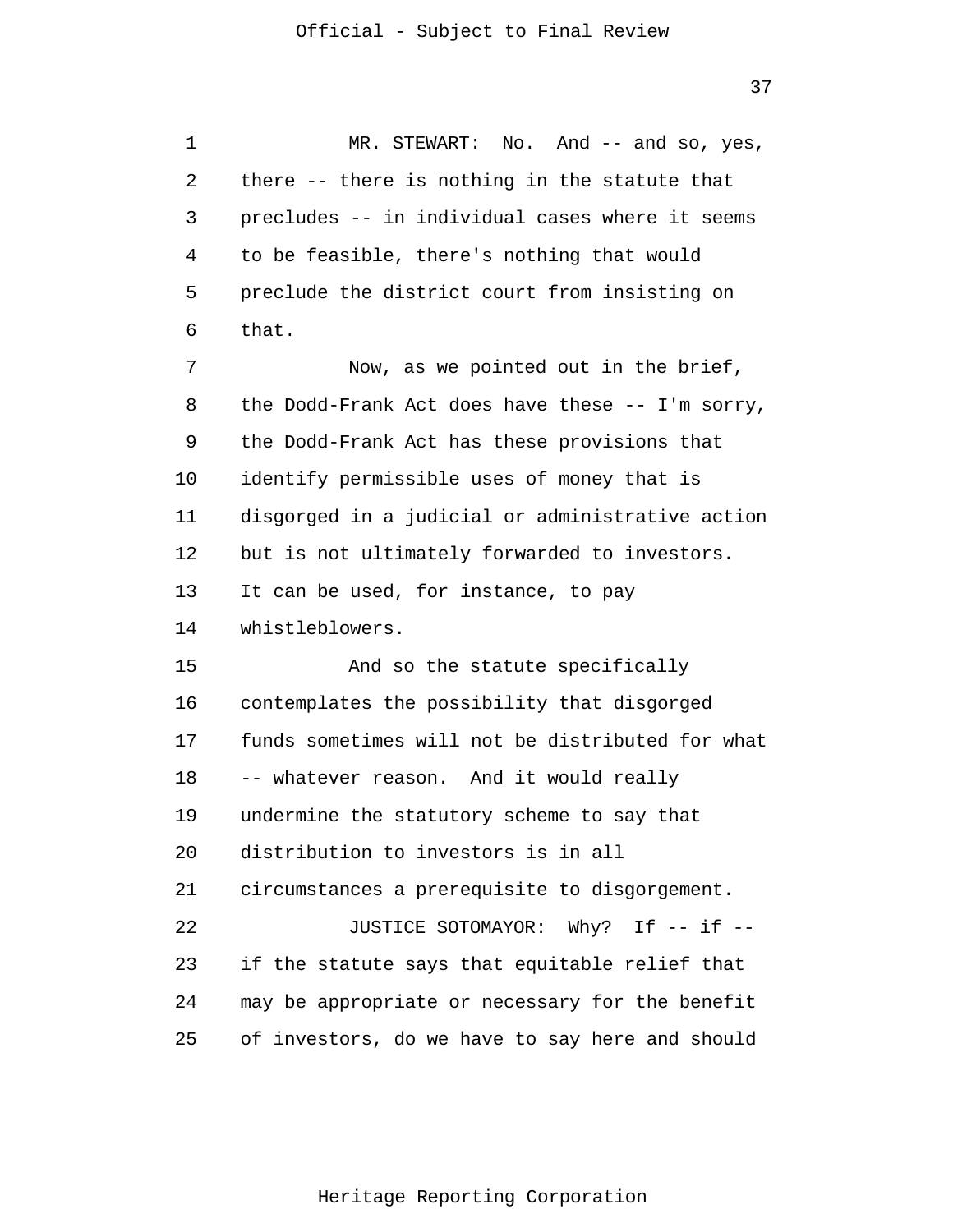1 2 3 4 5 6 7 8 9 10 11 12 13 14 15 16 17 18 19 20 21 22 23 24 25 we say or not say here that that means if it's not feasible to return it to investors, that it's for the benefit of investors to give it to the SEC? MR. STEWART: I -- that statutory language, we think, and I want to explain why, refers to measures that will benefit the investor community generally, not necessarily the particular individual victims. And I'd give the following reasons. The first is that language applies to equitable relief generally under Section 21(d)(5). And so, if you imagine a court contemplating an injunction, it would obviously be a very constrained view of the court's injunctive authority in an SEC enforcement action to say that the court can only issue an injunction that will benefit the particular individuals who have been victimized. JUSTICE GORSUCH: But if we can get back to the money, which is where we're at, not injunctive relief.  $I - - I - - I$  just want to --I would like an answer to Justice Sotomayor's question, which is if -- if it's feasible, on what account should the government not be in the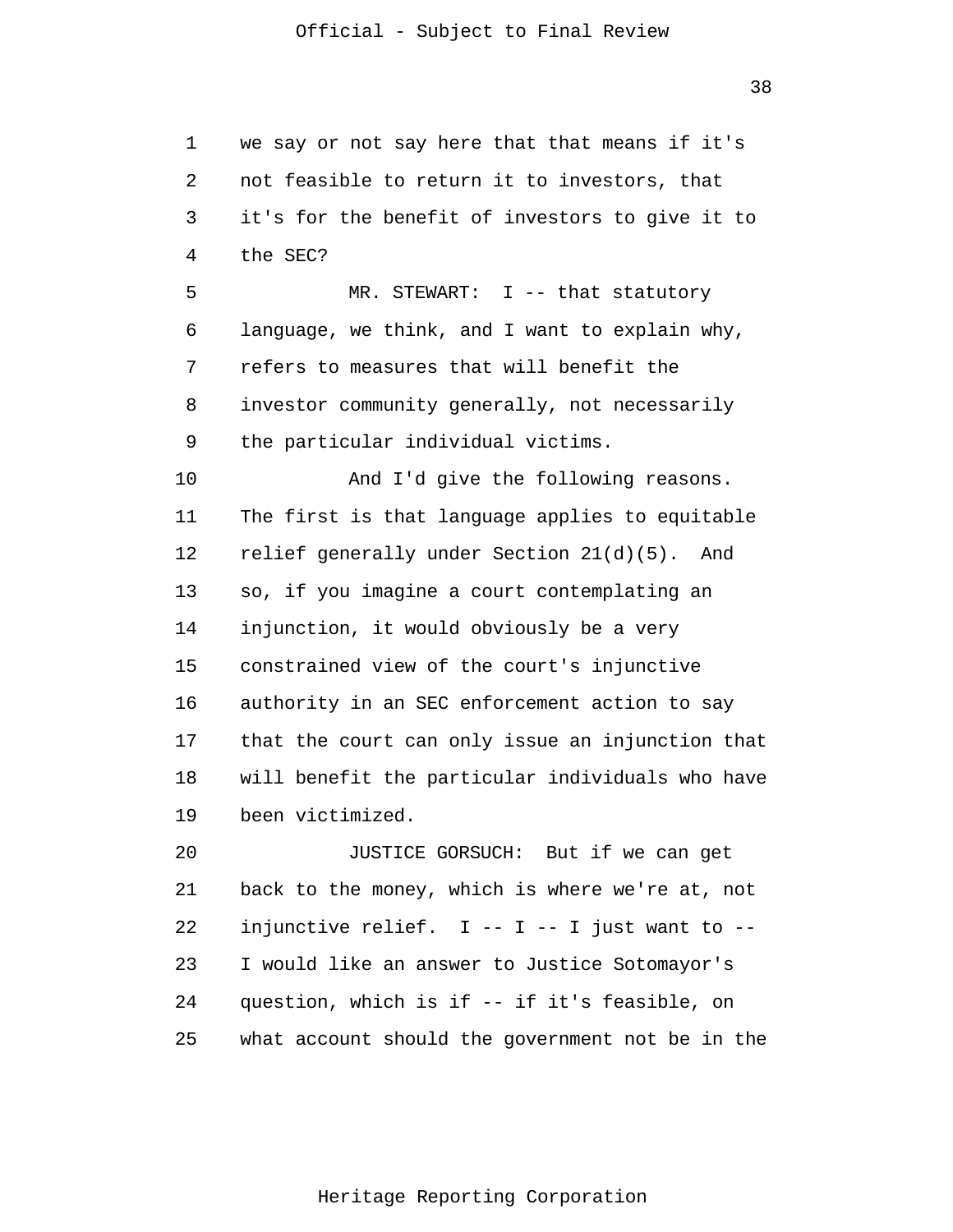1 2 3 4 5 6 7 8 9 10 11 12 13 14 15 16 17 18 19 20 21 22 23 24 25 business of returning the money, given -- given the statement in the statute that we're supposed to be following equitable principles here?  $MR.$  STEWART: I -- I -- I --JUSTICE GORSUCH: I take that to be her point or her question to you, and -- and I would appreciate an answer to that.  $MR.$  STEWART: I -- I -- I don't -- I don't see a problem with saying it is appropriate or necessary only if it is forwarded to investors if it is feasible to do that. The point I was making about the -- the whistleblowers and such was Congress clearly didn't think that a disgorgement award could be appropriate or necessary only if it was forwarded to investors, because it made specific provision for the circumstance in which disgorged funds were left over. The other point I'd like to address, and  $Mr. -$ JUSTICE KAVANAUGH: Can I make sure I'm clear on your answer to Justice Gorsuch and Justice Sotomayor? Because the first time you answered it, you said it would be appropriate for a district court to say that.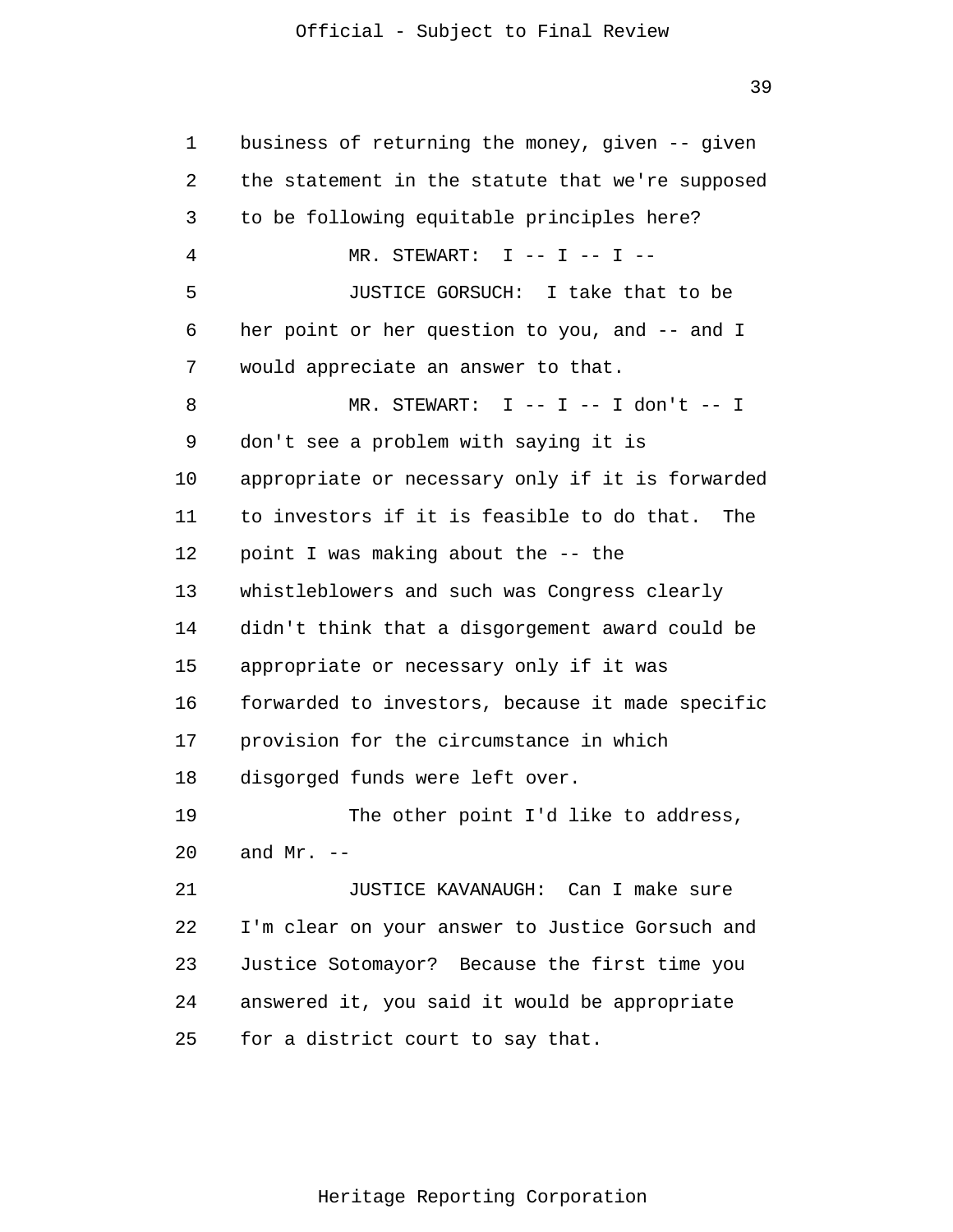1 2 3 4 5 6 7 8 9 10 11 12 13 14 15 16 17 18 19 20 21 22 23 24 25 And I think Justice Gorsuch then followed up and Justice Sotomayor. Would it be appropriate for this Court to say that's the rule; namely, that it has to be returned to investors where feasible? MR. STEWART: I -- I -- I wouldn't have a problem with that. I mean, I don't know that it is kind of in accordance with usual principles for the Court to announce that sort of instruction, but it would be consistent with the SEC's practice. It would certainly be directing the district courts to do something that they could do already as an exercise of their equitable discretion. The only other thing I would say is it's common ground that the SEC is authorized to impose disgorgement administratively, and its decisions are reviewable, but they're reviewed under a more deferential standard. And so the Court reviewing an SEC disgorgement order is not going to be asking was this a correct exercise of equitable discretion, just was it within the range of reasonableness. JUSTICE GINSBURG: The -- MR. STEWART: The other thing I wanted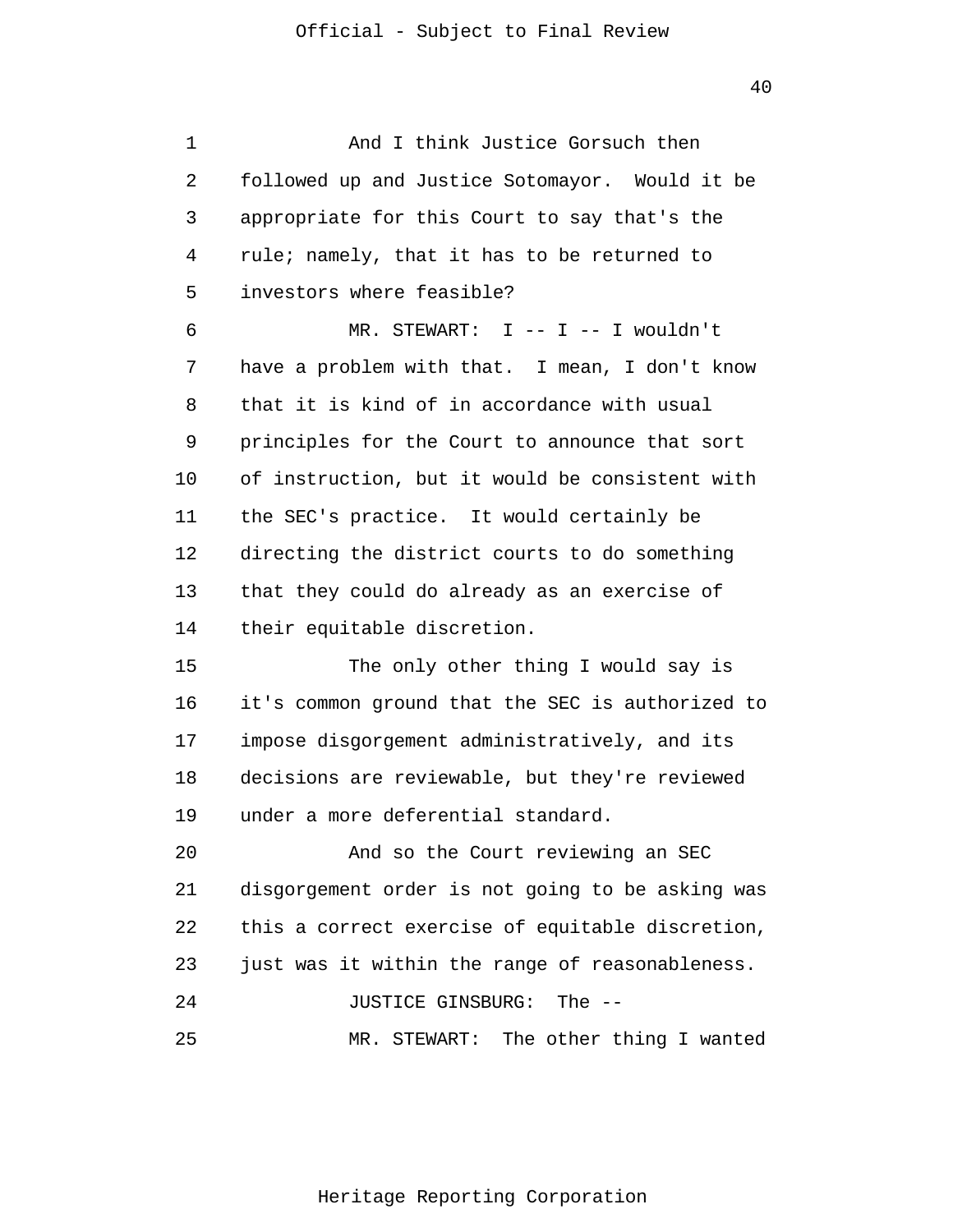41

1 2 3 4 5 6 7 8 9 10 to say that I think is -- I'm sorry, Justice Ginsburg. JUSTICE GINSBURG: Well, you -- you were talking about the administrative authority to order disgorgement, but you said that an admin -- an ALJ can't do what a court could do, as it did in this case, order an asset freeze. But couldn't you take the administrative decision and ask a court to enforce that decision by freezing assets?

11 12 13 14 15 16 17 18 19 MR. STEWART: I mean, we sometime - we sometimes do, after issuing an administrative order, go to a court for enforcement if the defendant is not obeying, and I think one of the reasons that the SEC sometimes elects to proceed in court originally is if we have doubts about the defendant's compliance and we think we're going to be in court anyway, then we might want to save a step and go there first.

20 21 22 23 24 25 I guess part of our response to the arguments about could we do this administratively are to the effect that it wouldn't be entirely unworkable. It would be better than no alternative at all, but there's no reason for the Court to set up an incentive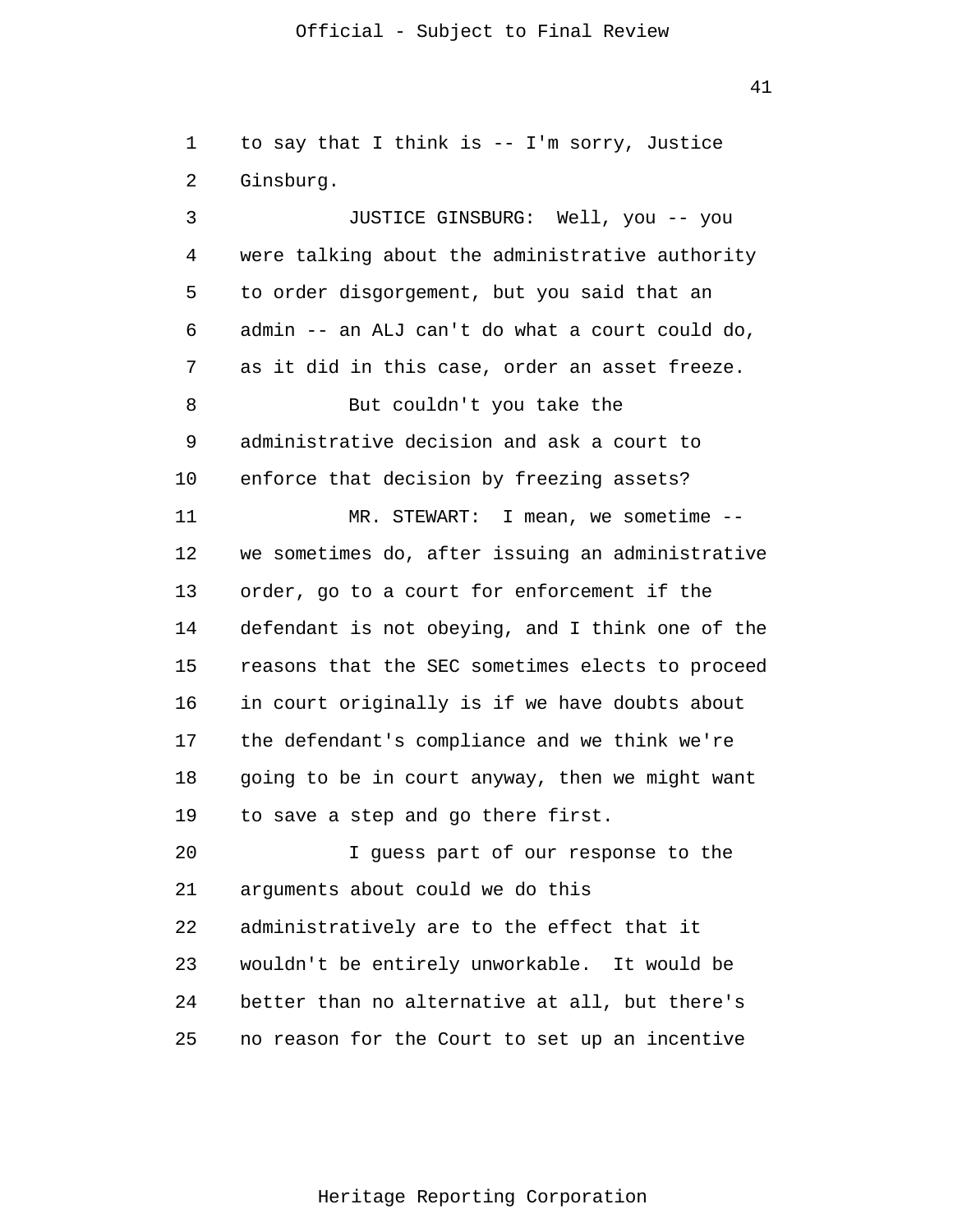1 2 3 4 5 6 7 8 9 that creates an artificial -- a system that creates an artificial incentive for us to proceed in that way, since the defendant will receive additional proceed -- protections if the case is in court. The -- the other thing I would say that I -- I think is at least in part respective -- responsive to Justice Sotomayor's question and -- and also responds to something that Mr.

10 11 12 13 14 Rapawy said, he -- he characterized the government as having conceded that our disgorgement is a substantial departure from historical norms. And that -- that's not really what we said.

15 16 17 18 19 20 21 22 23 24 25 In the last paragraph of our brief, the point we were trying to make was that you look back at the 19th-century cases in which disgorgement was ordered, and they all involved awards to individual victims. That wasn't because there was a large body of law saying you couldn't award disgorgement to the government. It was simply because until the middle part of the 20th century, civil enforcement actions filed by federal regulatory agencies were not a thing. And so the question didn't come up one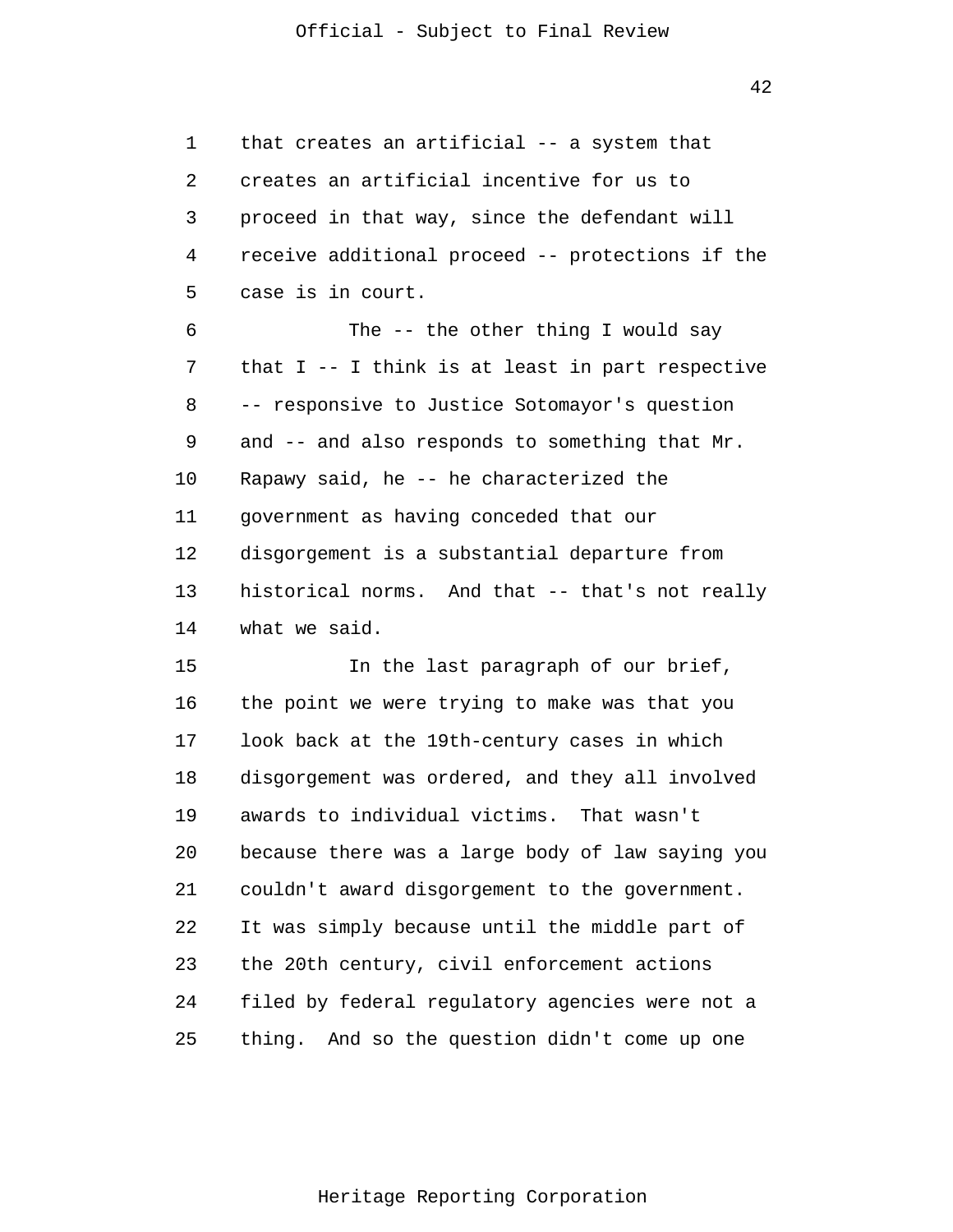1 way or the other.

2 3 4 5 6 7 And when those types of actions started to become prevalent, courts had to -- to grapple with questions about how do legal principles that were developed in the context of private suits map onto government enforcement actions?

8 9 10 11 12 13 14 15 16 17 18 19 And in 1950, somebody could have argued very plausibly that it just doesn't make sense to order disgorgement to the government because the essence of disgorgement has always been payment to the wronged entity. You could also have made a strong argument on the other side that the core purposes of disgorgement are to prevent the wrongdoer from profiting from its own wrong and thereby to deter future violations, and disgorgement can serve those traditional purposes, regardless of where the money ends up.

20 21 22 23 24 25 And as of 1850, that was an open question. By the time that Congress enacted Section 21(d)(5) in 2002, that question had really been resolved because this Court in Porter and Mitchell had said the federal courts' equitable powers are at their height when the

43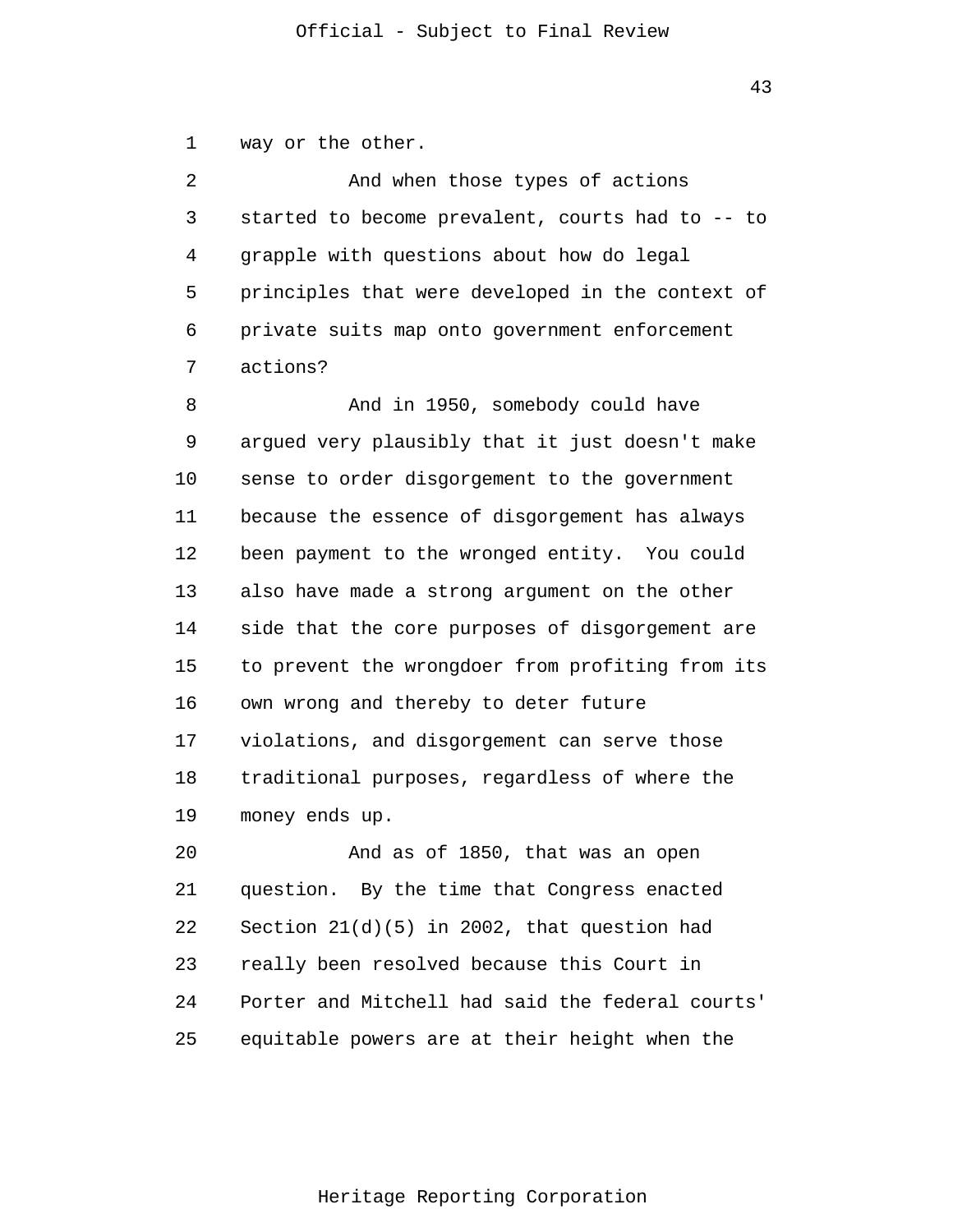44

1 2 3 4 5 6 7 8 9 10 11 12 13 14 15 16 17 18 19 20 21 22 23 24 25 public interest is involved. For 30 years, courts in SEC enforcement actions had been awarding disgorgement. Congress had passed statutory provisions that pre- -- both presuppose the availability of disgorgement in SEC judicial proceedings and that authorized the SEC to impose disgorgement administratively. And so whatever else you -- whatever other lessons you might derive from the decision to authorize this to be done at administrative proceedings, clearly Congress didn't think that there was anything incongruous about the idea of disgorgement going to the government, disgorgement going in an SE -- in a government enforcement action. And so when Congress passed Section 21(d)(5) in 2002, if you were asking a kind of a conscientious well-informed member of Congress what do you think you are authorizing when you authorize district courts to issue appropriate -- equitable relief that may be appropriate or necessary, the first thing they would ask is what kind of equitable relief have courts been awarding up to this point? For -- for instance, when you get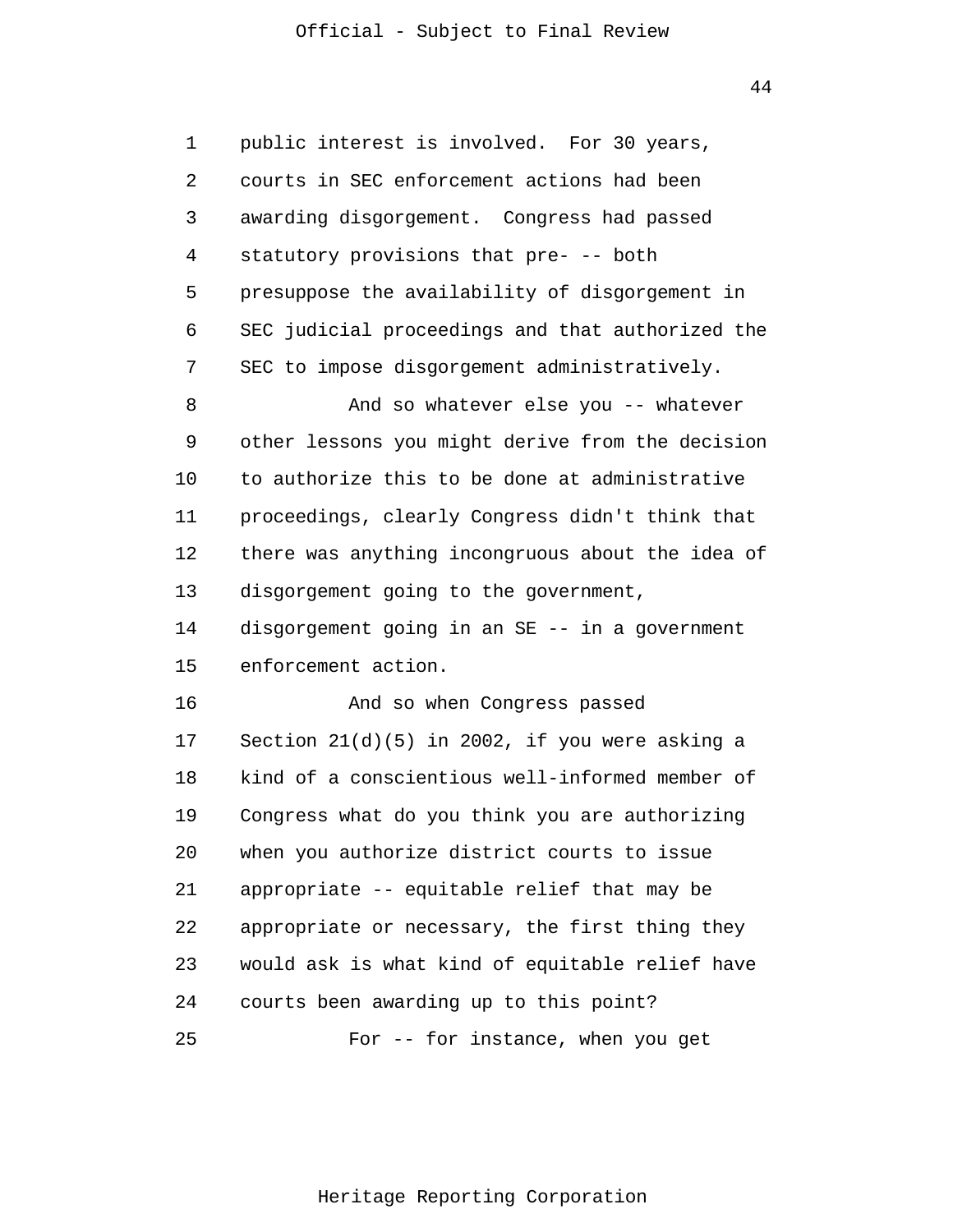1 2 3 4 5 6 7 statutes where -- that authorize a court to issue an injunction in accordance with the principles of equity, how do you decide whether a particular injunction is in accordance with the principles of equity? You look at the way that equity courts have been doing it in the past.

8 9 10 11 12 13 14 And the lesson the Court has drawn is you look to factors like adequacy of the remedy at law, irreparable injury, a grant of authority to proceed in accordance with the principles of equity, is basically an admonition, keep doing it the way that courts of equity have been doing it.

15 16 17 18 19 20 21 22 23 24 25 And, similarly, in 2002, a conscientious member of Congress would have thought, at the very least, I'm authorizing courts to continue to enter the equitable remedies that they have entered up to that point. And that was buttressed by the other provision of the Sarbanes-Oxley Act in -- in 2002 that we've emphasized in our brief, which was the fair funds provision that establishes a mechanism to facilitate the distribution to investors of funds that are disgorged in a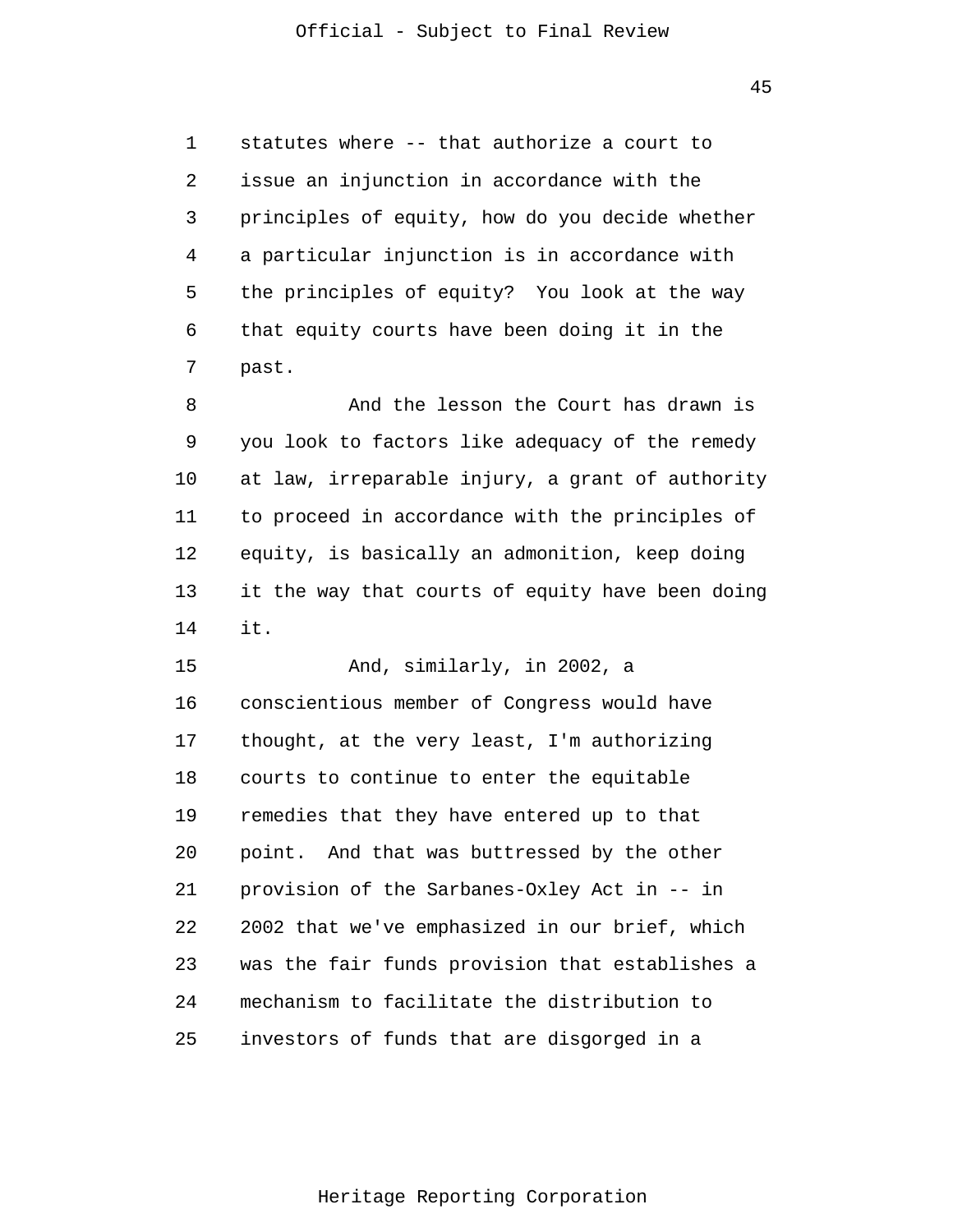1 2 3 judicial or administrative proceeding. And it also authorizes civil penalties to be added to those funds.

4 5 6 7 8 9 10 11 12 13 14 15 16 17 18 19 20 21 22 23 24 JUSTICE BREYER: What is your answer -- what is your response to the argument, if I have it right, that in equity, the closest thing is restitution, and in Great-West, the majority said: Well, restitution was an equitable remedy when it was a case in equity, but it was a legal remedy it was a case in law? MR. STEWART: Well, I think what Great-West was dealing with specifically was -- JUSTICE BREYER: Different thing. I agree with that, but there's this statement there that restitution -- just what I said. MR. STEWART: Let me say two things in response to that. The -- the first, Great-West was dealing with a breach of contract action. And so the Court in Great-West said that, in breach -- in breach of contract suits, if the contract calls for party A to pay money to party B, a suit seeking to compel A to pay the money to B had historically been regarded as seeking legal relief, not equitable relief.

25 And then, as Mr. Rapawy was saying,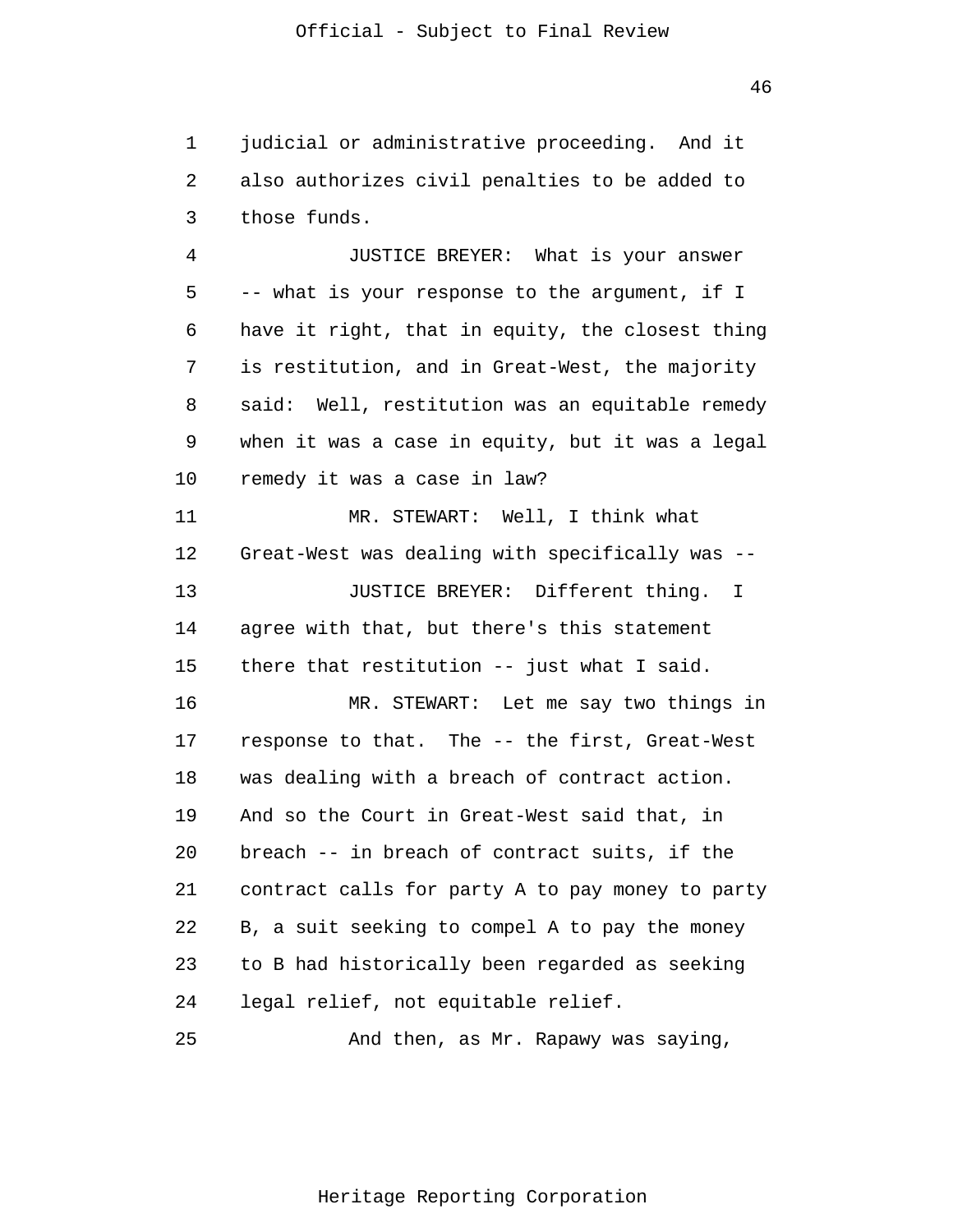1 2 3 4 5 6 7 the Court in Great-West emphasized that, yes, there's some sorts of legal remedies. They're not considered inherently equitable, but courts of equity could sometimes award them as a matter ancillary to their equitable jurisdiction. And the Court said, at least under ERISA, that's not what equitable relief meant.

8 9 10 11 12 13 14 15 16 17 18 19 20 21 22 23 24 I -- I don't think disgorgement can really be portrayed in that way. I mean, obviously, in Kansas versus Nebraska, the Court ordered the disgorgement as -- treated disgorgement as inherently equitable relief. And one sign that it regard disgorgement as equitable rather than legal was it said it is an appropriate exercise of authority to enter partial disgorgement. Yes, we would have authority to issue -- require the defendant to hand over the full amount of its profits, but under the circumstances of the case, we think an adequate deterrent purpose would be served by requiring Nebraska to hand over a fraction of its profits but far from the whole. That -- that's the kind of equitable discretion that the -- that's the kind of

25 discretionary judgment that is inherent in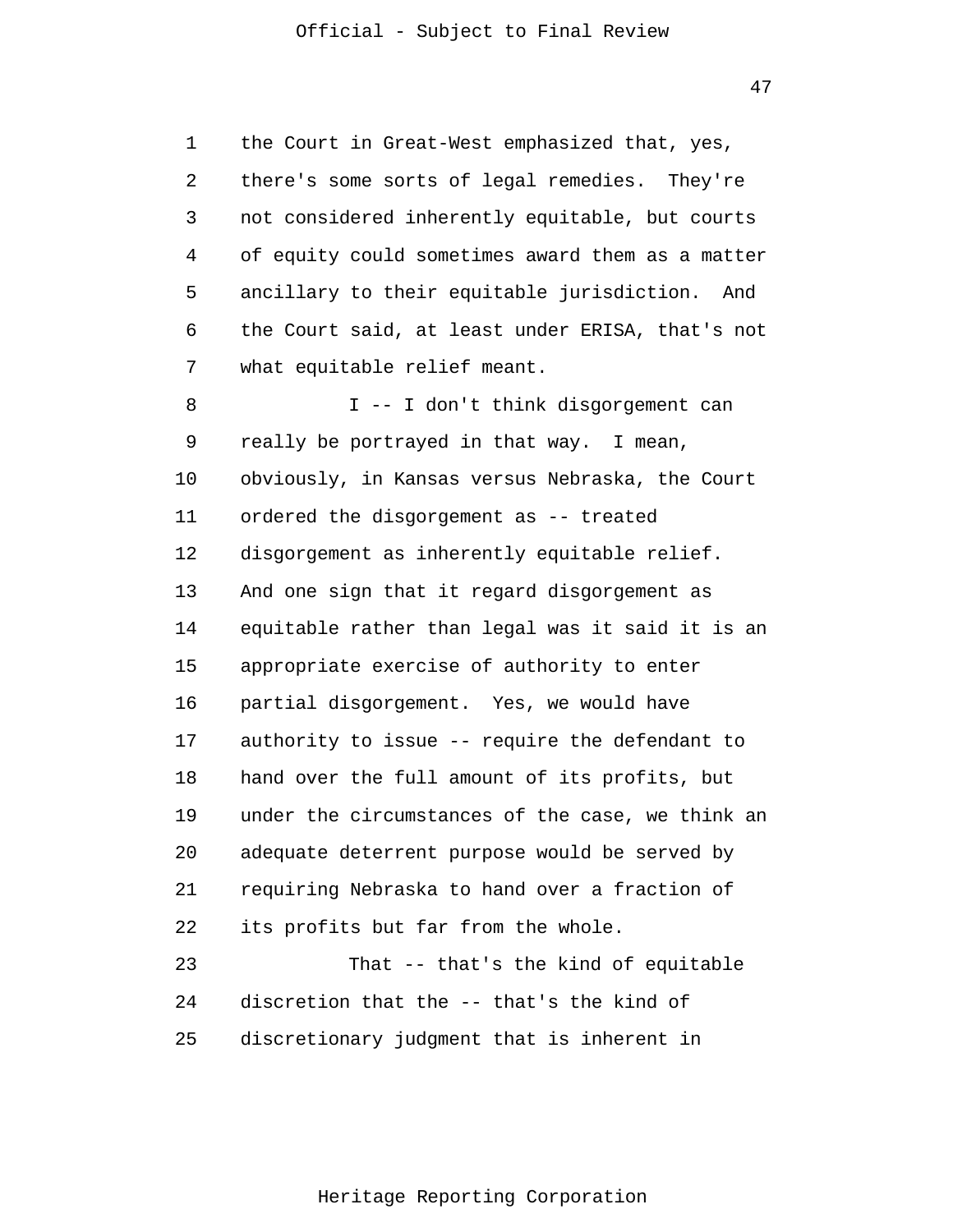1 equity.

2 3 4 5 6 7 8 9 10 11 12 13 14 15 16 17 18 19 20 21 22 23 24 25 The other thing I would say about Mr. Rapawy's argument with respect to Livingston and the patent cases, I mean, before the Court had specific statutory authority to do so, in cases like Livingston, the Court held that a defendant's profits were the -- were an appropriate element of relief in a patent infringement suit. And the defendant was not acting as a fiduciary or trustee; the defendant was simply committing a wrong using an invention in which the plaintiff had a property right, and that was found to be an appropriate element of relief. And the Court in Livingston said it is not permissible for a court of equity to also award interest because that would be a penalty. Now, I think our legal system regards interest differently than it did back in the day, but I think the general principle from Livingston remains sound. That is, if a court were to compute disgorgement in accordance with traditional equitable principles, both the general rule that net profits are the measure and any established equitable exceptions to that rule, if the court computed its -- a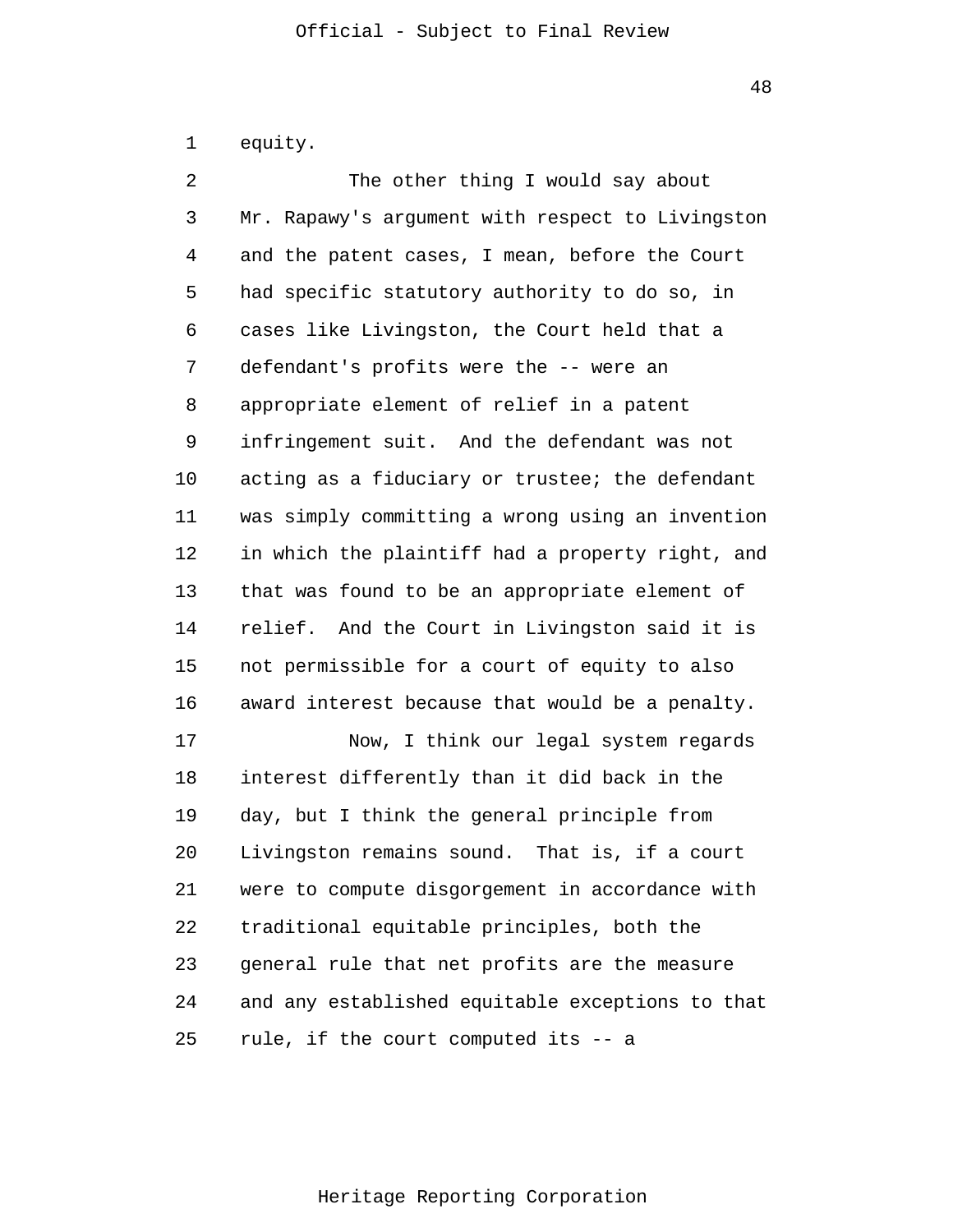1 2 3 4 5 6 7 8 9 10 11 12 13 14 15 16 17 18 19 20 21 22 23 24 disgorgement award in that manner and then said I'm tacking on another 50 percent because your behavior was so egregious, we would agree that that would be a penalty. That would be something that would not be an appropriate exercise of equitable authority under Section  $21(d)(5)$ . It -- it could still be done in the SEC cases, because the Congress has authorized civil penalties in addition to equitable relief, but it could not be justified as an exercise of equitable authority. But that's not what - what's being done in this case. JUSTICE GINSBURG: What do you do with the Ninth Circuit saying there were no legitimate expenses to -- to deduct, to arrive at net profit? MR. STEWART: I -- they -- they allowed us a very small deduction for the amount that remained in the corporate account and could be distributed to investors, and certainly that would always be an appropriate deduction, any - any benefit that the investors received at the end of the day.

25 But there were basically two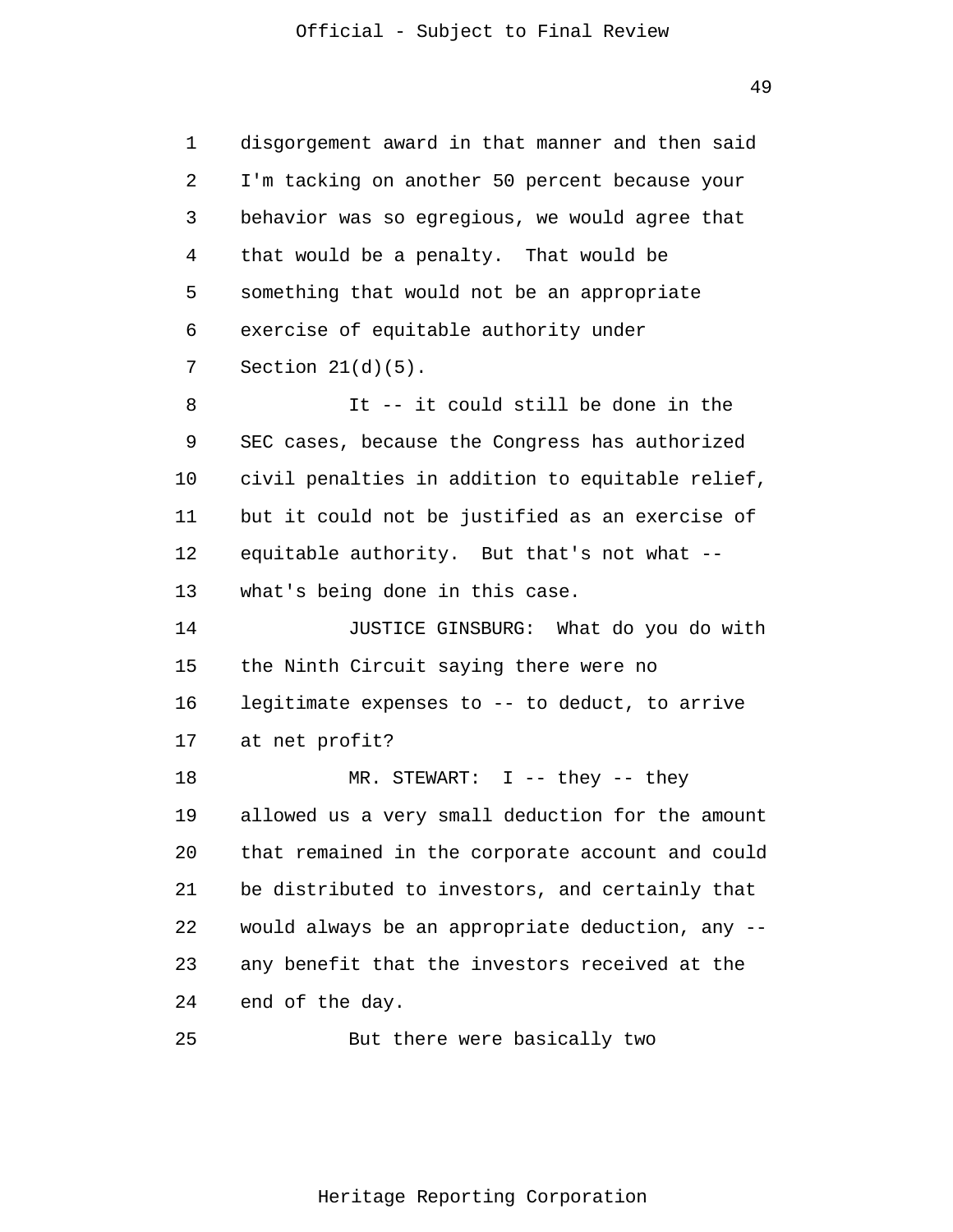1 2 3 4 5 6 7 8 9 categories of expenses that the Ninth Circuit and the district court didn't allow. One was for the overseas marketing attempts. And I think that was simply the -- the type of expense that Justice Breyer was talking about. This was money spent to perpetrate the fraud, money spent to try to induce other investors to pay their money into what was an -- essentially a - pervasively a fraudulent scheme.

10 11 12 13 14 15 16 The other was Mr. Rapawy is correct that some of the money was spent on things like equipment, facilities, things that in another context might have qualified as legitimate business expenses, had there been a true intent to construct a cancer treatment facility and do what the marketer said they were going to do.

17 18 19 20 21 What the district court said, and I believe this is on page 18A of the Petition Appendix, it characterized those expenses as a half-hearted attempt to convey the illusion of progress.

22 23 24 25 And so the court's analysis on that point was not extensive, but -- but we take the point to have been these were not legitimate business expenses because they didn't represent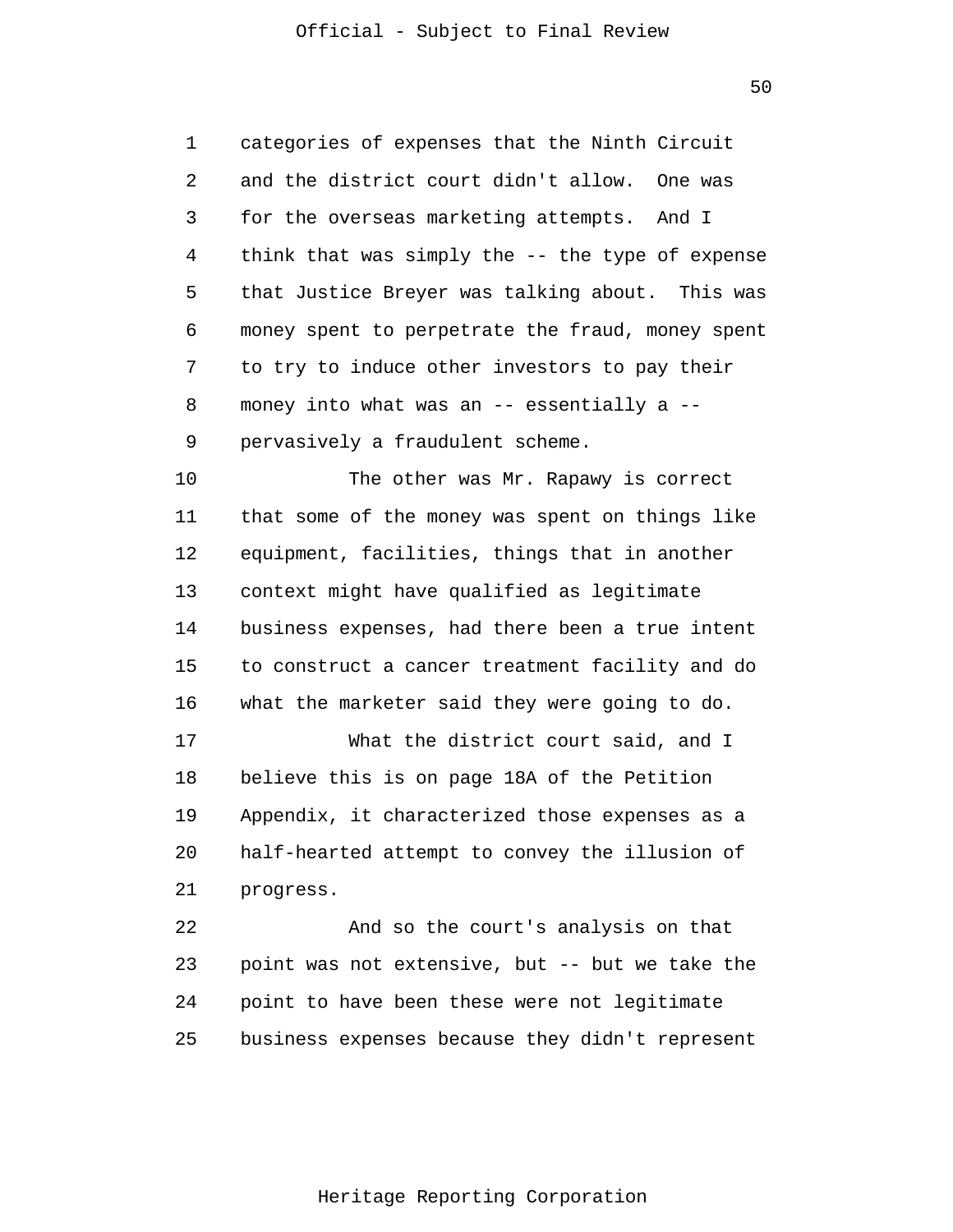51

1 2 3 4 5 6 7 8 9 10 11 12 13 14 15 16 17 18 19 20 21 22 23 24 25 a true good-faith effort to construct the relevant facility. They simply represented an effort to fool investors into thinking that things were going along as planned. And those -- those findings were certainly subject to being reviewed on appeal. We would agree that, had the investors had it in their minds to construct the facility and it just didn't pan out at the end of the day, those would have been the sorts of things that could have been used as deductions. But given the conclusion of the lower courts that this was a pervasively fraudulent scheme in which essentially all of the expenses were made to perpetrate the fraud, then we think it's in accordance with traditional equitable principles to allow no deductions. But, again, the point we had stressed most strongly is we think that Congress has authorized courts to award disgorgement as computed under traditional rules of equity. If in a particular case or even if in some larger category of cases the court believes that exorbitant disgorgement has been awarded, then the proper response is be more careful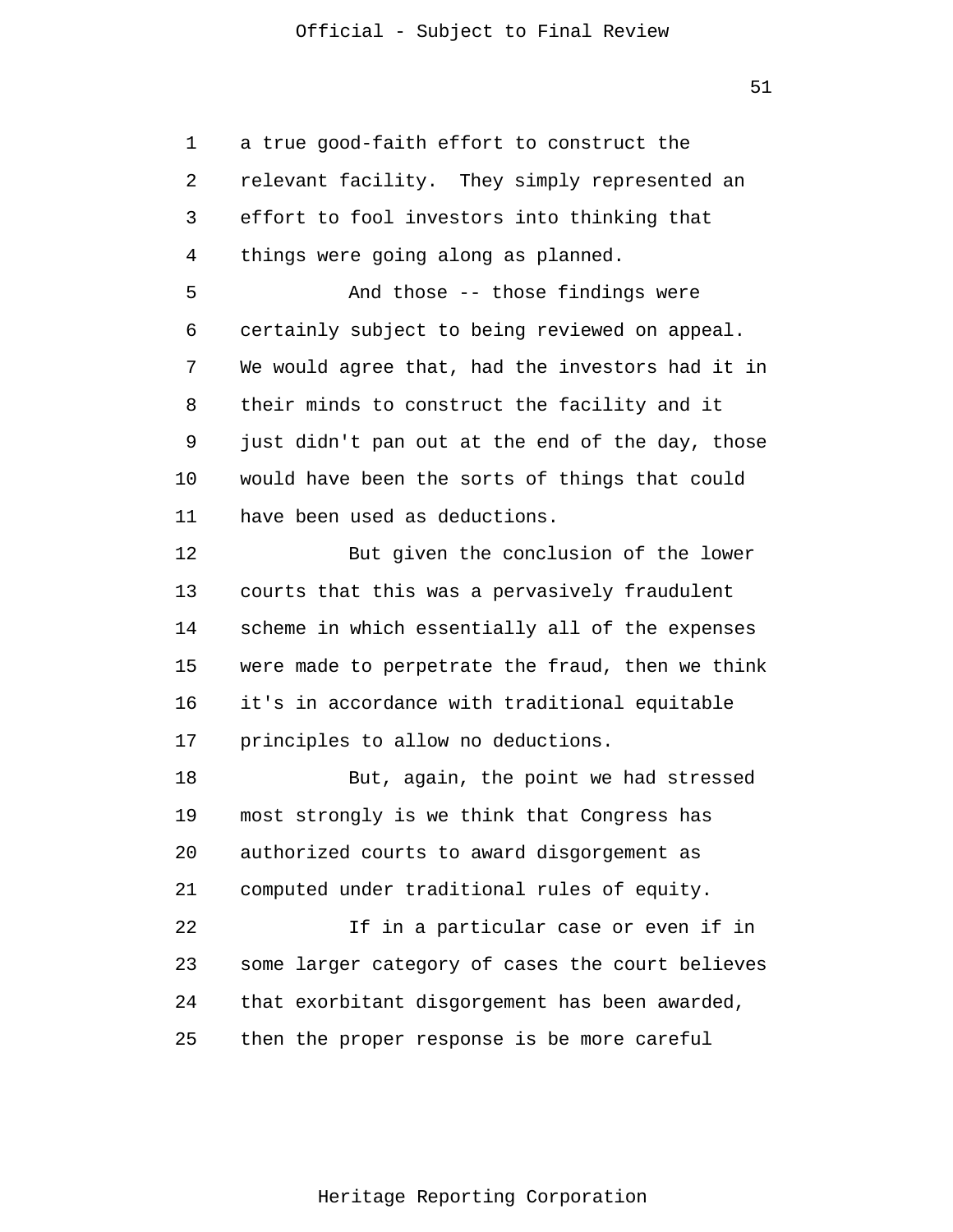52

```
1 
 2 
 3 
 4 
 5 
 6 
 7 
 8 
 9 
10 
11 
12 
13 
14 
15 
16 
17 
18 
19 
20 
21 
22 
23 
24 
25 
      about -- to tell lower courts be more careful
       about the computation.
                  It -- it couldn't under any
       circumstances be a justification for holding
       that Congress has not authorized disgorgement at
       all.
                  If there -- there are no further 
      questions, we would urge the Court to affirm.
                 CHIEF JUSTICE ROBERTS: Thank you, 
      counsel. 
                Four minutes, Mr. Rapawy. 
                REBUTTAL ARGUMENT OF GREGORY G. RAPAWY
                       ON BEHALF OF THE PETITIONERS 
                MR. RAPAWY: Thank you, Your Honor. I 
      will be brief. 
                On the question of Kansas versus 
      Nebraska, I believe that the Court was 
      explicitly in that case exercising its authority 
      in the singular sphere of interstate relations 
      to craft a new remedy. It was not applying 
      traditional equitable principles. 
                There was a dispute between the 
      majority and the dissent about whether it was 
      appropriate to adopt Section 39 of the third 
      restatement, but, either way, that was a case of
```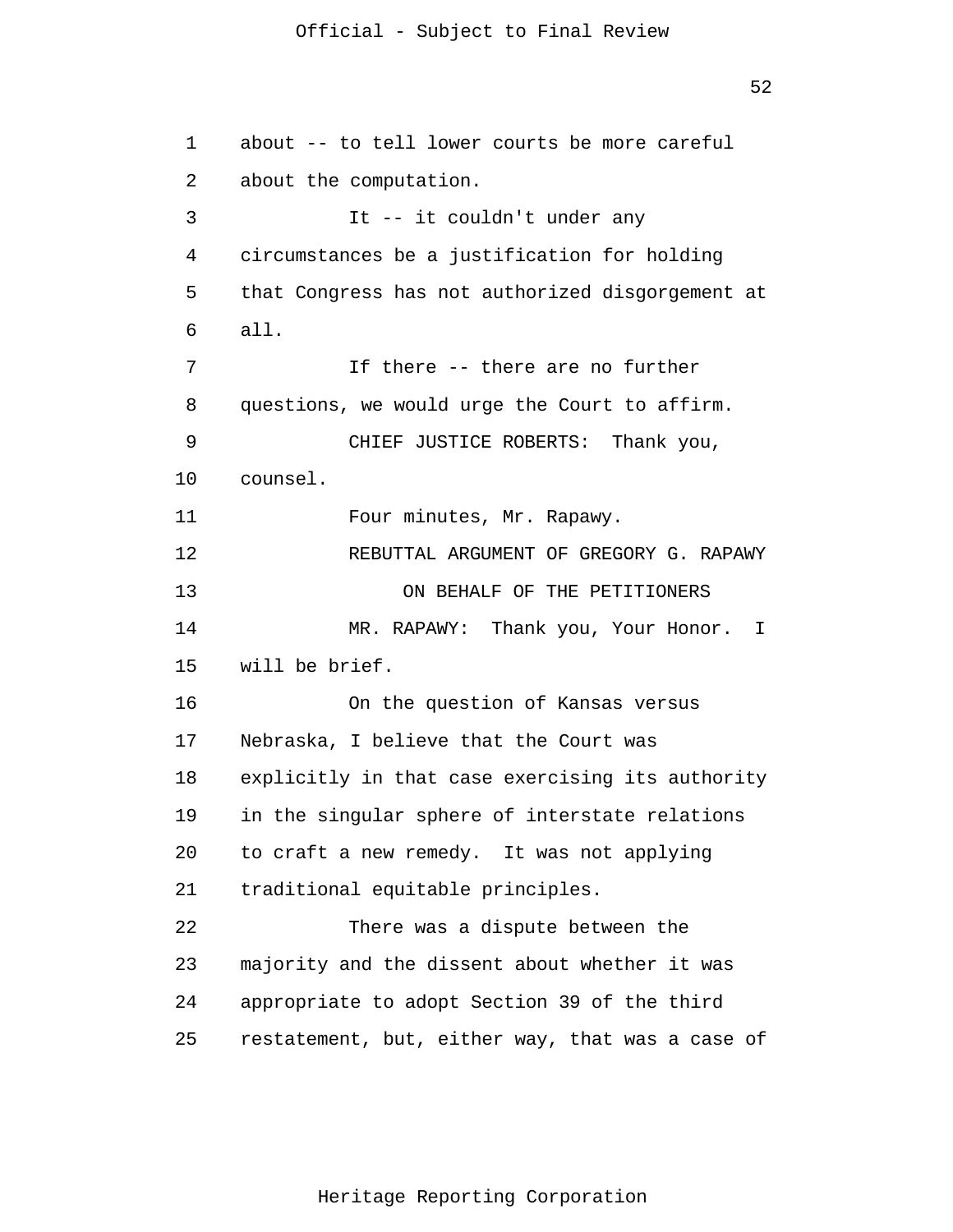53

1 2 3 4 5 6 7 8 9 10 11 12 13 14 15 16 17 18 19 20 21 22 23 24 25 the Court making a new remedy that did not previously historically exist. And that would not be appropriate to do here where you are interpreting a statute in which Congress has already set forth a detailed remedial scheme. On the question of the calculation of the individuals -- of the amounts of disgorgement, there are explicit findings in this record as to the gross pecuniary gain to each individual. It's 6.7 for Mr. Liu and it is 1.5 million for -- for Ms. Wang. And if you are applying the traditional historical approach, you would start at the gain to each defendant -- to each defendant. You wouldn't start at the total losses to investors and take deductions from there. And I think that goes to show how far the -- the -- both -- both what happened in this individual case and also how far the analysis that's going on here is from the historical approach. I think the scope of disgorgement has grown over time in part because it is not grounded in statutory text, and that counsel's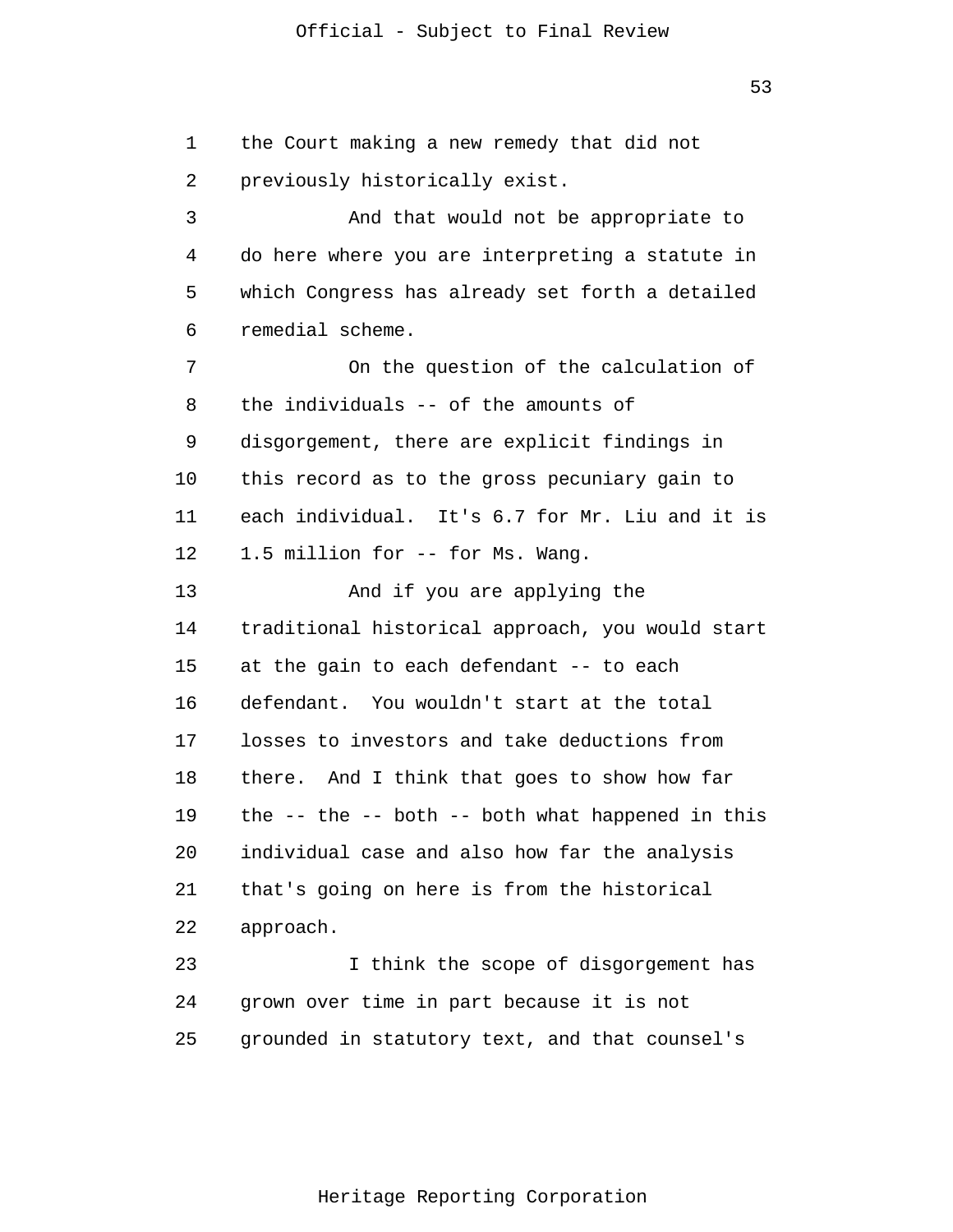54

1 2 3 4 5 6 7 8 9 10 11 12 13 14 15 16 17 18 19 20 21 22 23 24 25 for returning it to Congress, rather than crafting a new remedy and  $--$  and  $--$  by  $--$  as a sort of adapting equitable principles. I think its practical function has been to compel payments to the Treasury. There is no historical precedent for that. I would cite to the Court's Gabelli case in which the Court found that there was no precedent for applying the equitable doctrine of the discovery rule to -- to cases by the government. So, too, here there is no precedent for using an accounting to compel funds to be paid to the Treasury. Finally -- JUSTICE GINSBURG: What -- what about the statutes that assume the availability of disgorgement? Those statutes would have no work to do if -- if the Court can order disgorgement, absent express statutory authority? MR. RAPAWY: We tried to show in our opening brief, Your Honor, that -- that most of those statutes do have some work to do. There are one or two that don't. Even in those cases, I would say that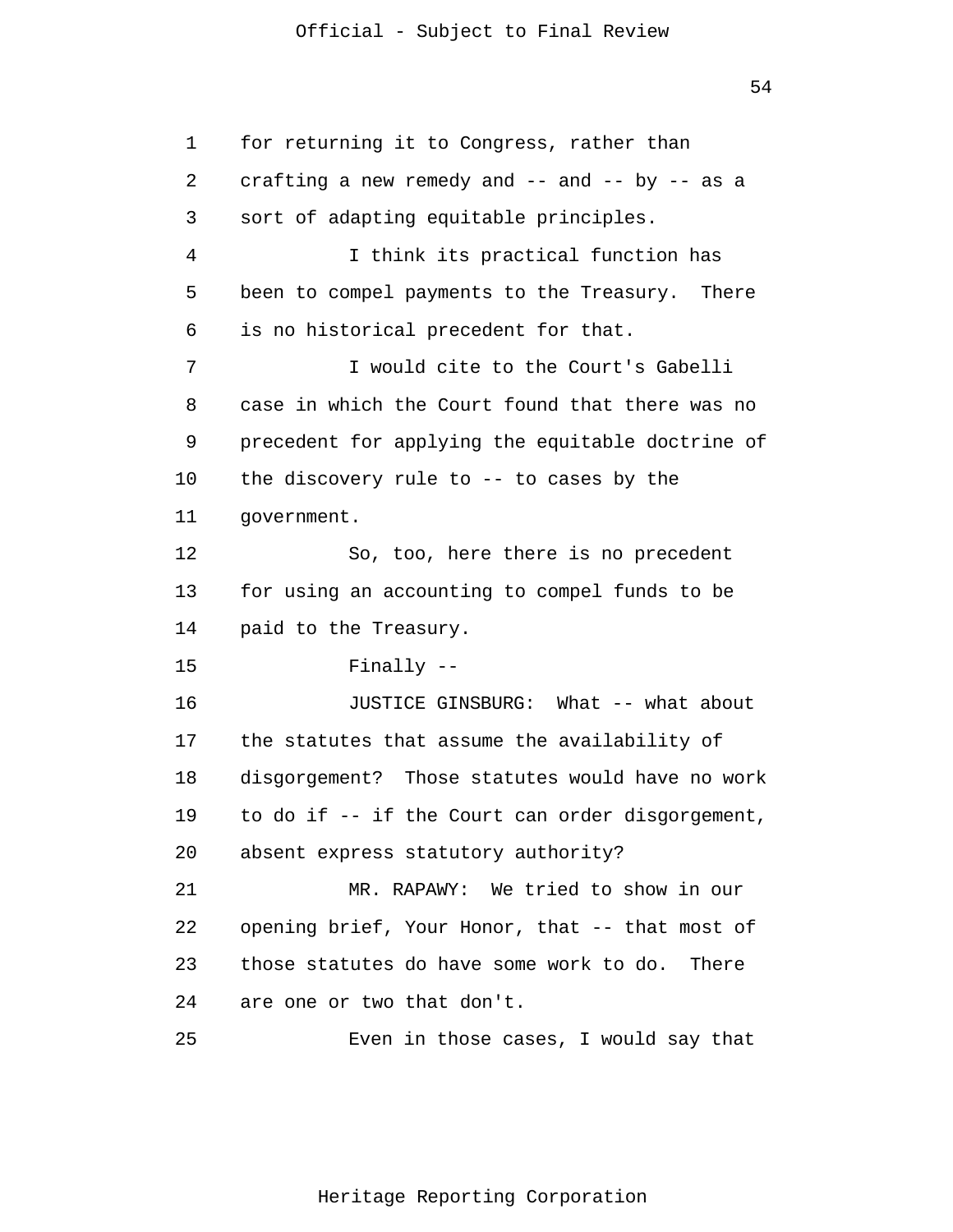1 2 3 4 5 6 7 8 9 10 11 12 13 14 15 16 17 18 19 20 21 22 23 24 25 those statutes at most reflect a presupposition or awareness by Congress that courts were doing this, not an authorization, and authorization is what's needed to authorize -- to inflict a penalty. Finally, if the Court does conclude that some remedy may survive -- may survive in some case, I would urge it, nevertheless, to reverse and not to remand in this case. These individuals have already been ordered to pay their entire gross pecuniary gains. And anything above and beyond that would go beyond the equitable principle that no individual should be -- should be permitted to profit from his or her own wrong. And with that, Your Honors, I would respectfully request the Court reverse. CHIEF JUSTICE ROBERTS: Thank you, counsel. The case is submitted. (Whereupon, at 12:18 p.m., the case was submitted.)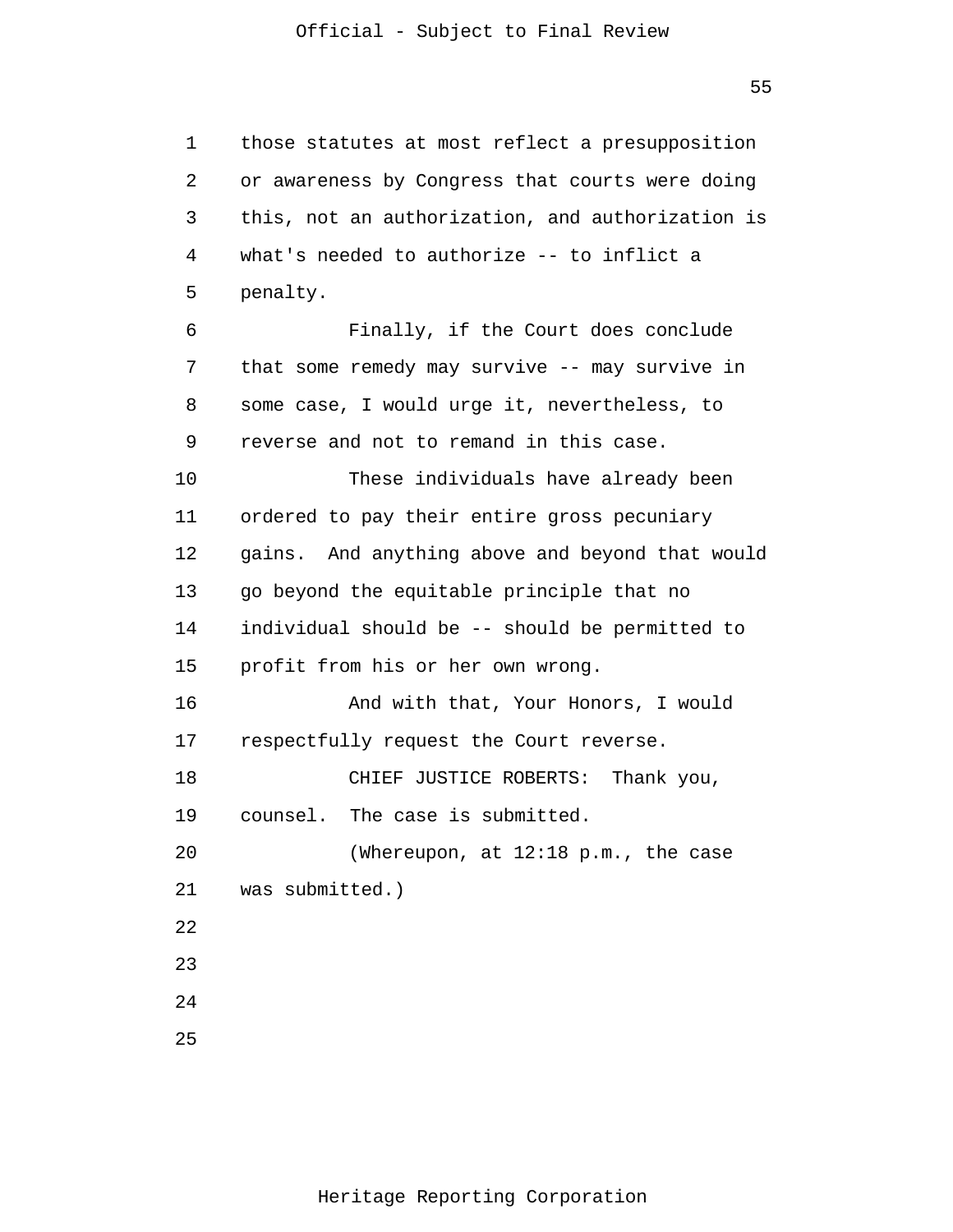| 1                                             | admonition [1] 45:12                      | arrive [1] 49:16                         | <b>body</b> [1] 42:20                                             |
|-----------------------------------------------|-------------------------------------------|------------------------------------------|-------------------------------------------------------------------|
|                                               | adopt [3] 16:21,22 52:24                  | artificial [2] 42:1,2                    | both [4] 44:4 48:22 53:19,19                                      |
| 1.5 [1] 53:12                                 | affirm [1] 52:8                           | aside [1] 10:13                          | <b>Brandeis [2] 19:20 20:3</b>                                    |
| 11:25 [2] 1:15 3:2                            | afford [1] 9:13                           | assert [1] 17:6                          | Bray [1] 14:1                                                     |
| 12:18 [1] 55:20                               | agencies [2] 4:9 42:24                    | asset [1] 41:7                           | breach [4] 8:20 46:18,20,20                                       |
| 18-1501 [1] 3:4                               | agency [11] 3:18 5:11 19:3,4,7,7,         | assets [1] 41:10                         | breaches [1] 8:22                                                 |
| 1850 [1] 43:20                                | 12.20 20:14 24:9 27:5                     | assume [6] 6:4,9 9:19 14:15 24:22        | BREYER [7] 28:11,18,20 32:8 46:                                   |
| 18A [1] 50:18                                 | agree [6] 6:20 12:13,16 46:14 49:3        | 54:17                                    | 4,13 50:5                                                         |
| 1950 [1] 43:8                                 | 51:7                                      | assuming [2] 10:5 26:6                   | bribe [2] 32:20 33:2                                              |
| 19th-century [1] 42:17                        | agreed [2] 20:19 30:24                    | attempt [2] 32:6 50:20                   | brief [9] 9:21 14:1 16:12 17:24 37:                               |
| $\overline{2}$                                | agrees [1] 17:24                          | attempts [1] 50:3                        | 7 42:15 45:22 52:15 54:22                                         |
| 2002 [5] 5:3 43:22 44:17 45:15,22             | ahead [1] 34:8                            | authority [21] 3:19 4:5,8,10 5:11,       | <b>broad</b> [1] 22:21                                            |
| 2020 [1] 1:11                                 | AL [1] 1:3                                | 12 17:7 18:9,24 19:21 20:14 38:          | <b>broader</b> [1] 34:11                                          |
| 20th [1] 42:23                                | ALITO [4] 8:3 10:5 14:14 17:13            | 16 41:4 45:10 47:15.17 48:5 49:6.        | broadly [3] 8:5 12:10 29:22                                       |
| 21(d [1] 16:18                                | Alito's [1] 12:14                         | 12 52:18 54:20                           | business [5] 27:25 33:3 39:1 50:                                  |
| 21(d)(5 [4] 38:12 43:22 44:17 49:7            | ALJ [1] 41:6                              | authorization [2] 55:3.3                 | 14.25                                                             |
| 29 [1] 2:7                                    | allow [3] 33:2 50:2 51:17                 | authorize [4] 44:10,20 45:1 55:4         | buttressed [1] 45:20                                              |
|                                               | allowance [1] 4:15                        | authorized [7] 3:16 4:13 40:16 44:       | buying [1] 32:12                                                  |
| 3                                             | allowed [7] 7:14 21:8 32:5,16 33:1,       | 6 49:9 51:20 52:5                        | C                                                                 |
| 3 [3] 1:11 2:4 6:21                           | 549:19                                    | authorizes [1] 46:2                      |                                                                   |
| 30 [1] 44:1                                   | already [4] 20:21 40:13 53:5 55:10        | authorizing [2] 44:19 45:17              | calculate [2] 27:23 31:18                                         |
| 39 [1] 52:24                                  | alternative [1] 41:24                     | availability [2] 44:5 54:17              | calculated [1] 31:18<br>calculates [1] 27:24                      |
| 5                                             | although [1] 16:6                         | available [3] 8:19 9:3 24:23             | calculating [1] 34:6                                              |
|                                               | amicus [1] 14:1                           | award [9] 9:12 12:7 31:12 39:14          | calculation [1] 53:7                                              |
| 50 [1] 49:2                                   | amount [7] 11:16 33:5,20 35:24            | 42:21 47:4 48:16 49:1 51:20              | call [1] 21:7                                                     |
| 52 [1] 2:10                                   | 36:2 47:18 49:19                          | awarded [2] 31:2 51:24                   | called [1] 18:18                                                  |
| $6\phantom{1}6$                               | <b>amounts</b> [2] 34:10 53:8             | awarding [3] 33:20 44:3,24               | <b>calls</b> [1] <b>46:</b> 21                                    |
| $6.7$ [1] $53:11$                             | analogy [2] 8:15 26:10                    | awards [1] 42:19                         | <b>came</b> [1] <b>1:</b> 13                                      |
| A                                             | analysis [2] 50:22 53:20                  | aware [1] 21:19                          | <b>cancer</b> [1] <b>50:15</b>                                    |
|                                               | analytically [1] 13:21                    | awareness [1] 55:2                       | <b>cannot</b> [1] 3:21                                            |
| a.m [2] 1:15 3:2                              | ancillary [8] 8:25 9:1,6,7 10:4 12:       | B                                        | canon [1] 16:1                                                    |
| above [1] 55:12                               | 2,8 47:5                                  | back [15] 9:24 11:14 17:3,10 19:16       | careful [2] 51:25 52:1                                            |
| above-entitled [1] 1:13                       | announce [1] 40:9                         | 20:25 22:13,19 23:4,11,16,18 38:         | carries [1] 6:10                                                  |
| <b>absent</b> [1] 54:20                       | another [6] 6:2,8,11 20:23 49:2 50:<br>12 | 21 42:17 48:18                           | carry [1] 6:1                                                     |
| accordance [8] 33:25 34:2 40:8                | answer [9] 9:24 10:18 13:17 14:19         | backdrop [2] 15:17,24                    | Case [37] 3:4 6:22,23,24,25 7:25 9:                               |
| 45:2,4,11 48:21 51:16                         | 33:22 38:23 39:7,22 46:4                  | background [2] 12:25 19:10               | 10 10:13 11:17 12:6 16:11,16,17,                                  |
| account [2] 38:25 49:20<br>accounted [1] 16:7 | answered [1] 39:24                        | <b>bad</b> [1] 28:8                      | 23 19:20 21:4 27:17 28:24 30:11                                   |
| accounting [8] 4:5 8:16,16 9:12               | answers [1] 10:17                         | <b>balance</b> [1] 19:4                  | 12, 19 36: 18 41: 7 42: 5 46: 9, 10 47:                           |
| 10:6 14:3 27:21 54:13                         | anyway [1] 41:18                          | bar [1] 19:21                            | 19 49:13 51:22 52:18,25 53:20 54:                                 |
| act [7] 5:11 25:4 32:18 35:3 37:8,9           | apologize [1] 36:25                       | <b>basic</b> [1] 17:15                   | 8 55:8,9,19,20                                                    |
| 45:21                                         | apparently [1] 25:7                       | basically [3] 25:13 45:12 49:25          | cases [47] 5:4,5 7:5 8:19,23 9:11,                                |
| acted [1] 15:17                               | appeal [1] 51:6                           | <b>basis</b> [1] 27:2                    | 15,17,19,20 15:23,24 16:13 19:23,                                 |
| acting [1] 48:10                              | APPEARANCES [1] 1:17                      | <b>become</b> [1] 43:3                   | 25 21:5 22:16.17 25:1.4.8.8.9 26:                                 |
| action [8] 3:17 25:22 26:10,23 37:            | appearing [1] 6:5                         | begin [1] 29:16                          | 1,10 27:22 29:19 31:8,19 32:18,                                   |
| 11 38:16 44:15 46:18                          | <b>Appendix [1] 50:19</b>                 | beginning [1] 5:5                        | 18,21 33:11,19 35:1,2,3,7 36:9 37:                                |
| actions [6] 4:1,8 42:23 43:2,7 44:2           | applied [4] 8:21 12:22 25:10 27:21        | behalf [8] 1:19,22 2:4,7,10 3:8 29:      | 3 42:17 48:4,6 49:9 51:23 54:10,                                  |
| <b>acts [1] 18:4</b>                          | applies [1] 38:11                         | 13 52:13                                 | 25                                                                |
| actual [3] 10:7 28:3,5                        | apply [6] 14:12 16:2 17:23 18:5 22:       | behavior [1] 49:3                        | categories [1] 50:1                                               |
| actually [3] 10:14 17:9 21:10                 | 3 25:11                                   | believe [9] 8:22 9:16,18 20:18 25:       | categorize [1] 5:25                                               |
| adapting [1] 54:3                             | applying [3] 52:20 53:13 54:9             | 2 27:19 33:10 50:18 52:17                | category [4] 33:19 35:1 36:9 51:                                  |
| added [1] 46:2                                | appreciate [1] 39:7                       | <b>believes</b> [1] <b>51:23</b>         | 23                                                                |
| addition [1] 49:10                            | approach [2] 53:14,22                     | <b>below</b> [1] 29:1                    | centuries $[1]$ 4:18                                              |
| additional [1] 42:4                           | appropriate [16] 10:1 25:2 37:24          | benefit [7] 10:2 21:25 37:24 38:3,       | century [1] 42:23                                                 |
| address [2] 9:17 39:19                        | 39:10, 15, 24 40: 3 44: 21, 22 47: 15     | 7,18 49:23                               | <b>certain</b> [1] 28:22                                          |
| adequacy [1] 45:9                             | 48:8,13 49:5,22 52:24 53:3                | best [3] 5:1 14:19 27:4                  | certainly [8] 5:7 6:20 7:16 24:7 28:                              |
| adequate [3] 31:4,12 47:20                    | approved [1] 5:4                          | better [2] 10:20 41:24                   | 140:1149:2151:6                                                   |
| admin [1] 41:6                                | argued [1] 43:9                           | between [3] 4:20 18:15 52:22             | CFTC [1] 15:9                                                     |
| administered [1] 4:7                          | argument [20] 1:14 2:2,5,8 3:4,7 6:       | beyond [5] 15:13 21:18 22:7 55:12,<br>13 | <b>character</b> [1] <b>30:14</b><br>characteristic [2] 8:18 31:7 |
| administrative [12] 3:18 10:25 18:            | 22 8:3 11:2 22:21 23:15 26:7,21           | big [1] 35:3                             | <b>characteristics</b> [4] 4:20 8:17 30:                          |
| 9,10,23 19:18 37:11 41:4,9,12 44:             | 29:12 31:16 34:15 43:13 46:5 48:          | biggest [1] 25:5                         | 3.8                                                               |
| 10 46:1                                       | 352:12                                    | <b>bilking</b> [1] 35:23                 | characterization [1] 6:10                                         |
| administratively [3] 40:17 41:22              | arguments [2] 33:11 41:21                 | <b>Blatt</b> [2] 17:2,9                  | characterized [4] 5:20 8:24 42:10                                 |
| 44:7                                          | around [2] 28:15 35:13                    |                                          |                                                                   |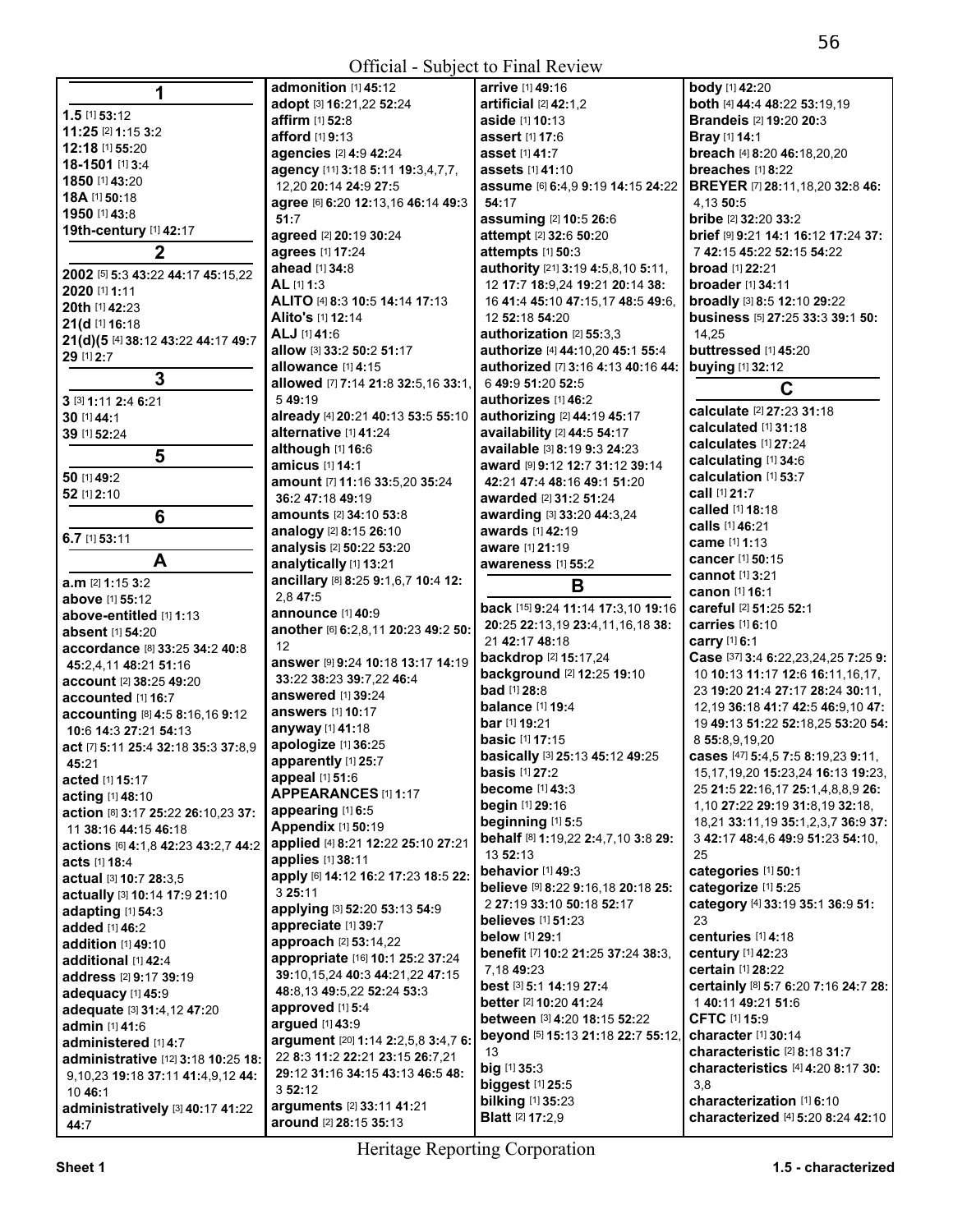| 50:19                                       | considerations [1] 19:5                     | creates [2] 42:1,2                            | discussed [1] 14:1                       |
|---------------------------------------------|---------------------------------------------|-----------------------------------------------|------------------------------------------|
| charged [1] 32:25                           | considered [1] 47:3                         | creating [1] 26:25                            | discussing [1] 29:16                     |
| <b>CHARLES [1] 1:3</b>                      | considers [1] 20:13                         | criteria [1] 30:1                             | discussion [1] 31:15                     |
| CHIEF [10] 3:3,9 24:13,15,16 29:5,          | <b>consistent</b> [2] 33:12 40:10           | <b>curlicue</b> [1] 14:17                     | disgorge [1] 31:2                        |
| 9.14 52:9 55:18                             | constantly [1] 6:12                         | currently [3] 25:1,10 27:1                    | disgorged [4] 37:11,16 39:18 45:         |
| Circuit [6] 5:4 16:5,13 27:2 49:15          | constrained [1] 38:15                       | Cutten [1] 19:18                              | 25                                       |
| 50:1                                        | <b>constraints</b> [2] <b>22:24 23:2</b>    | D                                             | disgorgement [75] 3:11,19 4:3,6,         |
| Circuit's [1] 17:1                          | <b>construct</b> [3] <b>50:15 51:1.8</b>    |                                               | 11,21 5:5,25 7:3,9,22 8:4,5 10:22        |
| circuits [1] 16:21                          | construction [2] 4:12 16:1                  | $D.C$ [3] 1:10,18,21                          | 11:1,3,10,11,18 15:10,18 16:8,9,         |
| circumstance [1] 39:17                      | consumers [1] 32:12                         | damages [5] 12:9 21:7 30:24 31:1,             | 17 17:14,25 18:9,16,18,25 29:19          |
| <b>circumstances</b> [5] <b>30:22 33:16</b> | contemplates [1] 37:16                      | 11                                            | 30:11, 18 31:3, 8, 10, 17, 19, 23 32: 22 |
| 37:21 47:19 52:4                            | contemplating [1] 38:13                     | day [3] 48:19 49:24 51:9                      | 33:6,9,20,25 37:21 39:14 40:17,          |
| cite [1] 54:7                               | context [15] 3:24 5:17,25 6:10,18           | dealing [2] 46:12,18                          | 21 41:5 42:12,18,21 43:10,11,14,         |
| cited [3] 9:20 31:20 32:3                   | 18:15,16,23 19:16 20:22,23 22:1             | deceive [1] 32:11                             | 17 44:3,5,7,13,14 47:8,11,12,13,         |
| cites [1] 16:12                             | 26:23 43:5 50:13                            | decide [2] 16:22 45:3                         | 16 48:21 49:1 51:20,24 52:5 53:9,        |
| civil [4] 4:2 42:23 46:2 49:10              | <b>contexts</b> [1] 6:6                     | deciding [1] 17:22                            | 23 54:18,19                              |
| claimant $[1]$ 32:6                         | continue [2] 33:24 45:18                    | decision [16] 3:14 16:14,16 17:1,2,           | disobedience [1] 4:23                    |
| class [3] 25:21 26:10,22                    | contract [5] 32:19,23 46:18,20,21           | 8 19:17 20:16 21:1 24:7,8 29:1,22             | dispute [1] 52:22                        |
| clear [5] 3:15 4:10,12 13:20 39:22          | <b>converts</b> [1] 21:19                   | 41:9,10 44:9                                  | disputed $[2]$ 28:3.5                    |
| clearly [6] 12:23,23 19:6 26:11 39:         | convey [1] 50:20                            | decisions [4] 16:4 19:19 27:3 40:             | dissent [1] 52:23                        |
| 13 44:11                                    | Cook [1] 6:4                                | 18                                            | distinction [2] 4:19 7:11                |
| closest [1] 46:6                            | copyright [1] 9:11                          | decouple [1] 22:1                             | distinguished [1] 6:25                   |
| come [2] 26:13 42:25                        | core [2] 7:11 43:14                         | deduct [6] 27:12 28:13,18 31:24               | distributed [3] 35:9 37:17 49:21         |
| <b>COMMISSION [2] 1:6 3:5</b>               | corporate [1] 49:20                         | 33:149:16                                     | distribution [2] 37:20 45:24             |
| <b>committed</b> [2] 7:21 8:2               | correct [4] 16:23 33:22 40:22 50:           | deductible [1] 33:4                           | <b>district</b> [9] 22:5 28:6 36:18 37:5 |
| committing [1] 48:11                        | 10                                          | deduction [3] 32:5 49:19,22                   | 39:25 40:12 44:20 50:2,17                |
| common [3] 11:7 34:5 40:16                  | correctly [1] 34:4                          | deductions [3] 51:11,17 53:17                 | doctrine [1] 54:9                        |
| communications [1] 32:10                    | Corrupt [3] 25:4 32:17 35:2                 | <b>deemed</b> [2] <b>31:</b> 12 <b>35:</b> 25 | Dodd-Frank [2] 37:8,9                    |
| community [1] 38:8                          | cost [1] 33:3                               | defend [1] 27:4                               | doing [9] 11:12 14:6 18:15 33:3 34:      |
| compact [2] 30:11,13                        | <b>costs</b> [1] 31:24                      | defendant [15] 25:23 27:16 31:23              | 25 45:6, 12, 13 55:2                     |
| companies [1] 25:13                         | couched [1] 36:15                           | 32:4, 19, 24, 25 33: 2 41: 14 42: 3 47:       | done [13] 18:5 22:4 24:19 35:18,18,      |
| company [2] 28:16 32:19                     | couldn't [5] 26:9,17 41:8 42:21 52:         | 17 48:9,10 53:15,16                           | 19,22 36:4,4,21 44:10 49:8,13            |
| compel [4] 3:11 46:22 54:5,13               | 3                                           | defendant's [2] 41:17 48:7                    | <b>doubts</b> [1] 41:16                  |
| compensate [1] 31:12                        | Counsel [5] 24:12 25:20 29:10 52:           | defendants [1] 29:4                           | <b>draw</b> [1] <b>26:</b> 9             |
| compensatory [7] 12:9 24:10 30:             | 10 55:19                                    | deferential [1] 40:19                         | <b>drawn</b> [3] <b>8:15 26:15 45:</b> 8 |
| 6,24 31:1,9,11                              | counsel's [1] 53:25                         | <b>define</b> [1] 18:12                       | due [1] 30:21                            |
| complete [1] 9:13                           | Count [3] 15:11 28:7 33:2                   | defraud [1] 32:6                              | <b>duties</b> [1] 14:11                  |
| complexities [1] 10:19                      | <b>counted</b> [2] 16:17 17:16              | defrauded [1] 25:24                           | duty [4] 8:20,22 13:7,25                 |
| compliance [1] 41:17                        | <b>counts</b> [2] 21:2 28:10                | Department [1] 1:21                           | Е                                        |
| compulsion [1] 24:9                         | course [2] 10:20 27:4                       | departure [2] 17:25 42:12                     |                                          |
| computation [1] 52:2                        | COURT [92] 1:1,14 3:10,20 4:1,8 5:          | depriving [1] 6:8                             | each [5] 35:25 36:2 53:11,15,15          |
| compute [2] 33:25 48:21                     | 4 6:3,20 7:2,19,24 9:2,3,8,25 11:           | Deputy [1] 1:20                               | earlier [1] 16:14                        |
| <b>computed</b> [2] 48:25 51:21             | 19 12:3,6 14:20,25 15:14 16:5 17:           | derive [1] 44:9                               | early [1] 19:18                          |
| computing [1] 33:5                          | 21 19:10,13,14 20:2,3,13 21:17,20           | detailed [1] 53:5                             | earned [1] 32:22                         |
| con [1] 11:9                                | 22:5 23:24 26:24 27:3,20 28:6 29:           | deter [2] 30:25 43:16                         | easy [1] 24:22                           |
| <b>conceded</b> [1] 42:11                   | 15, 18, 24 30: 3, 9, 10, 12, 15, 15, 24 31: | determine [1] 22:18                           | economic [1] 30:22                       |
| concerned [1] 30:17                         | 2,7,20 32:3 36:7,16,17 37:5 38:13,          | determining [3] 5:21 7:3 30:1                 | effect [1] 41:22                         |
| concerning [1] 18:25                        | 17 39:25 40:3,9,20 41:6,9,13,16,            | deterrent [6] 25:17,17 30:5,19 31:            | effectively [3] 6:24 19:25 21:6          |
| conclude [1] 55:6                           | 18,25 42:5 43:23 45:1,8 46:19 47:           | 547:20                                        | effort [4] 8:8 26:5 51:1,3               |
| concluded [1] 30:23                         | 1,6,10 48:4,6,14,15,20,25 50:2,17           | developed [1] 43:5                            | efforts [4] 22:10 24:3,4 25:22           |
| concluding [1] 29:24                        | 51:23 52:8,17 53:1 54:8,19 55:6,            | difference [1] 18:14                          | egregious [1] 49:3                       |
| conclusion [2] 29:4 51:12                   | 17                                          | different [4] 5:19,23 35:14 46:13             | either [1] 52:25                         |
| conditions [1] 12:14                        | Court's [11] 3:14 8:24 11:10 19:17,         | differently [1] 48:18                         | elects [1] 41:15                         |
| Congress [32] 3:25 4:4,9 11:9,17            | 19 20:16 21:1 36:10 38:15 50:22             | difficult [2] 22:17 25:7                      | element [2] 48:8.13                      |
| 14:16,17,22,23 15:17 16:20 17:8             | 54:7                                        | difficulty $[1]$ 36:12                        | emphasize [1] 33:8                       |
| 18:15 19:6,12,15 20:5 27:8 30:13            | courts [20] 8:6 16:5 19:2,11 31:18          | diligent [1] 24:4                             | emphasized [3] 30:12 45:22 47:1          |
| 39:13 43:21 44:3,11,16,19 45:16             | 33:19,24 40:12 43:3 44:2,20,24              | direct [1] 32:5                               | empirical [1] 34:23                      |
| 49:9 51:19 52:5 53:5 54:1 55:2              | 45:6,13,18 47:3 51:13,20 52:1 55:           | directing [1] 40:12                           | enacted [3] 5:3 16:15 43:21              |
| congressional [1] 5:10                      | 2                                           | directly [1] 7:10                             | encompass [1] 12:2                       |
| connection [2] 6:6 12:1                     | <b>courts'</b> [1] 43:24                    | disagree [1] 23:14                            | end [3] 31:16 49:24 51:9                 |
| conscientious [2] 44:18 45:16               | covered [1] 16:24                           | discovery [1] 54:10                           | ends [1] 43:19                           |
| <b>consensus</b> [3] 16:6,8,13              | craft [2] 18:2 52:20                        | discretion [5] 36:7,10 40:14,22 47:           | enforce [3] 5:15 7:6 41:10               |
| consequence [2] 3:12 30:4                   | crafting [1] 54:2                           | 24                                            | enforcement [6] 38:16 41:13 42:          |
| consideration [1] 29:2                      | created [2] 4:1 27:2                        | discretionary [2] 5:1 47:25                   | 23 43:6 44:2,15                          |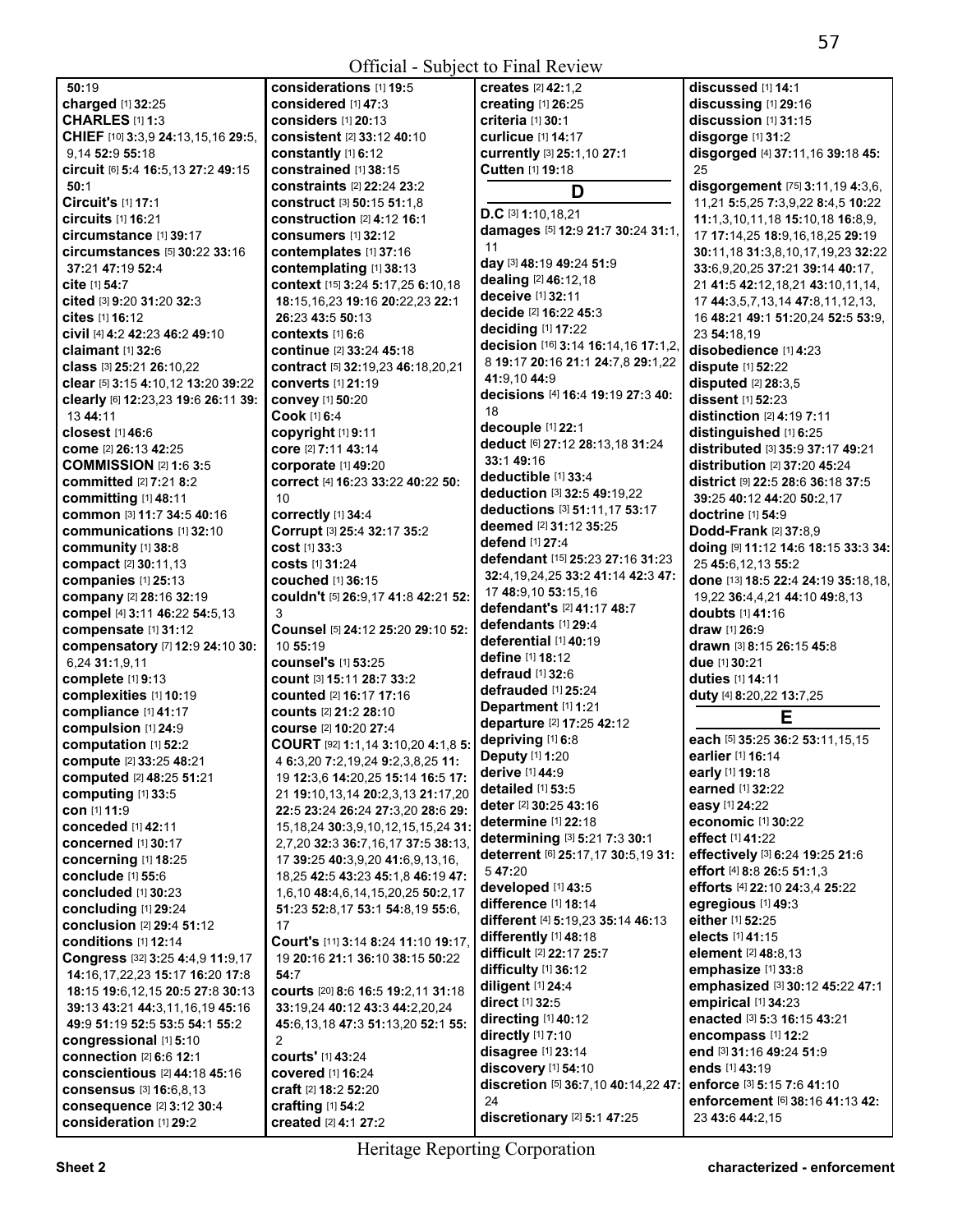Official - Subject to Final Review

| engaged [1] 24:20                                                         | extensive [1] 50:23                                        | futures [1] 19:22                                               | hesitate [1] 11:19                                |
|---------------------------------------------------------------------------|------------------------------------------------------------|-----------------------------------------------------------------|---------------------------------------------------|
| enlarge [1] 20:4                                                          | extent [1] 17:5                                            | G                                                               | historical [12] 10:22 12:19 13:6                  |
| enlarged [1] 15:12                                                        | F                                                          |                                                                 | 15:13 18:1,2 22:1,2 42:13 53:14,                  |
| enrichment [2] 18:19 31:21                                                |                                                            | Gabelli [1] 54:7                                                | 21 54:6                                           |
| ensure [2] 24:10 31:4                                                     | facilitate [1] 45:24<br>facilities [1] 50:12               | gain [4] 21:10 22:6 53:10,15                                    | historically [2] 46:23 53:2                       |
| <b>entail</b> [1] 17:15                                                   |                                                            | gained [3] 14:10 21:11,16                                       | history [3] 11:13 15:5,7                          |
| enter [2] 45:18 47:15                                                     | facility [3] 50:15 51:2,8<br>fact [2] 6:16 7:24            | gains [3] 11:16 27:15 55:12<br>gave [5] 9:24 12:3 18:8,23 29:24 | holding [3] 6:22 14:8 52:4                        |
| <b>entered</b> [1] <b>45:19</b>                                           | factors $[1]$ 45:9                                         | General [11] 1:20 11:20 19:11 31:                               | Honor [22] 7:17 8:13,17 9:18 11:4,                |
| entire [1] 55:11                                                          | <b>fair</b> [1] $45:23$                                    | 22,25 33:13 34:1 35:9 36:15 48:                                 | 8 13:11,22 14:20 15:20 17:20 18:                  |
| entirely [1] 41:23                                                        | fairly [1] 30:21                                           | 19,23                                                           | 21 22:16 23:1 24:1,6,25 26:18 28:                 |
| entitled [1] 31:24                                                        | <b>fall</b> $[1]$ 8:10                                     | generally [2] 38:8,12                                           | 24 29:8 52:14 54:22                               |
| entitles [1] 9:25                                                         | false [1] 32:10                                            | gets [1] 34:11                                                  | <b>Honors</b> [1] <b>55:1</b> 6                   |
| entity [1] 43:12                                                          | far [3] 47:22 53:18.20                                     | getting [4] 26:24 34:13,17,19                                   | However [2] 7:17 15:21                            |
| equally [1] 19:13                                                         | FCPA [4] $35:2,6,7,20$                                     | GINSBURG [13] 5:13 6:19 7:12 9:                                 | hypothesizing [1] 32:9                            |
| equipment [3] 28:4,5 50:12                                                | feasible [6] 36:13 37:4 38:2,24 39:                        | 5 20:18,24 22:9 23:5 40:24 41:2,3                               |                                                   |
| equitable [59] 4:16,17 5:2 7:13,15,                                       | 11 40:5                                                    | 49:14 54:16                                                     | idea [1] 44:12                                    |
| 17, 18 8: 10, 14 9: 9 10: 1 11: 20 12: 2                                  | federal [3] 3:20 42:24 43:24                               | give [10] 5:10 9:25 16:25 22:19 29:                             | identifiable [1] 23:7                             |
| 14:16,21,24 15:10,11 16:17 17:17                                          | fiduciaries [1] 16:24                                      | 2,3 33:22,23 38:3,10                                            | identified [3] 12:18 30:3 31:7                    |
| 20:19,23 21:3 23:10 30:2,15 32:                                           | fiduciary [11] 8:20,22 9:22 13:7,24                        | given [10] 4:4,9 10:7 14:20 15:13,                              | identify [1] 37:10                                |
| 14, 15 33: 12, 21 34: 1 36: 15 37: 23<br>38:11 39:3 40:14,22 43:25 44:21, | 14:3,5,6 16:19 26:18 48:10                                 | 15 36:1 39:1,1 51:12                                            | idiosyncratic [1] 30:22                           |
|                                                                           | Fifth [1] 17:1                                             | giving [3] 23:4,16,18                                           | ilk [1] 18:20                                     |
| 23 45:18 46:8,24 47:3,5,7,12,14,<br>23 48:22,24 49:6,10,12 51:16 52:      | figure [1] 11:11                                           | gold [1] 28:15                                                  | illuminated [1] 29:18                             |
| 21 54:3,9 55:13                                                           | filed [1] 42:24                                            | good-faith [2] 24:3 51:1                                        | <b>illusion</b> [1] 50:20                         |
| equity [31] 4:22 5:15 7:6,11,19 8:                                        | Finally [2] 54:15 55:6                                     | GORSUCH [14] 24:12,14 25:20 26:                                 | imagine [2] 28:23 38:13                           |
| 24 9:2,3 12:6 14:5,18 21:19,20 22:                                        | find [6] 23:6,21 24:23 25:6,7,23                           | 11, 13, 20 35: 11 36: 3, 11, 23 38: 20                          | impermissible [1] 26:4                            |
| 8 25:21 26:14,14,17 30:16 36:17                                           | findings [2] 51:5 53:9                                     | 39:5,22 40:1                                                    | implies [1] 31:25                                 |
| 45:3,5,6,12,13 46:6,9 47:4 48:1,                                          | finish [1] 29:5                                            | got [1] 34:15                                                   | important [3] 7:7 12:25 19:9                      |
| 15 51:21                                                                  | First [14] 3:23 10:18 14:7 15:23 18:                       | government [16] 8:15 16:12 17:6,                                | impose [2] 40:17 44:7                             |
| equivalent [1] 28:16                                                      | 6 19:2,3 30:7 34:22 38:11 39:23                            | 24 26:5 27:3 35:14 36:11 38:25                                  | imposed [2] 21:6 30:4                             |
| <b>ERISA [2] 14:21 47:6</b>                                               | 41:19 44:22 46:17                                          | 42:11,21 43:6,10 44:13,14 54:11                                 | incentive [2] 41:25 42:2                          |
| ESQ [4] 1:18 2:3,6,9                                                      | fliers $[1]$ 28:14                                         | government's [1] 15:22                                          | include [1] 4:2                                   |
| essence [1] 43:11                                                         | <b>focus</b> [1] <b>22:21</b>                              | grain [1] 19:22                                                 | including [2] 12:8 25:12                          |
| essentially [4] 17:21 28:7 50:8 51:                                       | follow [1] 34:5                                            | grant [1] 45:10                                                 | incongruous [1] 44:12                             |
| 14                                                                        | followed $[1]$ 40:2                                        | granted [1] 9:15                                                | inconsistencies [1] 12:18                         |
| established [2] 12:19 48:24                                               | following [2] 38:10 39:3                                   | grapple [1] 43:4                                                | inconsistent [1] 12:23                            |
| establishes [1] 45:23                                                     | fool $[1]$ 51:3                                            | great [1] 6:2                                                   | incorporate [1] 14:17                             |
| $ET$ [1] 1:3                                                              | Footnote [1] 6:21                                          | Great-West [7] 12:4 15:3 46:7,12,                               | independent [1] 9:9                               |
| even [8] 5:8 12:8 19:8 23:20 25:2                                         | footnoting [1] 6:17                                        | 17,19 47:1                                                      | individual [10] 27:16 35:6,7 36:18                |
| 33:13 51:22 54:25                                                         | forcing [1] 14:5                                           | greater [1] 30:16                                               | 37:3 38:9 42:19 53:11,20 55:14                    |
| everyone [1] 14:12                                                        | Foreign [3] 25:4 32:17 35:2                                | greatest [1] 21:23                                              | individuals [5] 11:15 36:1 38:18                  |
| everything [1] 33:23                                                      | form [3] 8:10,14 15:24                                     | GREGORY [5] 1:18 2:3,9 3:7 52:                                  | 53:8 55:10                                        |
| exactly [4] 14:24 18:11 20:8 23:12                                        | <b>formula</b> [2] 31:17 34:2                              | 12                                                              | <b>induce</b> [1] <b>50:7</b>                     |
| example [6] 15:8 16:25 25:5,18 32:                                        | forth [2] 11:16 53:5                                       | gross [4] 22:5 32:25 53:10 55:11                                | infeasible [2] 35:25 36:20                        |
| 7,17                                                                      | forwarded [4] 36:8 37:12 39:10,                            | ground [2] 9:9 40:16<br>grounded [1] 53:25                      | inflict [2] 7:19 55:4                             |
| examples [1] 16:10                                                        | 16                                                         |                                                                 | infringement [1] 48:9                             |
| exceeds [2] 22:4 33:20                                                    | found [5] 7:9 22:5 26:1 48:13 54:8<br>four [2] 34:21 52:11 | grown [1] 53:24<br>guarded [1] 6:12                             | infringer [4] 21:9,10,11,15<br>inherent [1] 47:25 |
| exceptions [4] 32:1 33:15,16 48:                                          | <b>fraction</b> $[1]$ 47:21                                | guess [3] 24:24 26:8 41:20                                      | inherently [2] 47:3,12                            |
| 24                                                                        | fraud [11] 5:22 6:9 8:9 9:15,17,18,                        | guidance [1] 24:9                                               | injunction [4] 38:14,17 45:2,4                    |
| <b>EXCHANGE [2] 1:6 3:5</b>                                               | 20 31:19 35:23 50:6 51:15                                  | guide [1] 26:4                                                  | injunctive [2] 38:15,22                           |
| excuse [2] 21:25 24:16                                                    | fraudster [2] 5:21 6:8                                     | Gulf [1] 5:6                                                    | injured [3] 4:25 10:8,15                          |
| exercise [5] 40:13,22 47:15 49:6,                                         | fraudulent [6] 28:9,13,15 32:10                            | <b>guys</b> [1] <b>28:</b> 8                                    | injury [1] 45:10                                  |
| 11                                                                        | 50:9 51:13                                                 |                                                                 | insisting [1] 37:5                                |
| exercising [1] 52:18                                                      | freeze [1] 41:7                                            | н                                                               | instance [6] 18:6 19:2,3 33:18 37:                |
| exist [5] 5:8 10:23 27:1,6 53:2<br>exorbitant [1] 51:24                   | freezing [1] 41:10                                         | half-hearted [1] 50:20                                          | 13 44:25                                          |
| expenditures [2] 32:8,9                                                   | frequently [1] 7:25                                        | hand [2] 47:18,21                                               | <b>instances</b> [2] <b>8:21 33:18</b>            |
| expense [4] 32:13 33:4 36:1 50:4                                          | full [1] 47:18                                             | happened [1] 53:19                                              | Instead $[1]$ 5:9                                 |
| expenses [10] 28:2 32:5,14 33:1                                           | function $[1]$ 54:4                                        | happens [1] 5:1                                                 | institute $[1]$ 21:20                             |
| 49:16 50:1,14,19,25 51:14                                                 | funds [6] 37:17 39:18 45:23,25 46:                         | hard [2] 23:25 24:17                                            | $instructor$ [1] 40:10                            |
| explain [2] 14:4 38:6                                                     | 354:13                                                     | <b>hear</b> $[1]$ 3:3                                           | <b>intended</b> [2] <b>30:19 32:11</b>            |
| explicit [1] 53:9                                                         | fungible [1] 34:18                                         | height [1] 43:25                                                | intent [2] 28:9 50:14                             |
| explicitly [2] 17:3 52:18                                                 | further [1] 52:7                                           | held [1] 48:6                                                   | interest [4] 30:17 44:1 48:16,18                  |
| express [1] 54:20                                                         | <b>future</b> [2] <b>30:25 43:16</b>                       | help [2] 4:16 34:20                                             | interpretation [1] 15:14                          |
|                                                                           |                                                            |                                                                 |                                                   |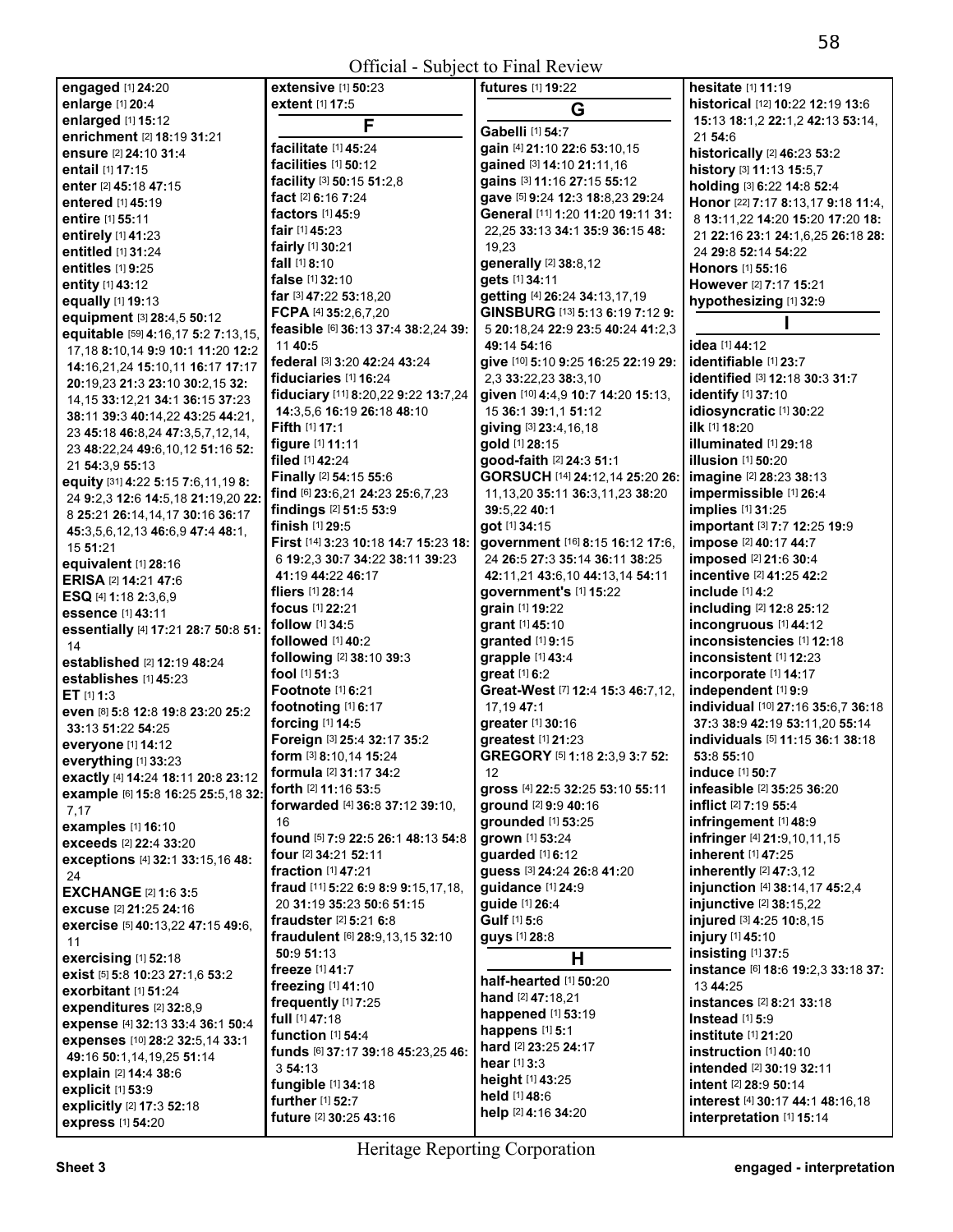Official - Subject to Final Review

| interpreted [2] 8:5 9:4                                                        | Kokesh's [1] 7:8                                            | March [1] 1:11                                                    | number [1] 35:23                                  |
|--------------------------------------------------------------------------------|-------------------------------------------------------------|-------------------------------------------------------------------|---------------------------------------------------|
| interpreting [3] 15:25,25 53:4                                                 |                                                             | marginal [1] 31:24                                                | O                                                 |
| interrupt [2] 35:12 36:24                                                      | labeled [1] 5:14                                            | marketer [1] 50:16                                                | obeying [1] 41:14                                 |
| interstate [3] 30:11,13 52:19                                                  | language [3] 19:22 38:6,11                                  | marketing [1] 50:3                                                | <b>obtained</b> [1] 32:19                         |
| invention [1] 48:11                                                            | large [2] 35:23 42:20                                       | master [2] 21:5 30:23                                             | obvious [2] 35:5,21                               |
| <b>invest</b> [1] 28:15                                                        | largely [1] 34:25                                           | materials [1] 22:18                                               | obviously [2] 38:14 47:10                         |
| investments [1] 24:21                                                          | larger [1] 51:23                                            | matter [4] 1:13 26:23 34:23 47:4                                  | offer [1] 3:24                                    |
| investor $[1]$ 38:8                                                            | last [3] 12:13 35:13 42:15                                  | mean [16] 9:6 11:11 16:22 23:12,                                  | official [1] 32:20                                |
| investors [44] 10:2,14 17:4,11 22:<br>11, 13, 19 23: 4, 11, 17, 19, 22 24: 17, | later [1] 15:8                                              | 23 24:6 26:15 27:11 28:14,22 35:<br>17 36:24 40:7 41:11 47:9 48:4 | often [3] 5:1 6:3 22:18                           |
| 22 25:3.14.24 27:18 34:7.9.16.20.                                              | law [12] 3:13 4:18,24 11:7 14:13                            | meaning [4] 5:7 7:23 9:8 14:21                                    | okay [5] 10:24 13:18 15:4 28:25 29:               |
| 24 35:4,21,24 36:9,13,20 37:12,20,                                             | 19:18 30:5,14 34:5 42:20 45:10                              | means [1] 38:1                                                    | 10                                                |
| 25 38:2,3 39:11,16 40:5 45:25 49:                                              | 46:10                                                       | meant [5] 14:17,24 16:20 18:12 47:                                | old [4] 4:22 9:10 14:18 27:22                     |
| 21,23 50:7 51:3,7 53:17                                                        | laws [3] 3:24 11:1 25:19                                    | 7                                                                 | older [1] 21:5                                    |
| <b>involve</b> [1] 9:22                                                        | Laycock's [1] 9:21                                          | measure [7] 21:12,13 31:23 32:22                                  | <b>once</b> [1] 9:8                               |
| involved [2] 42:18 44:1                                                        | lease [2] 28:2,3                                            | 33:9.14 48:23                                                     | one [25] 5:25 6:6,7,10 7:14 10:18                 |
| <b>involves</b> [1] 35:23                                                      | <b>leases</b> [1] 28:11                                     | measures [1] 38:7                                                 | 12:3 15:2 16:11,12 19:18 20:20,                   |
| involving [1] 8:20                                                             | least [6] 13:3 19:6 26:3 42:7 45:17                         | mechanism [1] 45:24                                               | 22 21:4,24,24 26:25 32:3 33:7 34:                 |
| irreparable [1] 45:10                                                          | 47:6                                                        | member [2] 44:18 45:16                                            | 14 41:14 42:25 47:13 50:2 54:24                   |
| isn't [1] 17:18                                                                | leave [4] 7:25 17:20,21 35:12                               | middle [1] 42:22                                                  | ongoing [1] 19:24                                 |
| <b>isolate</b> [1] <b>13:17</b>                                                | <b>left</b> [2] 25:25 39:18                                 | might [5] 9:11 21:11 41:18 44:9 50:                               | only [14] 5:9 8:19 9:1 10:6 16:18,                |
| issue [8] 22:22,23 23:5 31:14 38:                                              | leftover [1] 34:9                                           | 13                                                                | 23 19:23 20:9 28:12 30:19 38:17                   |
| 17 44:20 45:2 47:17                                                            | legal [8] 6:2,5 43:4 46:9,24 47:2,                          | million [1] 53:12                                                 | 39:10.15 40:15                                    |
| <b>issues</b> [2] 7:2 15:2                                                     | 14 48:17                                                    | minds [1] 51:8                                                    | open [1] 43:20                                    |
| issuing [1] 41:12                                                              | legislature [1] 18:6<br>legitimate [5] 28:1,20 49:16 50:13, | minimum [1] 27:13                                                 | opening [1] 54:22<br>operating [1] 33:1           |
| itself [1] 33:3                                                                | 24                                                          | minutes [1] 52:11                                                 | opinion [1] 19:19                                 |
| J                                                                              | less [1] 5:11                                               | <b>Mitchell [1] 43:24</b>                                         | oral [5] 1:14 2:2,5 3:7 29:12                     |
| joint [1] 10:10                                                                | <b>lesson</b> [1] 45:8                                      | money [41] 4:2,24 8:9 11:14 17:3,                                 | order [13] 3:13 4:5 9:12 18:10 31:3               |
| Judge [3] 16:14,22 36:18                                                       | lessons [1] 44:9                                            | 7,10 22:10,11,13,19 23:4,10,16 24:                                | 33:24 36:21 40:21 41:5,7,13 43:                   |
| judgment [1] 47:25                                                             | liability [1] 10:11                                         | 18,23 25:3,8,14,23 26:2 34:8,12,                                  | 10 54:19                                          |
| judgments [1] 35:4                                                             | light [1] 18:3                                              | 13, 15, 18, 24 35: 8, 24 36: 12, 20 37:                           | ordered [7] 30:10 31:2,11 33:6 42:                |
| judicial [4] 4:10 37:11 44:6 46:1                                              | limitation [1] 12:11                                        | 10 38:21 39:1 43:19 46:21,22 50:<br>6,6,8,11                      | 18 47:11 55:11                                    |
| jurisdiction [10] 8:25 9:1,7,9 10:4                                            | limitations [4] 5:18 6:8,15 29:20                           | <b>months</b> [1] <b>14:</b> 22                                   | orders [3] 3:11,20 4:11                           |
| 12:3,6,8 30:10 47:5                                                            | limited [2] 8:7 13:2                                        | morning [1] 3:23                                                  | ordinarily [1] 31:18                              |
| jurisprudence [1] 14:18                                                        | limiting [1] 13:24                                          | most [6] 7:7 14:24 33:8 51:19 54:                                 | original [2] 6:12 30:10                           |
| Justice [80] 1:21 3:3,9 5:13 6:19 7:                                           | line [1] 17:17                                              | 22 55:1                                                           | originally [2] 27:2 41:16                         |
| 12 8:3 9:5,14,23 10:5,17,24 11:5,                                              | Lipson [1] 16:11                                            | Ms [1] 53:12                                                      | origins [1] 14:2                                  |
| 22,24 12:12,14 13:1,9,13,15,19 14:                                             | literally [1] 32:2                                          | much [2] 5:11 22:19                                               | other [16] 4:9 9:8 10:9 11:1 15:7                 |
| 14 15:16 17:12,13 18:7 19:19 20:                                               | LIU [3] 1:3 3:4 53:11                                       | <b>multitude</b> [1] 10:10                                        | 39:19 40:15,25 42:6 43:1,13 44:9                  |
| 3, 18, 24 22: 9, 20 23: 3, 5, 20 24: 2, 12,                                    | Livingston [5] 21:1 48:3,6,14,20                            | must [3] 3:16,17 6:12                                             | 45:20 48:2 50:7,10                                |
| 13, 14, 16 25: 20 26: 10, 13, 20 27: 9                                         | <b>locate</b> [1] 22:13                                     | N                                                                 | <b>others</b> [1] 4:14                            |
| 28:11, 18, 20 29: 5, 9, 15 32: 8 34: 3                                         | located [1] 35:8                                            |                                                                   | otherwise [2] 23:18,20                            |
| 35:11 36:3,11,23,24 37:22 38:20,                                               | locating [1] 36:1                                           | namely [2] 31:8 40:4<br>Nebraska [5] 30:9 31:10 47:10,21          | ought [1] 20:12                                   |
| 23 39:5,21,22,23 40:1,2,24 41:1,3                                              | look [8] 5:6 11:12 15:5,6 32:1 42:                          | 52:17                                                             | out [8] 5:14 11:11 25:18 32:10 35:                |
| 42:8 46:4,13 49:14 50:5 52:9 54:<br>16 55:18                                   | 17 45:5.9<br>looked [2] 7:2 17:8                            | necessarily [3] 6:1 13:4 38:8                                     | 24 36:5 37:7 51:9<br><b>outside</b> [2] 8:21 11:6 |
| justification [3] 20:15 30:20 52:4                                             | looks [1] 17:10                                             | necessary [5] 10:2 37:24 39:10,                                   | OVer [8] 6:1,10 9:10 25:25 39:18                  |
| justifications [1] 7:5                                                         | losses [3] 27:17 31:13 53:17                                | 15 44:22                                                          | 47:18,21 53:24                                    |
| justified [1] 49:11                                                            | <b>lost</b> [1] <b>21:</b> 15                               | need [3] 5:19 27:7 29:3                                           | overseas [1] 50:3                                 |
|                                                                                | lower [2] 51:12 52:1                                        | needed [1] 55:4                                                   | own [7] 7:14 20:20 21:24,25 27:24                 |
| K                                                                              | M                                                           | net [14] 8:7 10:6,11,14 12:14 13:2                                | 43:16 55:15                                       |
| KAGAN [7] 15:16 17:12 22:20 23:                                                |                                                             | 22:22 27:10 31:22 32:22 33:14 34:                                 | owner [2] 21:8,15                                 |
| 3,20 24:2 27:9                                                                 | machinery [1] 28:12                                         | 6 48:23 49:17                                                     | P                                                 |
| Kansas [5] 30:8 31:9,13 47:10 52:<br>16                                        | made [5] 8:8 33:11 39:16 43:13 51:<br>15                    | never [4] 5:1 8:1.4 11:3                                          | $p.m$ [1] 55:20                                   |
| <b>KAVANAUGH [9] 11:22,24 12:12</b>                                            | main [1] 3:22                                               | nevertheless [1] 55:8                                             | PAGE [3] 2:2 32:2 50:18                           |
| 13:1,9,13,15,19 39:21                                                          | majority [2] 46:7 52:23                                     | new [4] 26:25 52:20 53:1 54:2                                     | paid [2] 22:12 54:14                              |
| Keep [5] 11:24 14:7,7 34:9 45:12                                               | MALCOLM [3] 1:20 2:6 29:12                                  | next [3] 3:4 31:14 32:2                                           | pan [1] 51:9                                      |
| kind [11] 12:7 25:21 27:10 29:2,3                                              | manner [2] 10:4 49:1                                        | <b>nine</b> [1] 25:12                                             | paragraph [1] 42:15                               |
| 32:13 40:8 44:18,23 47:23,24                                                   | manufacturer [1] 27:23                                      | Ninth [2] 49:15 50:1                                              | parallel [2] 10:23 13:7                           |
| Kokesh [15] 3:15 4:21 5:14,17 6:                                               | many [6] 17:20 23:7 24:25 25:8,8,                           | none [2] 25:11 28:9<br>norms [2] 18:1 42:13                       | paralleled [1] 25:21                              |
| 14,21 7:2,24 12:24 20:16 29:17,                                                | 9                                                           | nothing [4] 33:23 36:17 37:2,4                                    | paraphrasing [1] 20:8                             |
| 18 31:8,20 35:13                                                               | map [2] 30:1 43:6                                           | notion [2] 5:24 6:11                                              | part [8] 5:3 8:24 32:7,9 41:20 42:7,              |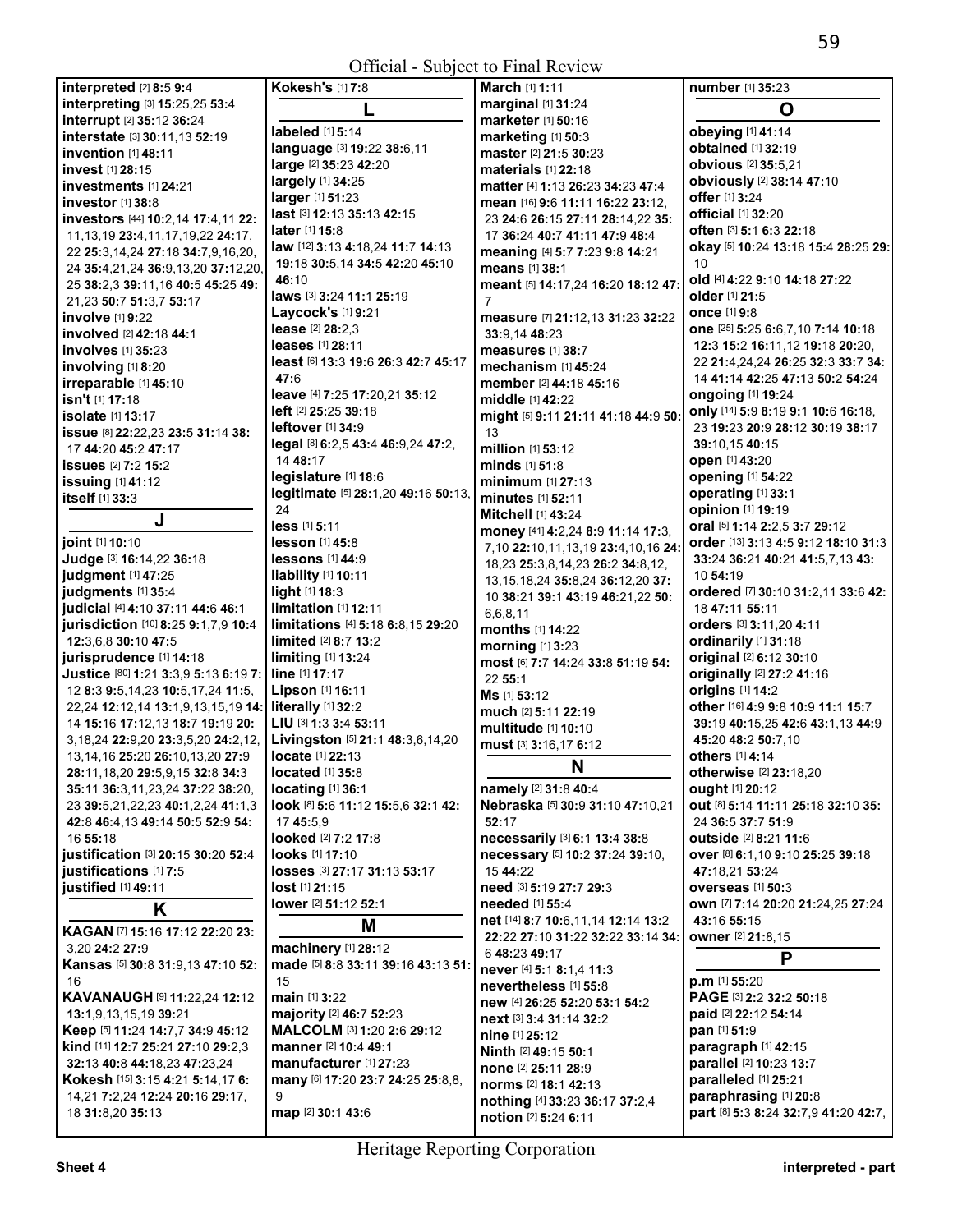| 22 53:24                                      | 11                                                              | punitive [5] 7:10 12:9 20:15,17 28:                              | recovery [2] 10:11 21:14               |
|-----------------------------------------------|-----------------------------------------------------------------|------------------------------------------------------------------|----------------------------------------|
| partial [2] 31:3 47:16                        | practices [4] 21:18 25:4 32:18 35:                              | 7                                                                | refer [2] 19:16 20:25                  |
| particular [6] 29:23 36:9 38:9,18             | 2                                                               | punitory [1] 24:11                                               | referenced [1] 11:2                    |
| 45:4 51:22                                    | pre [1] 44:4                                                    | purpose [7] 4:23 5:19 6:7,7 7:10                                 | referring [1] 9:20                     |
| parties [1] 30:23                             | precedent [4] 14:25 54:6,9,12                                   | 30:5 47:20                                                       | <b>refers</b> [1] 38:7                 |
| party [2] 46:21,21                            | precisely [1] 10:18                                             | purposes [8] 5:18 6:15 24:11 29:                                 | reflect [1] 55:1                       |
| passed [3] 14:22 44:3,16                      | preclude [1] 37:5                                               | 20,25 30:20 43:14,18                                             | regard [2] 12:19 47:13                 |
| past [3] 19:25 20:1 45:7                      | precludes [1] 37:3                                              | put [3] 20:4,5 25:14                                             | regarded [1] 46:23                     |
| patent [7] 9:11 21:5,8,15 27:22 48:           | prerequisite [1] 37:21                                          | Putting [1] 10:12                                                | regardless [1] 43:18                   |
| 4,8                                           | present [1] 30:8                                                | Q                                                                | regards [1] 48:17                      |
| pay [5] 37:13 46:21,22 50:7 55:11             | Presumably [1] 24:17                                            |                                                                  | regulatory [3] 18:24 26:25 42:24       |
| paying [1] 32:20                              | presume [2] 18:17,17                                            | qualifications [1] 17:13                                         | reject [2] 22:21 26:7                  |
| payment [4] 3:12 22:6 28:5 43:12              | presuppose [1] 44:5                                             | qualified [1] 50:13                                              | relations [1] 52:19                    |
| payments [4] 28:2,4,4 54:5                    | presupposition [1] 55:1                                         | question [16] 6:21 10:19 19:1 22:                                | relationships [1] 9:22                 |
| pecuniary [3] 22:5 53:10 55:11                | pretty [1] 24:22                                                | 22 23:4 27:11 34:11 36:25 38:24                                  | relevant [1] 51:2                      |
| penalties [7] 4:2,13,17 5:15 7:6              | prevalent [1] 43:3                                              | 39:6 42:8,25 43:21,22 52:16 53:7                                 | relief [29] 4:16,17 5:2 8:11,14 9:13   |
| 46:2 49:10                                    | prevent [1] 43:15                                               | questioned [1] 13:12                                             | 10:1 11:21 12:2,7 14:16,21,24 16:      |
| penalty [20] 3:14,16 4:21,22 5:15,            | prevented [1] 20:10                                             | questions [4] 10:10 29:18 43:4 52:                               | 16, 18, 19 30: 2 37: 23 38: 12, 22 44: |
| 19,20 6:1,15,18 7:4,20,22 12:23               | previously [1] 53:2                                             | 8                                                                | 21,23 46:24,24 47:7,12 48:8,14         |
| 21:18 29:20,25 48:16 49:4 55:5                | primarily [1] 7:9                                               | quoted [1] 6:3                                                   | 49:10                                  |
| people [4] 10:7,11 19:21 26:1                 | primary [3] 12:18 23:15 26:7                                    | quoting [1] 20:8                                                 | rely [1] 33:15                         |
| percent [1] 49:2                              | principal [1] 4:19                                              | R                                                                | remained [1] 49:20                     |
| perhaps [2] 11:12 16:3                        | principle [12] 7:13,15,17,18 12:25                              | raise [1] 17:12                                                  | remains [1] 48:20                      |
| permissible [2] 37:10 48:15                   | 20:11,19 21:23 23:10 36:16 48:19                                | raised [1] 23:5                                                  | remand [1] 55:9                        |
| permitted [2] 19:23 55:14                     | 55:13                                                           | range [1] 40:23                                                  | remedial [1] 53:6                      |
| perpetrate [2] 50:6 51:15                     | principles [16] 19:10 26:14,17 32:                              | RAPAWY [50] 1:18 2:3,9 3:6,7,9 5:                                | remedies [6] 15:10,11,13 22:2 45:      |
| person [5] 7:20 14:8,10 19:14 21:             | 15 33:12,21 39:3 40:9 43:5 45:3,5,                              | 13 6:19 7:16 8:12 9:7,16 10:16 11:                               | 19 47:2                                |
| 12                                            | 11 48:22 51:17 52:21 54:3                                       | 4,8,23,25 12:16 13:5,11,14,18,21                                 | remedy [27] 8:25 9:2 10:21 12:20,      |
| persuade [1] 36:19                            | <b>printout</b> [1] 28:12                                       | 14:19 15:16,20 17:19 18:21 20:24                                 | 21 13:24 14:3 17:14,22 18:3 20:        |
| pervasively [2] 50:9 51:13                    | prior [2] 16:1 33:11                                            | 22:15 23:1,13,23 24:6,24 26:8,16,                                | 23 21:6,7 27:1,5,7 30:18,21,24 31:     |
| Petition [1] 50:18                            | private [2] 25:13 43:6                                          | 22 27:13 28:17,19,21 29:7 42:10                                  | 10 45:9 46:8,10 52:20 53:1 54:2        |
| Petitioners [6] 1:4,19 2:4,10 3:8             | probably [1] 21:7                                               | 46:25 50:10 52:11,12,14 54:21                                    | 55:7                                   |
| 52:13                                         | problem [2] 39:9 40:7                                           | Rapawy's [2] 31:16 48:3                                          | remit [1] 14:9                         |
| phrase [3] 5:2 9:4 14:21<br>pitches [1] 32:11 | proceed [4] 41:15 42:3,4 45:11<br>proceeding [3] 4:7 24:20 46:1 | rather [4] 14:3 27:16 47:14 54:1                                 | reply [1] 9:18<br>represent [1] 50:25  |
| place [2] 14:7 27:14                          | proceedings [3] 18:25 44:6,11                                   | <b>ratified</b> [1] 30:13                                        | representation [1] 35:14               |
| plaintiff [1] 48:12                           | process [1] 10:25                                               | ratify [1] 5:4                                                   | represented [1] 51:2                   |
| planned [1] 51:4                              | produce [1] 33:22                                               | rationale [1] 25:11                                              | request [1] 55:17                      |
| plausibly [1] 43:9                            | Professor [1] 9:21                                              | reaching [1] 29:3                                                | require [3] 22:11 36:8 47:17           |
| pleaded [1] 13:8                              | professors [2] 9:19 14:1                                        | read [5] 11:19 12:2,10 17:18 29:21                               | requires [1] 22:6                      |
| please [2] 3:10 29:15                         | profit [4] 7:14 20:20 49:17 55:15                               | ready [1] 26:4                                                   | requiring [2] 4:5 47:21                |
| point [21] 11:25 12:13,17 13:12,16,           | profiting [1] 43:15                                             | realistic [1] 14:15                                              | reserved [1] 6:20                      |
| 22,22 16:10 25:4 26:12 28:22 33:              | <b>profits</b> $[22]$ 5:22 6:9 8:7 10:7,11,14                   | really [8] 26:24 27:4 34:19 35:5 37:                             | resolved $[1]$ 43:23                   |
| 17 39:6,12,19 42:16 44:24 45:20               | 12:15 13:2 14:9,10 22:23 27:10,                                 | 18 42:13 43:23 47:9                                              | resolves [1] 6:23                      |
| 50:23,24 51:18                                | 23,24 31:22 32:22 33:14 34:6 47:                                | realm [1] 22:7                                                   | respect [8] 14:5 18:22 21:23 24:       |
| pointed [1] 37:7                              | 18,22 48:7,23                                                   | reason [10] 7:4,8 8:13 12:1 16:4<br>29:21 31:6 35:19 37:18 41:25 | 21 34:6,11 35:20 48:3                  |
| points [1] 3:22                               | progress [1] 50:21                                              | reasonable [1] 17:18                                             | respectfully [1] 55:17                 |
| police [3] 23:25 25:22 26:6                   | proper [2] 32:21 51:25                                          | reasonableness [1] 40:23                                         | respective [1] 42:7                    |
| policies [1] 18:3                             | properly [1] 8:23                                               | reasoning [1] 6:23                                               | Respondent [4] 1:7,22 2:7 29:13        |
| policy [1] 19:4                               | property [3] 4:24 14:8 48:12                                    | reasons [7] 7:1 13:24 15:22 28:8                                 | responds $[1]$ 42:9                    |
| Ponzi [2] 28:23,24                            | protecting [1] 34:16                                            | 29:23 38:10 41:15                                                | response [5] 34:22 41:20 46:5,17       |
| Porter [1] 43:24                              | protections [1] 42:4                                            | <b>REBUTTAL [2] 2:8 52:12</b>                                    | 51:25                                  |
| portrayed [1] 47:9                            | proved [1] 13:8                                                 | receipts [1] 32:25                                               | responsive [1] 42:8                    |
| position [5] 15:22 17:22 23:14 34:            | <b>provide</b> [1] 10:3                                         | receive [2] 36:2 42:4                                            | restatement [4] 31:21 32:2,4 52:       |
| 4,10                                          | provision [5] 11:20 29:21 39:17                                 | received [1] 49:23                                               | 25                                     |
| Posner [1] 16:14                              | 45:21,23                                                        | <b>recent</b> [1] 14:25                                          | restitution [6] 15:11 18:19 31:21      |
| <b>Posner's [1] 16:22</b>                     | provisions [2] 37:9 44:4                                        | <b>recently</b> [1] <b>15:15</b>                                 | 46:7,8,15                              |
| possibility [2] 36:6 37:16                    | public [8] 3:13 4:24 22:17 30:5,14,                             | recognize [1] 10:9                                               | result [1] 4:12                        |
| possible [2] 8:4 23:11                        | 16 32:20 44:1                                                   | recognized [1] 22:8                                              | retain [1] 5:21                        |
| potentially [1] 34:14                         | punish [4] 4:23 5:12 20:14 21:24                                | recognizes [1] 10:20                                             | return [8] 4:24 8:8 25:3,23 34:6,24    |
| power [2] 25:1 30:15                          | punishable [1] 20:6                                             | record [1] 53:10                                                 | 36:20 38:2                             |
| powers [2] 17:17 43:25                        | punished [1] 19:15                                              | recover [2] 21:9 26:17                                           | returned [5] 12:15 13:3 35:4 36:       |
| practical [1] 54:4                            | punishment [7] 19:8 20:1,22 21:3,                               | recoveries [1] 25:12                                             | 13 40:4                                |
| practice [4] 25:22 35:9 36:22 40:             | 21 23:19 25:18                                                  |                                                                  | returning [2] 39:1 54:1                |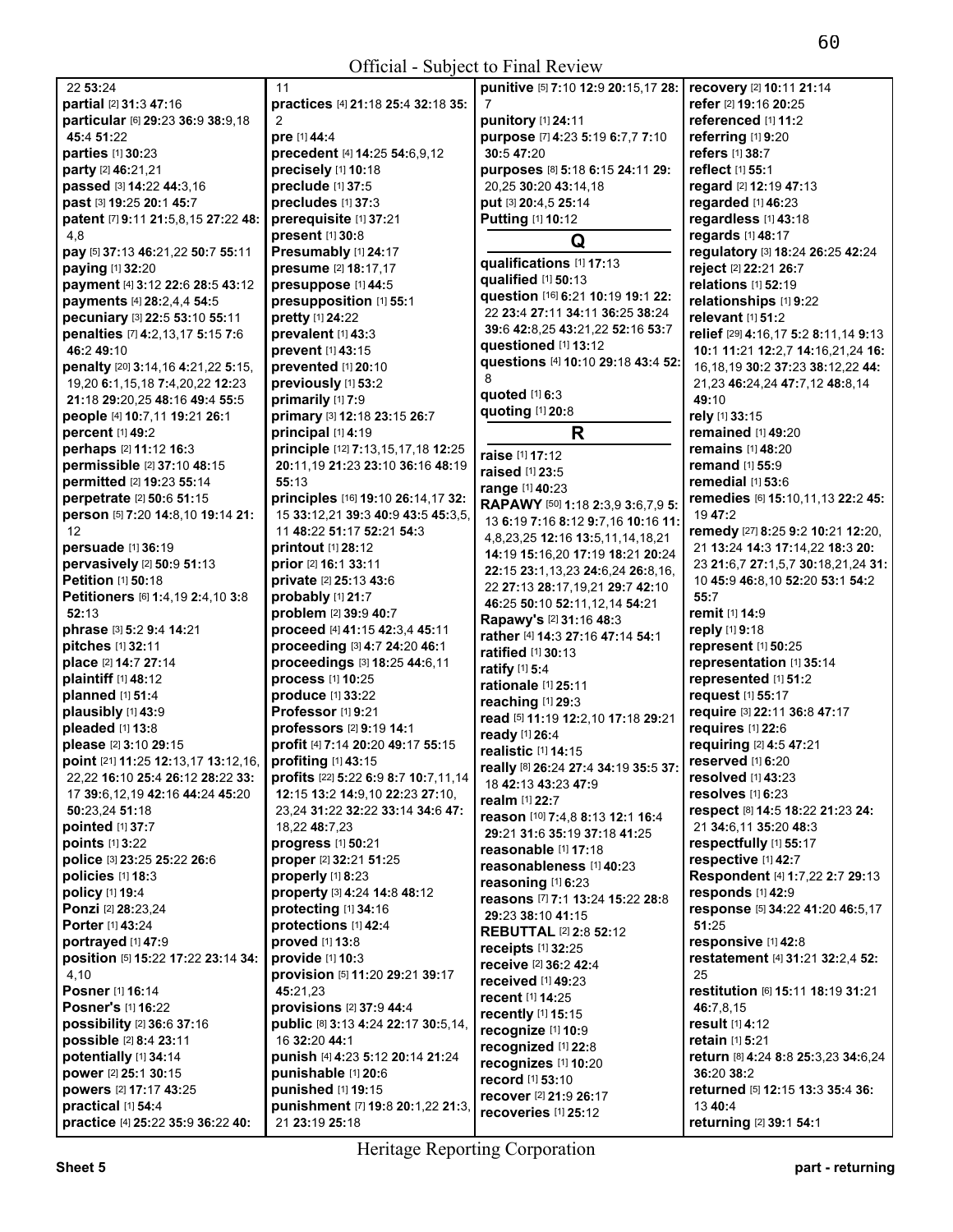| reversal $[1]$ 3:25                     | she's [1] 25:24                           | stressed [1] 51:18                  | Treasury [11] 3:12 17:7,11 22:7,12       |
|-----------------------------------------|-------------------------------------------|-------------------------------------|------------------------------------------|
| <b>reverse</b> [2] 55:9,17              | show [2] 53:18 54:21                      | strong [1] 43:13                    | 25:9,15 34:12,19 54:5,14                 |
|                                         |                                           |                                     |                                          |
| reviewable [1] 40:18                    | <b>side</b> [1] <b>43:14</b>              | strongly [2] 33:8 51:19             | Treasury's [1] 34:17                     |
| reviewed [2] 40:18 51:6                 | sign [1] 47:13                            | structural [1] 15:2                 | treated [1] 47:11                        |
| reviewing [1] 40:20                     | significance [1] 29:17                    | <b>structure</b> [2] 3:23 15:1      | treatment [1] 50:15                      |
| ROBERTS [7] 3:3 24:13,16 29:5,9         | silence [2] 5:10,10                       | stuff [1] 28:13                     | trespasser [1] 21:13                     |
| 52:9 55:18                              | similar [3] 4:7 15:1 27:10                | subject [3] 14:12 33:15 51:6        | tried [2] 23:21 54:21                    |
| route [1] 3:25                          | similarly [1] 45:15                       | submit [1] 19:9                     | tries [1] 34:23                          |
| <b>routinely</b> [1] <b>15:18</b>       | simple [2] 10:13 21:21                    | submitted [2] 55:19,21              | true [4] 9:10 31:9 50:14 51:1            |
| rule [17] 4:23 7:23 21:3,19 23:16       | simply [4] 42:22 48:11 50:4 51:2          | substantial [2] 17:25 42:12         | <b>trustee</b> [1] 48:10                 |
| 27:10 31:22,25 33:10,13 34:5 36:        | sin [1] 6:12                              | substantive [3] 13:23 14:11 16:4    | try [1] 50:7                             |
| 5,12 40:4 48:23,25 54:10                | <b>since</b> [1] 42:3                     | Successful [1] 34:25                | trying [2] 23:25 42:16                   |
|                                         |                                           |                                     |                                          |
| rule-making [1] 18:24                   | singular [1] 52:19                        | Sufficient [3] 24:8,9 30:25         | Tuesday [1] 1:11                         |
| rules [3] 22:2 34:1 51:21               | sitting [2] 30:9 36:16                    | suggested [1] 20:21                 | turn [2] 22:3 31:14                      |
| S                                       | <b>six</b> [1] <b>14:22</b>               | suit [2] 46:22 48:9                 | two [8] 6:5 10:16 12:14 15:22 16:        |
|                                         | small [3] 35:24 36:2 49:19                | suits [2] 43:6 46:20                | 10 46:16 49:25 54:24                     |
| sales [1] 32:11                         | <b>Smith [1] 14:2</b>                     | <b>Sulphur</b> [1] 5:6              | type [1] 50:4                            |
| same [3] 12:3 16:14 31:6                | <b>Solicitor</b> [1] 1:20                 | supply [1] 26:3                     | types [1] 43:2                           |
| Sarbanes-Oxley [3] 5:3 16:15 45:        | Somebody [1] 43:8                         | <b>supports</b> [1] 15:21           | typical [1] 36:22                        |
| 21                                      | <b>someone</b> [1] 14:8                   | Suppose [5] 8:7,8 22:20 24:18 28:   | typically [2] 8:19 9:3                   |
| save [2] 27:1 41:19                     | sometime [1] 41:11                        | 17                                  |                                          |
| saying [12] 5:14 6:17 7:1 11:9 26:      |                                           |                                     | U                                        |
| 9 28:15 35:20 36:19 39:9 42:20          | Sometimes [13] 25:24 35:3,15,16,          | supposed [1] 39:2                   | ultimately [1] 37:12                     |
| 46:25 49:15                             | 17, 18, 18, 22 36: 3 37: 17 41: 12, 15    | <b>SUPREME</b> [2] 1:1,14           | unanimous [1] 3:14                       |
| says [5] 11:10 16:16 22:14 32:4 37:     | 47:4                                      | <b>survive [2] 55:7.7</b>           | undefined $[1]$ 11:6                     |
|                                         | SOrry [9] 11:24 18:7 23:1 24:15 28:       | system [3] 4:1 42:1 48:17           |                                          |
| 23                                      | 19 35:12 36:23 37:8 41:1                  | T                                   | under [16] 4:21,22 16:18 18:3 22:        |
| scheme [7] 26:25 28:23,24 37:19         | sort [2] 40:9 54:3                        |                                     | 25 25:10 26:16 32:13,14 38:12 40:        |
| 50:9 51:14 53:6                         | sorts [2] 47:2 51:10                      | tacking [1] 49:2                    | 19 47:6.19 49:6 51:21 52:3               |
| scholar $[1]$ 6:2                       | SOTOMAYOR [10] 9:14,23 10:17,             | tainted [1] 28:25                   | undermine [1] 37:19                      |
| <b>scope</b> [1] 53:23                  | 24 11:5 18:7 34:3 37:22 39:23 40:         | talked [1] 21:2                     | <b>understand</b> [2] <b>26:20 34:</b> 4 |
| <b>score</b> [1] 35:15                  | 2                                         | task [1] 11:10                      | understanding [1] 17:15                  |
| SE [2] 29:19 44:14                      | Sotomayor's [3] 36:24 38:23 42:8          | ten-figure [1] 25:12                | <b>UNITED [2] 1:1,15</b>                 |
| SEC [43] 3:11, 19 4:1, 4, 13, 16, 20 5: |                                           | tenacity [1] 6:11                   | universe [2] 35:5,21                     |
| 5 7:3,9,22 10:21,21 12:22 15:18         | sought [4] 10:21 12:22 17:6 27:6          | tendency [1] 6:4                    | unjust [2] 18:19 31:21                   |
| 16:7 17:1,24 18:8,10,24 22:12,14,       | sound [1] 48:20                           | term [3] 12:10 14:16 31:25          | unless [1] 36:19                         |
| 24 23:12 24:20 27:11 29:19 31:8,        | special [2] 21:5 30:23                    | terms [5] 16:2 17:23 20:7,9 21:3    | until [1] 42:22                          |
|                                         | specific [5] 5:17 6:16 16:10 39:16        |                                     |                                          |
| 17 32:21 34:13,15,23 38:4,16 40:        | 48:5                                      | Texas [1] 5:6                       | unworkable [1] 41:23                     |
| 16,20 41:15 44:2,6,7 49:9               | specifically [3] 21:2 37:15 46:12         | text [5] 3:23 5:7,8 15:25 53:25     | up [8] 29:7 31:15 40:2 41:25 42:25       |
| SEC's [1] 40:11                         | spend [1] 34:16                           | textual [1] 4:10                    | 43:19 44:24 45:19                        |
| SEC-specific [2] 33:10 34:2             | spent [3] 50:6,6,11                       | theory [1] 25:6                     | urge [2] 52:8 55:8                       |
| Second [9] 4:15 7:8 11:25 16:3,25       | sphere [1] 52:19                          | there's [10] 23:24 24:23 25:25 26:  | urges [1] 31:17                          |
| 30:18 32:17 33:17 35:10                 | spoken [1] 10:5                           | 18 28:23 29:21 37:4 41:24 46:14     | <b>uses</b> [1] 37:10                    |
| secretly [1] 24:19                      |                                           | 47:2                                | using [5] 4:6,11 12:7 48:11 54:13        |
| Section [6] 16:18 38:12 43:22 44:       | <b>standard</b> [3] <b>27:19,21 40:19</b> | thereby [1] 43:16                   | usual [1] 40:8                           |
| 17 49:7 52:24                           | start [5] 27:14,15 28:9 53:14,16          | therefore [1] 3:20                  |                                          |
| SECURITIES [7] 1:6 3:5,24 14:13         | started [2] 5:14 43:3                     | thereof [1] 28:16                   | V                                        |
|                                         | starting [1] 27:17                        |                                     | variety [1] 33:16                        |
| 18:4 25:19 32:12                        | stat [1] 20:6                             | thinking $[1]$ 51:3                 | versus [7] 3:4 17:2 19:17 30:9 31:       |
| See [2] 34:14 39:9                      | stated [3] 7:24 8:17 10:6                 | Third [4] 5:2 31:6,20 52:24         | 947:10 52:16                             |
| <b>seeded</b> [1] 17:3                  | <b>statement</b> [2] 39:2 46:14           | though [1] 33:13                    | <b>victim</b> [1] 34:7                   |
| seek [2] 3:19 4:13                      | <b>STATES [2] 1:1.15</b>                  | three [5] 3:22 29:23 30:2,7 34:21   | victimized [1] 38:19                     |
| seeking [3] 15:18 46:22,23              | statute [20] 3:17 5:18 6:7,14 9:25        | tiered [1] 4:1                      |                                          |
| <b>seems</b> [1] 37:3                   | 11:5 14:22,25 17:18 19:22 20:4,7,         | tippees [1] 10:12                   | victims [7] 8:9 12:15 13:3 35:6,8        |
| <b>send</b> [1] 17:7                    | 9 29:20 36:7 37:2,15,23 39:2 53:4         | today [1] 25:22                     | 38:9 42:19                               |
| sending [1] 32:10                       | statute's [1] 4:15                        | took [1] 30:14                      | view [4] 16:22 27:12 33:4 38:15          |
| sense [2] 18:4 43:10                    |                                           | tools [1] 4:11                      | violating [1] 30:4                       |
| sentence [1] 29:6                       | statutes [5] 45:1 54:17,18,23 55:1        | top $[2]$ 31:3,11                   | violation [4] 3:13 4:25 35:6,7           |
| <b>separate [1] 13:22</b>               | statutory [9] 3:18 4:12 5:6 37:19         | torts [1] 21:21                     | violations [5] 19:24,25 20:1 31:1        |
|                                         | 38:5 44:4 48:5 53:25 54:20                |                                     | 43:17                                    |
| serve [3] 19:25 30:19 43:17             | step [1] 41:19                            | total [1] 53:16                     | violators [1] 25:19                      |
| <b>served</b> [1] 47:20                 | STEWART [19] 1:20 2:6 29:11,12,           | towards [1] 31:15                   |                                          |
| <b>serves</b> [1] 30:5                  | 14 34:21 35:17 36:5,14 37:1 38:5          | track [2] 7:4 14:7                  | W                                        |
| set [2] 41:25 53:5                      | 39:4,8 40:6,25 41:11 46:11,16 49:         | trading [1] 19:21                   | Wallace [1] 19:17                        |
| settle [1] 5:7                          | 18                                        | traditional [17] 4:11 8:10,14 17:22 | Walter [1] 6:3                           |
| Seventh [1] 16:13                       | still [2] 8:12 49:8                       | 26:14,16 32:14,15 33:12,21 34:1     | <b>Wang [1] 53:12</b>                    |
| several [1] 10:10                       | straightforward [2] 3:25 10:13            | 43:18 48:22 51:16,21 52:21 53:14    | wanted [5] 13:16 14:23 15:12 19:         |
|                                         |                                           |                                     |                                          |